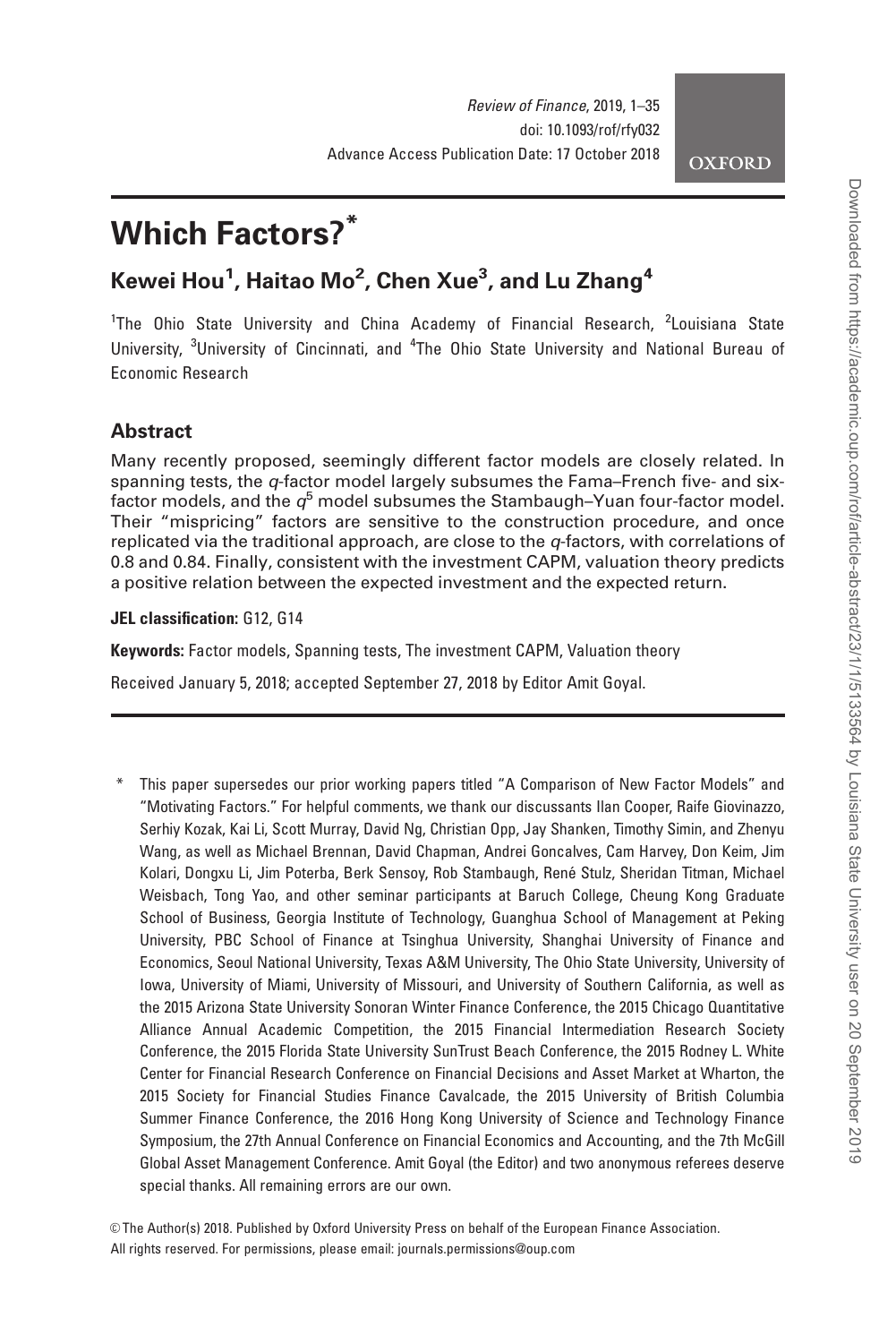# 1. Introduction

A new generation of factor pricing models has emerged in the cross-section of expected returns, including the Hou–Xue–Zhang  $(2015)$  four-factor q model and the Hou [et al.](#page-33-0) [\(2018\)](#page-33-0) five-factor  $\sigma^5$  model, the Fama–French [\(2015,](#page-33-0) [2018](#page-33-0)) five- and six-factor models, the [Stambaugh–Yuan \(2017\)](#page-34-0) four-factor model, the [Barillas–Shanken \(2018\)](#page-32-0) six-factor model, and the [Daniel–Hirshleifer–Sun \(2018\)](#page-32-0) three-factor model. In this paper, we compare the new factor models on both empirical and conceptual grounds.

We show that the seemingly different factor models are in fact closely related. In factor spanning tests, the q-factor and  $q^5$  models largely subsume the Fama–French five- and sixfactor premiums. From January 1967 to December 2016, the average premiums of the value, investment, profitability, and momentum factors (HML, CMA, RMW, and UMD) are 0.37%, 0.33%, 0.26%, and 0.65% per month  $(t = 2.71, 3.51, 2.5,$  and 3.61), respectively. However, their q-factor alphas are tiny, 0.07%, –0.00%, 0.01%, and 0.12%  $(t = 0.62, -0.02, 0.08, \text{ and } 0.5)$ , and the  $q^5$  alphas 0.05%, -0.04%, -0.01%, and -0.16%  $(t = 0.48, -0.96, -0.16, \text{ and } -0.78)$ , respectively. The cash-based profitability factor, RMWc, earns on average 0.33% ( $t = 4.16$ ), with a q-factor alpha of 0.25% ( $t = 3.83$ ) and a  $q^5$  alpha of 0.14% ( $t = 2.18$ ). The [Gibbons, Ross, and Shanken \(1989\)](#page-33-0) test cannot reject the q-factor or the  $q^5$  model based on the null that the alphas of HML, CMA, RMW, and UMD are jointly zero. Although the test rejects the  $q$ -factor model based on the null that the alphas of HML, CMA, RMWc, and UMD are jointly zero, it fails to reject the  $q^5$  model (*p*-value = 0.13).

Conversely, the Fama–French five- and six-factor models cannot explain the q and  $q^5$ factor premiums. The investment, return on equity (Roe), and expected growth factors in the q-factor and  $q^5$  models are on average 0.41%, 0.55%, and 0.82% per month ( $t = 4.92$ , 5.25, and 9.81); their Fama–French five-factor alphas 0.12%, 0.47%, and 0.78% ( $t = 3.44$ , 5.94, and 11.34); the six-factor alphas 0.11%, 0.3%, and 0.7%  $(t = 3.11, 4.51, \text{ and } 11.1)$ ; and the alphas from the alternative six-factor model with RMWc 0.11%, 0.23%, and  $0.61\%$  ( $t = 2.78$ , 2.8, and 9.33), respectively. The Gibbons–Ross–Shanken test strongly rejects the Fama–French five- and six-factor models based on the null that the alphas of the investment and Roe factors (with or without the expected growth factor) are jointly zero.

Deviating from the traditional approach per [Fama and French \(1993\),](#page-33-0) [Stambaugh and](#page-34-0) [Yuan \(2017\)](#page-34-0) use the NYSE, Amex, and NASDAQ breakpoints of the 20 and 80 percentiles when forming their factors, as opposed to the more common NYSE breakpoints of the 30 and 70 percentiles. We reproduce their factors via their exact procedure and also replicate their factors via the traditional approach. The performance of their model is sensitive to the factor construction. While their original factors survive the q-factor model (but not the  $q<sup>5</sup>$ model), only the replicated management factor survives the  $q$ -factor model. Neither the original nor the replicated Stambaugh–Yuan model can explain the q and  $q^5$  factors in the Gibbons–Ross–Shanken test. However, the  $q<sup>5</sup>$  model can explain both their original and replicated models. More important, their replicated factors are close to the  $q$ -factors, with correlations of 0.8 and 0.84. As such, the Stambaugh–Yuan cluster analysis essentially rediscovers the  $q$ -factors, which are in turn motivated from the investment theory.

[Daniel, Hirshleifer, and Sun \(2018\)](#page-32-0) also deviate from the traditional approach when constructing their financing and post-earnings-announcement-drift factors. We reproduce their factors via their exact procedure and also replicate their factors via the common approach. Their model's performance is also sensitive to the factor construction. In particular,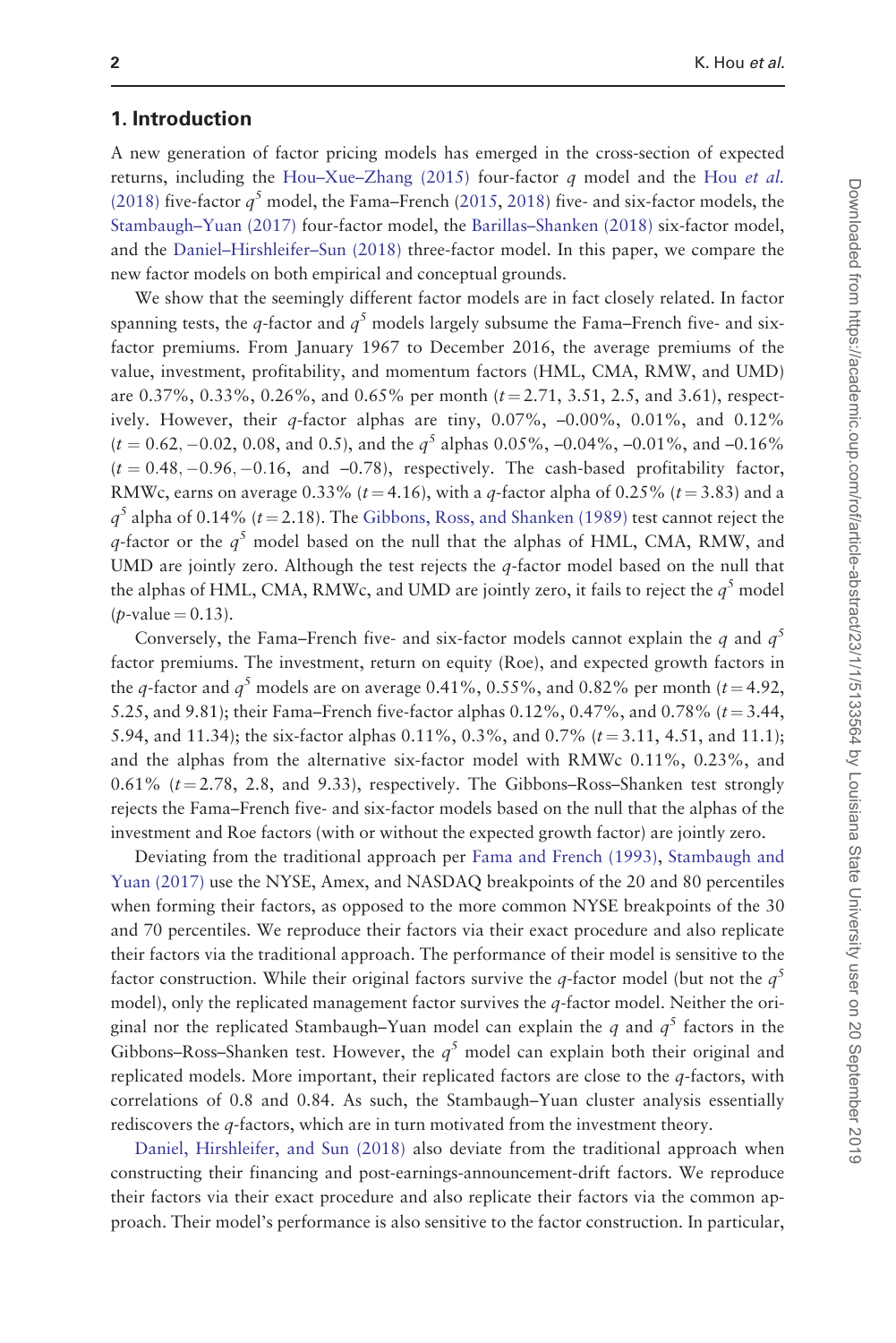their financing factor premium is more than halved with the common approach and is explained by the q and  $q^5$  models. However, neither their reproduced nor replicated earnings factor can be explained by our models. Their three-factor model explains the Roe premium but not the investment or expected growth premium. Without a size factor, their model also fails to explain the size premium. Most important, their replicated factors are also close to our q-factors, with correlations of 0.69.

[Barillas and Shanken \(2018\)](#page-32-0) form a six-factor model by combining the market factor, SMB, the investment and Roe factors from the  $q$ -factor model, the [Asness–Frazzini \(2013\)](#page-32-0) monthly formed HML factor, and UMD. The Brillas–Shanken model cannot explain the expected growth premium, with a large alpha of 0.6% per month ( $t = 8.78$ ). However, neither the q-factor nor the  $q^5$  model can explain the monthly formed HML factor, with alphas of 0.37% ( $t = 2.36$ ) and 0.41% ( $t = 2.99$ ), respectively. Reconstructing the q-factors with all monthly sorts on size, investment-to-assets, and Roe, we show that the monthly formed q and  $q^5$  models deliver insignificant alphas of 0.18% (t=0.97) and 0.26%  $(t = 1.64)$ , respectively, for the monthly formed HML factor.

A comparative advantage of the *q*-factor and  $q<sup>5</sup>$  models is their theoretical foundation from the investment CAPM [\(Zhang, 2017](#page-34-0)). In contrast, the Stambaugh–Yuan, Daniel– Hirshleifer–Sun, and Fama–French six-factor models are largely statistical in nature. [Fama](#page-33-0) [and French \(2015\)](#page-33-0) attempt to motivate their five-factor model from the residual income valuation theory. However, the relations between book-to-market, investment, and profitability with the internal rate of return (IRR) do not necessarily carry over to the one-period-ahead expected return. Empirically, the estimates of the IRRs for RMW differ drastically from their one-period-ahead average returns. In addition, reformulating the valuation equation with the one-period-ahead expected return, we show that the theoretical relation between the expected investment and the expected return is likely positive. In all, the investment CAPM is the only first principles based, theoretical framework that gives rise to the role of accounting variables in forecasting returns.

The rest of the paper is organized as follows. Section 2 describes the construction of all the factors. Section 3 reports the spanning regressions. Section 4 examines asset pricing implications from valuation theory. Finally, Section 5 concludes.

# 2. Factors

Monthly returns are from Center for Research in Security Prices (CRSP, share codes 10 or 11) and accounting variables from Compustat Annual and Quarterly Fundamental Files.

### 2.1 The Q-Factor and  $Q^5$  Models

Following [Hou, Xue, and Zhang \(2015\),](#page-33-0) we construct the size, investment, and Roe factors from independent, triple  $2 \times 3 \times 3$  sorts on size, investment-to-assets (I/A), and Roe. Size is the market equity, which is stock price per share times shares outstanding from CRSP. I/A is the annual change in total assets (Compustat annual item AT) divided by one-year-lagged total assets. Roe is income before extraordinary items (Compustat quarterly item IBQ) divided by one-quarter-lagged book equity.<sup>1</sup> We exclude financial firms and firms with negative book equity.

1 Book equity is shareholders' equity, plus balance sheet deferred taxes and investment tax credit (Compustat quarterly item TXDITCQ) if available, minus the book value of preferred stock (item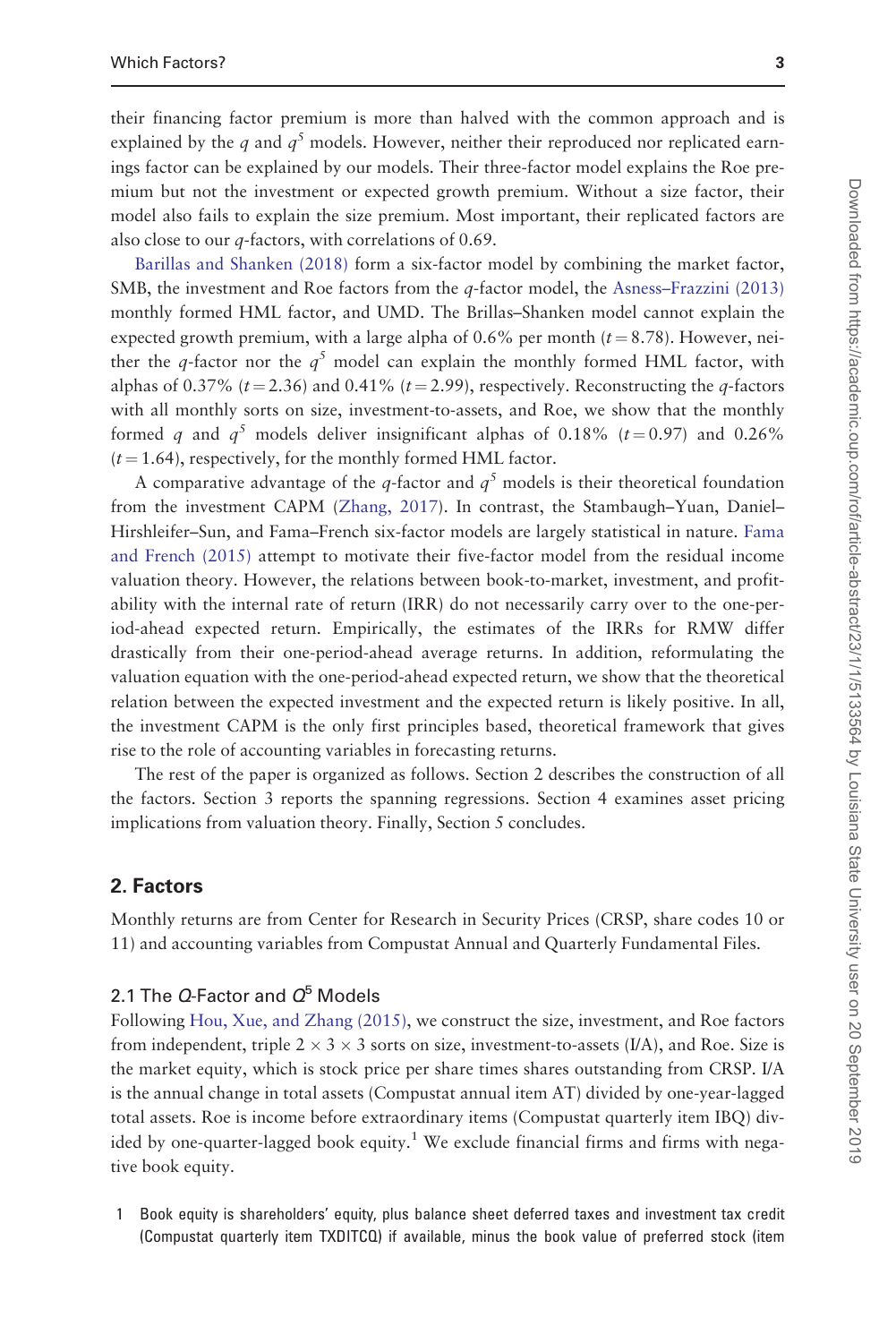At the end of June of each year  $t$ , we use the NYSE median market equity to split stocks into two groups, small and big. Independently, at the end of June of year  $t$ , we split stocks into three I/A groups using the NYSE breakpoints for the low 30%, middle 40%, and high 30% of the I/A values for the fiscal year ending in calendar year  $t-1$ . Also, independently, at the beginning of each month, we sort all stocks into three groups based on the NYSE breakpoints for the low 30%, middle 40%, and high 30% of Roe. Earnings data in Compustat quarterly files are used in the months immediately after the most recent public quarterly earnings announcement dates (Compustat quarterly item RDQ). For a firm to enter the factor construction, the end of the fiscal quarter that corresponds to its announced earnings must be within six months prior to the portfolio formation month.

Taking the intersection of the two size, three  $I/A$ , and three Roe groups, we form eighteen portfolios. Monthly value-weighted portfolio returns are calculated for the current month, and the portfolios are rebalanced monthly. The size factor, denoted  $R_{\text{Me}}$ , is the difference (small-minus-big), each month, between the simple average of the returns on the nine small size portfolios and the simple average of the returns on the nine big size portfolios. The investment factor,  $R_{I/A}$ , is the difference (low-minus-high), each month, between the simple average of the returns on the six low  $I/A$  portfolios and the simple average of the returns on the six high I/A portfolios. Finally, the Roe factor,  $R_{Roe}$ , is the difference (highminus-low), each month, between the simple average of the returns on the six high Roe portfolios and the simple average of the returns on the six low Roe portfolios.<sup>2</sup>

#### 2.1.a. Extending the q-factors backward

[Hou, Xue, and Zhang \(2015\)](#page-33-0) start their sample in January 1972, restricted by the limited earnings announcement dates and book equity in Compustat quarterly files. We follow their exact procedure from January 1972 onward but extend the sample backward to January 1967. To overcome the lack of coverage for quarterly earnings announcement dates, we use the most recent quarterly earnings from the fiscal quarter ending at least four months prior to the portfolio formation month.

To maximize the coverage for quarterly book equity, whenever available we first use quarterly book equity from Compustat quarterly files. We then supplement the coverage for fiscal quarter four with book equity from Compustat annual files.<sup>3</sup> If both approaches

PSTKQ). Depending on availability, we use stockholders' equity (item SEQQ), or common equity (item CEQQ) plus the carrying value of preferred stock (item PSTKQ), or total assets (item ATQ) minus total liabilities (item LTQ) in that order as shareholders' equity.

- 2 Formally, let  $R_{iik}$  for  $i = 1, 2$  and  $j, k = 1, 2, 3$ , denote the eighteen benchmark portfolios from taking the intersection of the two size, three I/A, and three Roe groups from the independent triple sorts, in which  $i$  is the index for the size groups,  $j$  the I/A groups, and  $k$  the Roe groups. In particular,  $R_{123}$  is the returns of the portfolio consisting of all stocks that are simultaneously in the small size group, the middle I/A group, and the high Roe group. The size factor is constructed as  $R_{\text{Me}} \equiv (\sum_{j=1}^3$  $\sum_{k=1}^{3} R_{1jk}$  $/9 - (\sum_{j=1}^{3}$  $\sum_{k=1}^3 R_{2jk})/9$ , the investment factor,  $R_{1/A} \equiv$  $(\sum_{i=1}^{2}$  $i=1$  $\sum_{k=1}^{3} R_{i1k}$ )/6 – ( $\sum_{i=1}^{2}$  $\sum_{k=1}^3 R_{i3k})/6$ , and the Roe factor,  $R_{\text{Roe}} \equiv {(\sum_{i=1}^2 R_{i3k})}/{6}$  $\sum_{j=1}^{3} R_{ij3})/6 \left(\sum_{i=1}^{2} a_i\right)^2$  $i=1$  $\sum_{j=1}^3 R_{ij1})/6.$  Unlike sequential sorts, the factors from independent sorts do not depend on the order of the three sorting variables.
- 3 We measure annual book equity per [Davis, Fama, and French \(2000\)](#page-33-0) as stockholders' book equity, plus balance sheet deferred taxes and investment tax credit (Compustat annual item TXDITC) if available, minus the book value of preferred stock. Stockholders' equity is the value reported by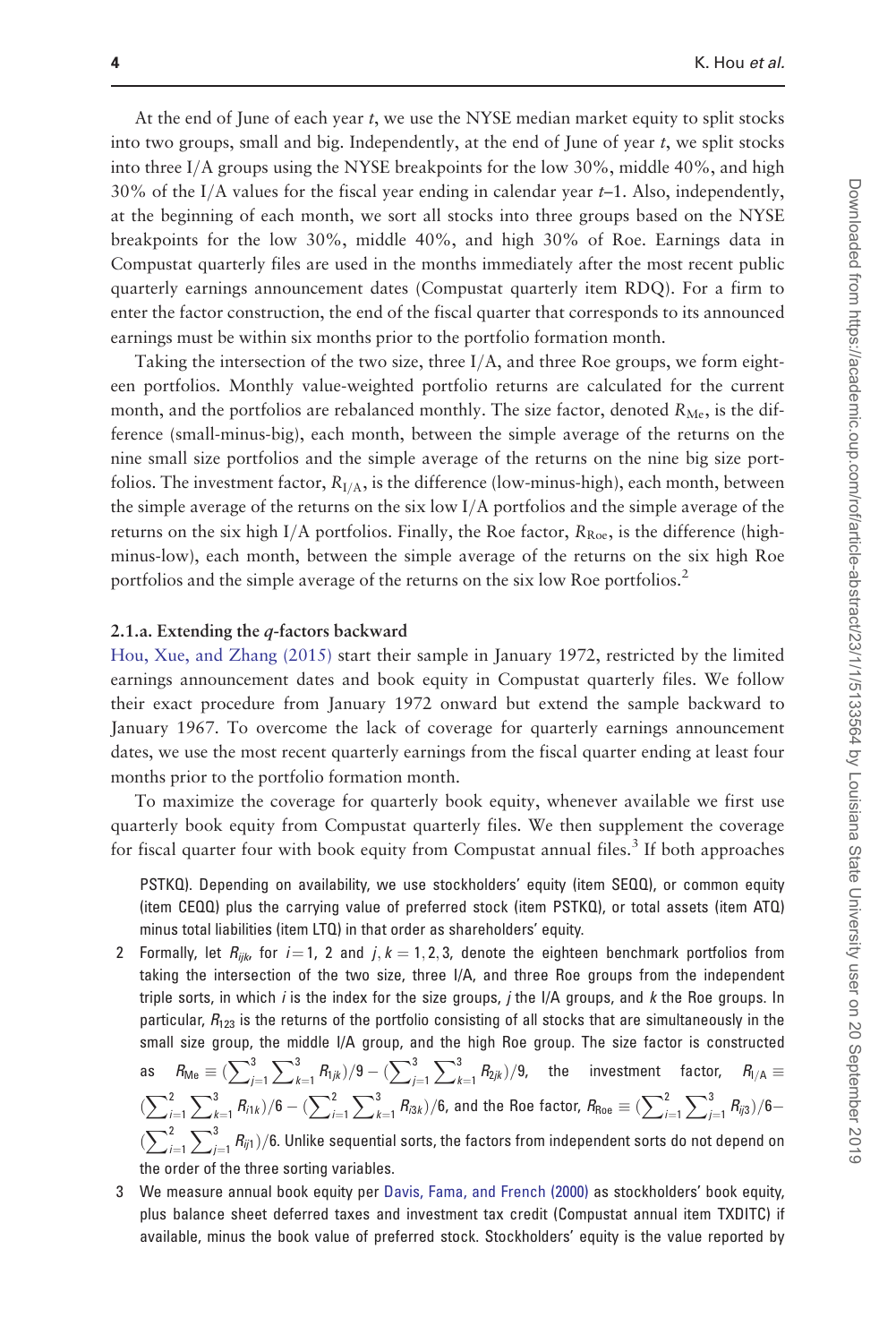are unavailable, we apply the clean surplus relation to impute the book equity. If available, we backward impute beginning-of-quarter book equity as end-of-quarter book equity minus quarterly earnings plus quarterly dividends.4 Because we impose a four-month lag between earnings and the holding period (and the book equity in the denominator of Roe is one-quarter-lagged relative to earnings), all the Compustat data in the backward imputation are at least four-month lagged relative to the portfolio formation month.

If data are unavailable for the backward imputation, we impute the book equity for quarter t forward based on the book equity from prior quarters. Let  $\text{BEQ}_{t-j}, 1 \leq j \leq 4,$  denote the latest available quarterly book equity as of quarter  $t$ , and IB $\mathrm{Q}_{t-j+1,t}$  and  $\mathrm{DVO}_{t-j+1,t}$  be the sum of quarterly earnings and the sum of quarterly dividends from quarter  $t-j+1$  to  $t$ , respectively. BEQ, can be imputed as  $\text{BEQ}_{t-j}+\text{IBQ}_{t-j+1,t}-\text{DVQ}_{t-j+1,t}.$ We do not use prior book equity from more than four quarters ago  $(1 \le j \le 4)$  to reduce imputation errors. We start the sample in January 1967 to ensure that all the eighteen benchmark portfolios from sorting on size, I/A, and Roe have at least ten firms.

# 2.1.b. The  $q^5$  model

Hou et al. [\(2018\)](#page-33-0) augment the  $q$ -factor model with the expected growth factor, denoted  $R_{\text{Eg}}$ , to form the  $q^5$  model. The expected growth factor is constructed from independent  $2 \times 3$  sorts on size and the expected one-year-ahead investment-to-assets change,  $E_t[\text{d}^1 I/A]$ . Tobin's q, operating cash flow-to-assets, and the change in Roe are used to form  $E_t[d^1]/A$ .

At the beginning of each month  $t$ , Tobin's  $q$  is the market equity (price per share times the number of shares outstanding from CRSP) plus long-term debt (Compustat annual item DLTT) and short-term debt (item DLC) scaled by total assets (item AT), all from the fiscal year ending at least four months ago. For firms with multiple share classes, we merge the market equity for all classes. Following Ball et al. [\(2016\)](#page-32-0), we measure operating cash flowto-assets, denoted Cop, as total revenue (item REVT) minus cost of goods sold (item COGS), minus selling, general, and administrative expenses (item XSGA), plus research and development expenditures (item XRD, zero if missing), minus change in accounts receivable (item RECT), minus change in inventory (item INVT), minus change in prepaid expenses (item XPP), plus change in deferred revenue (item DRC plus item DRLT), plus change in trade accounts payable (item AP), and plus change in accrued expenses (item XACC), scaled by book assets, all from the fiscal year ending at least four months ago. All changes are annual changes, and the missing changes are set to zero.

We measure the change in Roe, denoted dRoe, as Roe minus its value from four quarters ago. We compute dRoe with quarterly earnings from the most recent announcement dates (Compustat quarterly item RDQ), and if not available, from the fiscal quarter ending at

Compustat (item SEQ), if available. Otherwise, we use the book value of common equity (item CEQ) plus the par value of preferred stock (item PSTK), or the book value of assets (item AT) minus total liabilities (item LT). Depending on availability, we use redemption value (item PSTKRV), liquidating (item PSTKL), or par value (item PSTK) for the book value of preferred stock.

4 Quarterly earnings are income before extraordinary items (Compustat quarterly item IBQ). Quarterly dividends are zero if dividends per share (item DVPSXQ) are zero. Otherwise, total dividends are dividends per share times beginning-of-quarter shares outstanding adjusted for stock splits during the quarter. Shares outstanding are from Compustat (quarterly item CSHOQ supplemented with annual item CSHO for fiscal quarter four) or CRSP (item SHROUT), and the share adjustment factor is from Compustat (quarterly item AJEXQ supplemented with annual item AJEX for fiscal quarter four) or CRSP (item CFACSHR).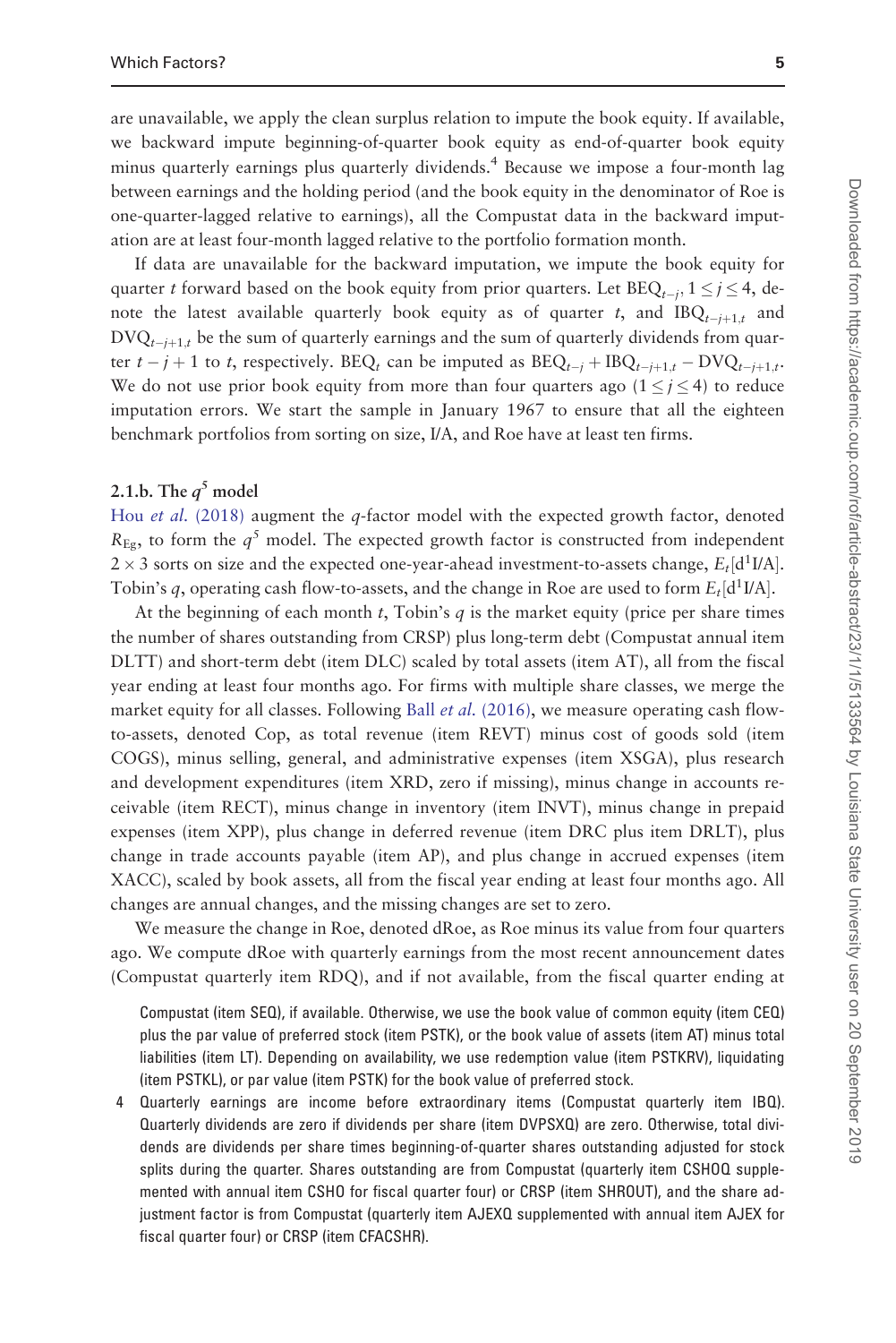least four months ago ([Hou, Xue, and Zhang, 2018](#page-33-0)). The end of the fiscal quarter corresponding to its most recent dRoe must be within six months prior to the portfolio formation. Missing dRoe values are set to zero in cross-sectional regressions in estimating the expected one-year-ahead investment-to-assets change,  $E_t$ [d<sup>1</sup>I/A].

At the beginning of each month t, we compute  $E_t[d^1]/A$  by combining the latest known  $log(q)$ , Cop, and dRoe values winsorized at the 1–99% level and the average crosssectional regression slopes estimated from the prior 120-month rolling window (30 months minimum). In the prior predictive regressions, the dependent variables,  $d^1 I/A$ , are from the fiscal year ending at least four months ago as of month t, and the regressors are further lagged accordingly. In particular, the regressors used in the latest monthly cross-sectional regression are further lagged by 12 months relative to the latest known  $log(q)$ , Cop, and dRoe values used in calculating  $E_t[d^1I/A]$ . We winsorize both the left- and right-hand side variables in the cross-sectional regressions each month at the 1–99% level. To control for microcaps, we use weighted least squares with the market equity as weights.

At the beginning of each month  $t$ , we use the beginning-of-month median NYSE market equity to split stocks into two groups, small and big. Independently, we split all stocks into three groups, low, median, and high, based on the NYSE breakpoints for the low 30%, middle 40%, and high 30% of the ranked values of  $E_t[d^1]/A]$  calculated at the beginning of the month. Taking the intersection of the two size and three  $E_t[\mathbf{d}^1 I/A]$  groups, we form six benchmark portfolios. Monthly value-weighted portfolio returns are calculated for the current month t, and the portfolios are rebalanced at the beginning of month  $t + 1$ . The expected growth factor,  $R_{E_{\text{g}}}$ , is the difference (high-minus-low), each month, between the simple average of the returns on the two high  $E_t[\mathbf{d}^1 I/A]$  portfolios and the simple average of the returns on the two low  $E_t[d^1]/A]$  portfolios.

#### 2.2 [The Fama–French](#page-33-0) [\(2015,](#page-33-0) [2018](#page-33-0)) Five- and Six-Factor Models

Subsequent to [Hou, Xue, and Zhang \(2015\),](#page-33-0) [Fama and French \(2015\)](#page-33-0) incorporate two factors that resemble the  $q$ -factors into their three-factor model to form a five-factor model.<sup>5</sup> RMW is the difference between the returns on portfolios of stocks with robust and weak operating profitability, and CMA the difference between the returns on portfolios of low and high investment stocks. Operating profitability is the total revenue (Compustat annual item REVT) minus cost of goods sold (item COGS, zero if missing), minus selling, general, and administrative expenses (item XSGA, zero if missing), and minus interest expense (item XINT, zero if missing), scaled by book equity. At least one of the three expense items (COGS, XSGA, and XINT) must be non-missing. Investment is measured as I/A, the annual change in total assets divided by one-year-lagged total assets.

[Fama and French \(2015\)](#page-33-0) construct RMW and CMA from independent  $2 \times 3$  sorts by interacting size with operating profitability, and separately, with investment-to-assets. At the end of June of year t, stocks are split into two groups, small and big, based on the

5 [Hou, Xue, and Zhang \(2015\)](#page-33-0) first appear in October 2012 as NBER working paper 18435, which supersedes the prior work with various titles, including "Neoclassical factors" (NBER working paper 13282, July 2007), "An equilibrium three-factor model" (January 2009), "Production-based factors" (April 2009), "A better three-factor model that explains more anomalies" (June 2009), and "An alternative three-factor model" (April 2010). By comparison, the [Fama and French](#page-33-0) ([2013](#page-33-0), [2015](#page-33-0)) work is first circulated in June 2013. Their 2013 draft adds only a profitability factor to their threefactor model, and subsequent drafts, starting from November 2013, also add an investment factor.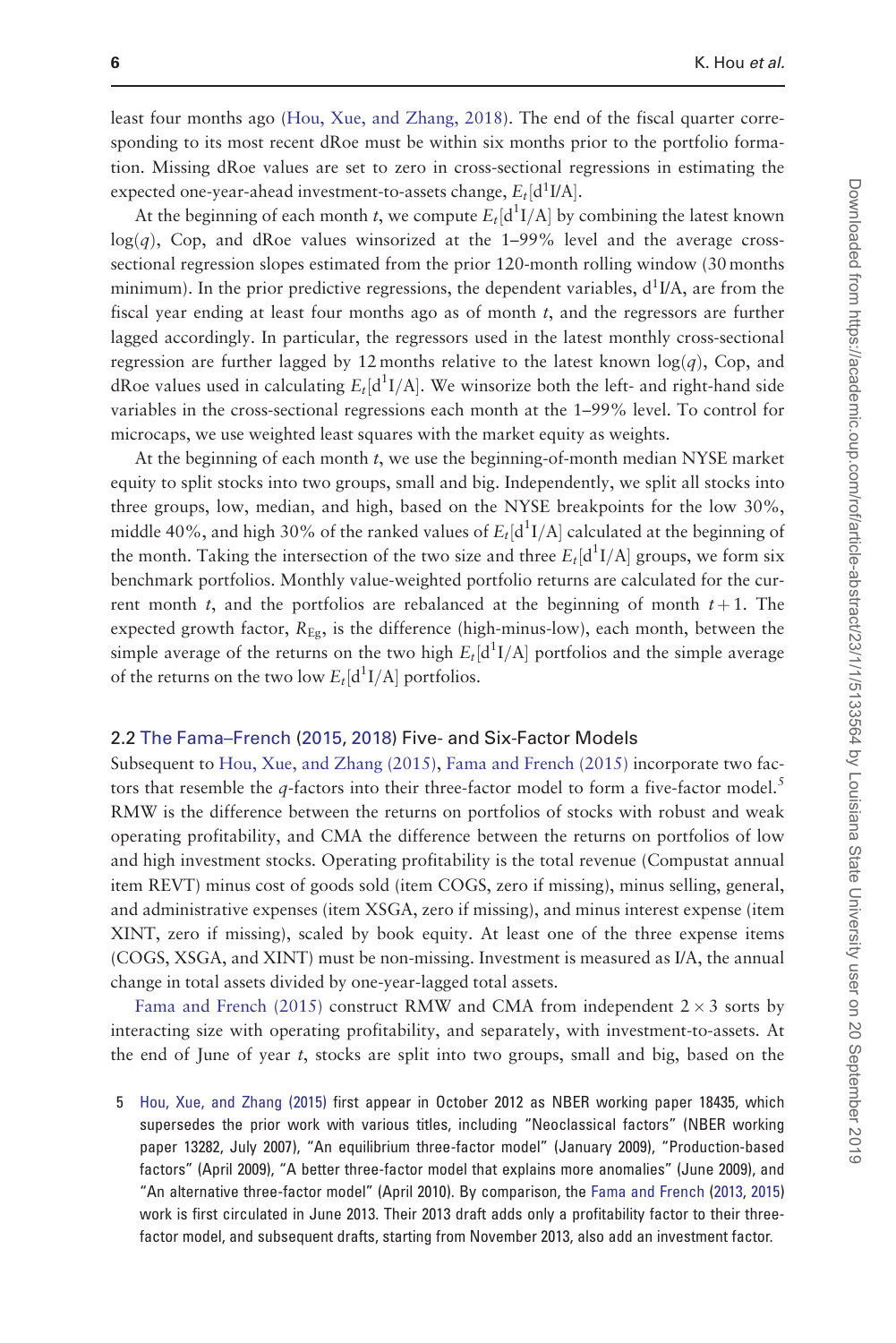NYSE median size, and independently into three groups, low, median, and high, based on the 30 and 70 NYSE percentiles of operating profitability, and separately, of investment-toassets. Taking intersections yields six size-profitability portfolios and six size-I/A portfolios. Monthly value-weighted portfolio returns are calculated from July of year t to June of  $t + 1$ , and the portfolios are rebalanced at the June-end of year  $t + 1$ . RMW is the average of the two high profitability portfolio returns minus the average of the two low profitability portfolio returns. Similarly, CMA is the average of the two low I/A portfolio returns minus the average of the two high I/A portfolio returns.

[Fama and French \(2018\)](#page-33-0) further incorporate the momentum factor, UMD, from [Jegadeesh and Titman \(1993\),](#page-33-0) into their five-factor model to form a six-factor model. At the beginning of each month  $t$ , stocks are split into two groups, small and big, based on the NYSE median size, and independently into three groups, low, median, and high, based on the 30 and 70 NYSE percentiles of prior 11-month returns from month  $t - 12$  to  $t - 2$ , skipping month  $t-1$ . Taking intersections yields six size-momentum portfolios. Monthly value-weighted portfolio returns are calculated for the current month, and the portfolios are rebalanced at the beginning of month  $t + 1$ . UMD is the average of the two winner portfolio returns minus the average of the two loser portfolio returns.

[Fama and French \(2018\)](#page-33-0) also introduce a cash-based profitability factor, denoted RMWc. At the June end of year  $t$ , cash-based operating profitability is revenues (Compustat annual item REVT) minus cost of goods sold (item COGS, zero if missing), minus selling, general, and administrative expenses (item XSGA, zero if missing), minus interest expense (item XINT, zero if missing), minus change in accounts receivable (item RECT), minus change in inventory (item INVT), minus change in prepaid expenses (item XPP), plus change in deferred revenue (item DRC plus item DRLT), plus change in trade accounts payable (item AP), and plus change in accrued expenses (item XACC), scaled by book equity, all from the fiscal year ending in calendar year  $t-1$ . At least one of the three expense items (COGS, XSGA, and XINT) must be non-missing. The numerator of this variable is a variant of that in Ball et al.  $(2016)$ , without adding back research and development expenses. The construction of RMWc is analogous to that of RMW.

To facilitate comparison, we obtain all the Fama–French factors except for RMWc from Kenneth French's web site. Because RMWc is not posted online, we follow the exact sample criterion and factor construction in [Fama and French \(2018\)](#page-33-0) to reproduce RMWc to use in our tests. In particular, the Fama–French sample includes financial firms.

#### 2.3 The [Stambaugh–Yuan \(2017\)](#page-34-0) Four-Factor Model

[Stambaugh and Yuan \(2017\)](#page-34-0) start with eleven anomalies, which are grouped into two clusters based on pairwise cross-sectional correlations. The first cluster, labeled MGMT (management), includes net stock issues, composite issues, accruals, net operating assets, asset growth (investment-to-assets in [Hou, Xue, and Zhang, 2015\)](#page-33-0), and the annual change in gross property, plant, and equipment plus the annual change in inventories scaled by lagged book assets. The second cluster, labeled PERF (performance), includes failure probability [\(Campbell, Hilscher, and Szilagyi, 2008\)](#page-32-0), O-score, momentum, gross profitability, and return on assets. We detail the variable definitions in the Online Appendix. Conceptually, MGMT contains different investment measures, and PERF different profitability measures. The individual variables in each cluster are realigned to yield positive average low-minus-high returns. The composite measures,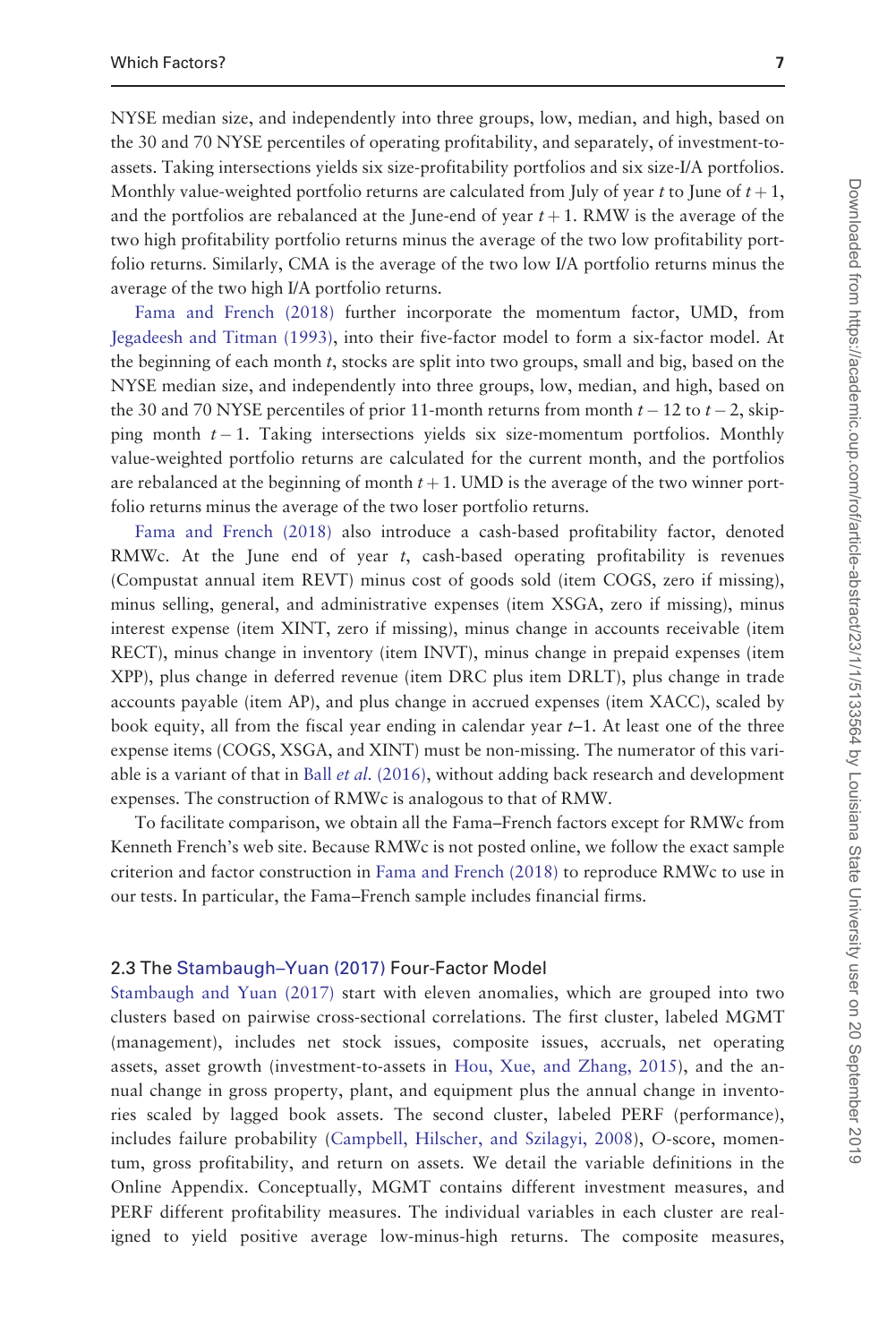MGMT and PERF, are formed by equal-weighting a stock's percentile rankings across the anomaly variables within a given cluster.

[Stambaugh and Yuan \(2017\)](#page-34-0) form the MGMT and PERF factors from independent  $2 \times 3$  sorts on size and MGMT as well as on size and PERF. At the beginning of each month t, stocks (excluding those with prices per share less than \$5) are split by the NYSE median size into two groups, small and big. Independently, stocks are split based on MGMT, and separately, on PERF, into three groups, low, median, and high, with breakpoints of the 20 and 80 percentiles of the NYSE, Amex, and NASDAQ universe. Taking intersections yields six size-MGMT portfolios and six size-PERF portfolios. Monthly value-weighted portfolio returns are calculated for the current month  $t$ , and the portfolios are rebalanced at the beginning of month  $t + 1$ . The MGMT factor is the average of the returns on the two low MGMT portfolios minus the average of the returns on the two high MGMT portfolios. The PERF factor is the average of the returns on the two low PERF portfolios minus the average of the returns on the two high PERF portfolios. The size factor is the returns of the portfolio of stocks in the intersection of the small-cap middle portfolios from the double sorts of size with MGMT and with PERF minus the returns of the portfolio of stocks in the intersection of both big-cap middle portfolios from the two double sorts.

Most important, the [Stambaugh–Yuan \(2017\)](#page-34-0) factor construction deviates from the traditional approach in Fama and French [\(1993,](#page-33-0) [2015\)](#page-33-0) and [Hou, Xue, and Zhang \(2015\)](#page-33-0) in several key aspects. First, when sorting on MGMT and PERF, the breakpoints of the 20 and 80 percentiles are adopted, as opposed to the 30 and 70 percentiles. Second, the NYSE, Amex, and NASDAQ breakpoints are used, instead of the NYSE breakpoints. Finally, the size factor contains stocks only in the middle portfolios of the MGMT and PERF sorts, as opposed to stocks from all three portfolios. To evaluate the sensitivity of their model's performance to its factor construction, we present two sets of results. In the first, we use their original factors series from Yu Yuan's Web site.<sup>6</sup> In the second set, we replicate their factors via the traditional approach.

We emphasize the importance of using the replicated Stambaugh–Yuan factors in the model comparison. Formed with the 20–80 breakpoints from the NYSE–Amex–NASDAQ universe, their original factors consist of stocks with more extreme values of the underlying sorting variables than factors formed with the traditional 30–70 breakpoints from the NYSE universe. As such, the original Stambaugh–Yuan factors are more susceptible to microcaps than their replicated factors [\(Hou, Xue, and Zhang, 2018](#page-33-0)). While the choice of breakpoints is ultimately an empirical question, using the replicated factors via the traditional approach ensures that we compare apples with apples.

# 2.4 The [Daniel–Hirshleifer–Sun \(2018\)](#page-32-0) Three-Factor Model

The [Daniel–Hirshleifer–Sun \(2018\)](#page-32-0) model contains the market factor, the financing factor (FIN), and the post-earnings-announcement-drift factor (PEAD). FIN is based on two financing measures, the one-year net share issuance from [Pontiff and Woodgate \(2008\)](#page-33-0) and the five-year composite share issuance from [Daniel and Titman \(2006\).](#page-33-0) PEAD is based on the four-day cumulative abnormal return, denoted Abr, around the most recent quarterly earnings announcement dates from [Chan, Jegadeesh, and Lakonishok \(1996\)](#page-32-0). Abr is a

6 We have reproduced the Stambaugh–Yuan factors via their exact procedure and obtained quantitatively similar results.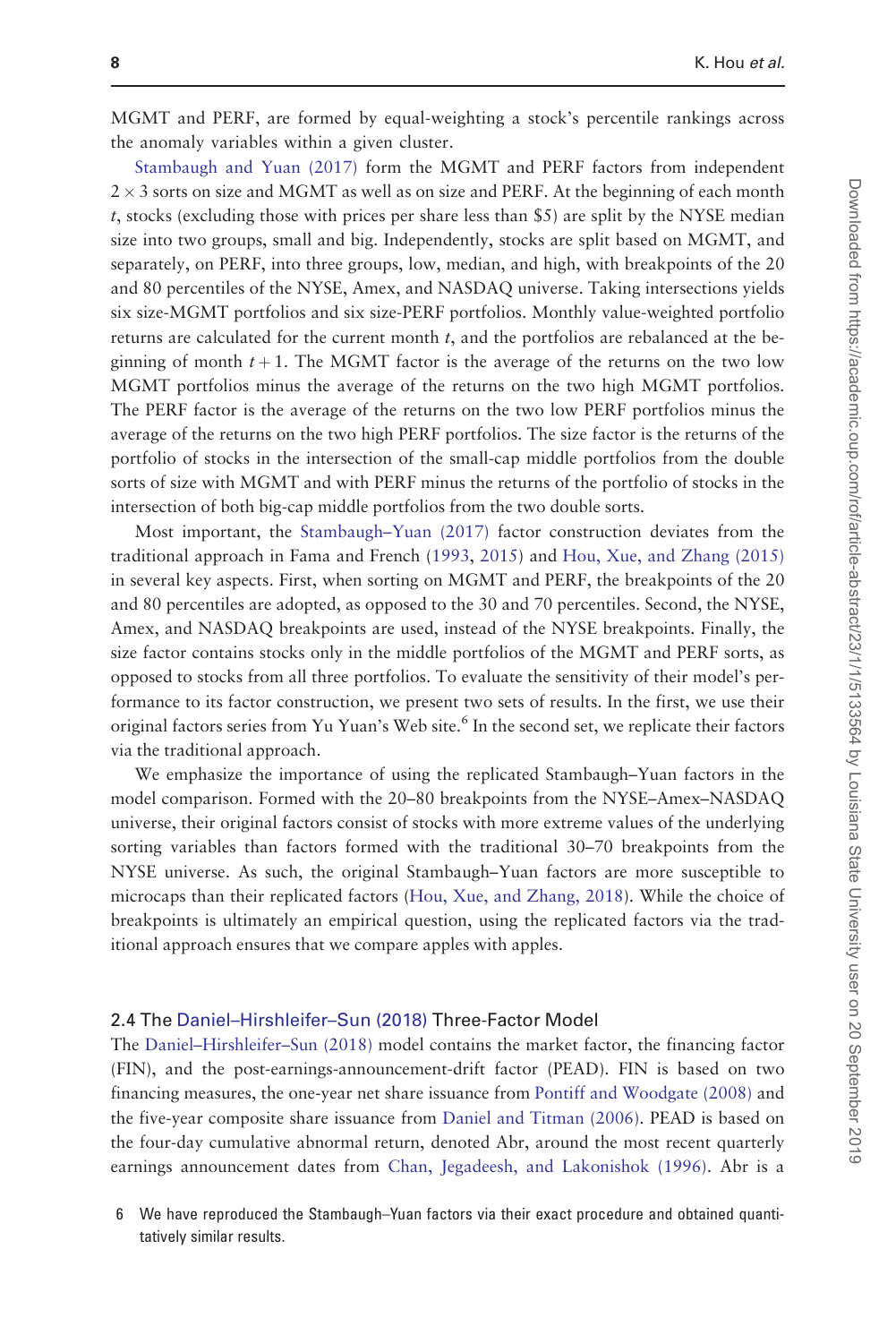stock's daily return minus the value-weighted market's daily return cumulated from two trading days before to one trading day after the earnings announcements.

At the end of June of each year  $t$ , net share issuance is the natural log of the ratio of split-adjusted shares outstanding for fiscal year ending in calendar year  $t-1$  (the common share outstanding, Compustat annual item CSHO, times the adjustment factor, item AJEX) to the split-adjusted shares outstanding for fiscal year ending in  $t-2$ . The composite share issuance is the log growth rate of the market equity not attributable to stock return,  $log(Me_t/Me_{t-5}) - r(t-5,t)$ , in which  $r(t-5,t)$  is the cumulative log stock return from the last trading day of June in year  $t-5$  to the last trading day of June in year t, and Me<sub>t</sub> is the market equity from CRSP on the last trading day of June in year t.

[Daniel, Hirshleifer, and Sun \(2018\)](#page-32-0) construct FIN from annual independent  $2 \times 3$  sorts on size and the financing variables. The size sort is based on the NYSE median. The composite issuance sort is based on the NYSE breakpoints of the 20 and 80 percentiles. The net share issuance sort is more involved. First, all negative net issuance (repurchasing) firms are split into two groups based on the NYSE median. Second, all positive net issuance (equity issuing) firms are split into three groups based on the NYSE breakpoints of the 30 and 70 percentiles. Finally, firms with the most negative issuance are assigned to the low issuance portfolio, firms with the most positive issuance to the high issuance portfolio, and all the other firms to the middle issuance portfolio.

To combine the net and the composite issuance groups, [Daniel, Hirshleifer, and Sun](#page-32-0) [\(2018\)](#page-32-0) adopt the following ad hoc procedure. If a firm belongs to the high portfolio per both financing measures, or to the high portfolio per one measure, but missing the data for the other, the firm is assigned to the high financing portfolio. If a firm belongs to the low portfolio per both measures, or to the low portfolio per one measure but missing the data for the other, the firm is assigned to the low financing portfolio. In all other cases, the firm is assigned to the middle financing portfolio. The FIN factor is then the simple average of the monthly returns on the two low financing portfolios minus the simple average of the returns on the two high financing portfolios.

The PEAD factor is from monthly independent  $2 \times 3$  sorts on size and Abr. The size sort is based on the NYSE median, and the Abr sort the NYSE breakpoints of the 20 and 80 percentiles. Value-weighted monthly returns are calculated for the current month, and the portfolios are rebalanced at the beginning of next month. The PEAD factor is the simple average of the returns on the two high Abr portfolios minus the simple average of the returns on the two low Abr portfolios.

We raise three concerns with the factor construction in [Daniel, Hirshleifer, and Sun](#page-32-0) [\(2018\)](#page-32-0). First, only Abr is picked to form the PEAD factor, even though [Chan, Jegadeesh,](#page-32-0) [and Lakonishok \(1996\)](#page-32-0) examine simultaneously three PEAD measures that also include standard unexpected earnings (Sue) and revisions in analysts' earnings forecasts (Re). In particular, Sue seems to be more widely used than Abr in the existing literature. Second, the NYSE breakpoints of the 20 and 80 percentiles are used, as opposed to the common 30 and 70 percentiles. Finally, the net issuance and composite issuance sorts are non-traditional, also differing from each other. These concerns suggest that their factors might not be directly comparable to factors that arise from the traditional approach.

To ensure that we compare apples with apples, in addition to reproducing the Daniel– Hirshleifer–Sun factors per their exact procedure, we also replicate their factors per the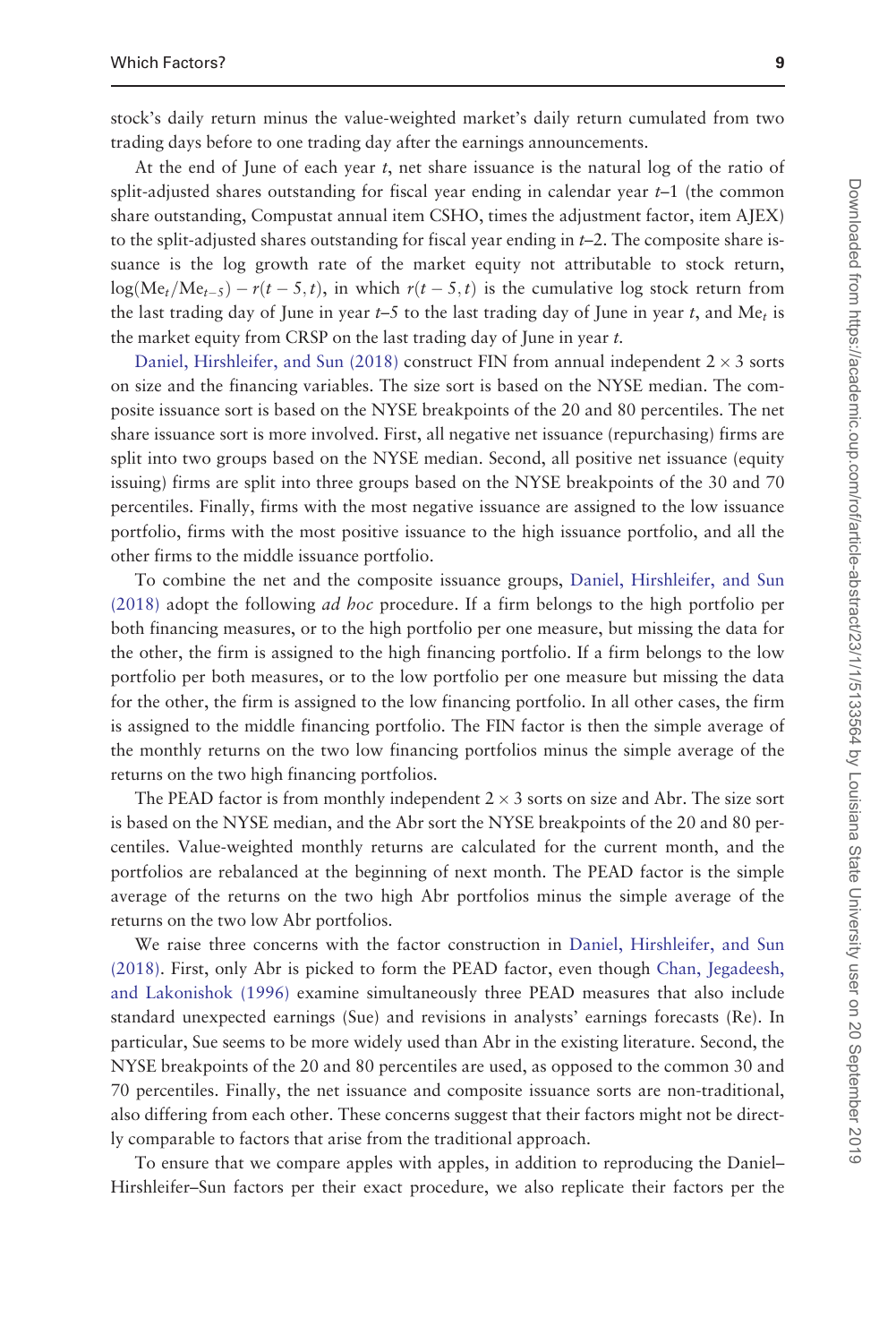traditional approach.<sup>7</sup> In particular, we form the PEAD factor by combining Sue, Abr, and  $Re<sup>8</sup>$  At each portfolio formation, we calculate a stock's percentile rankings on each of the three PEAD variables and take their simple average as the stock's ranked PEAD value. When taking the simple average, we use the available percentile rankings. Doing so allows us to extend the sample backward to January 1967. This composite score approach follows [Stambaugh and Yuan \(2017\)](#page-34-0). We use the same approach to combine the net issuance with the composite issuance in annual sorts. Doing so avoids the [Daniel, Hirshleifer, and Sun](#page-32-0)  $(2018)$  *ad hoc*, separate sorts on the two financing measures. Finally, with the composite FIN and PEAD scores, we split stocks based on their NYSE breakpoints of the 30 and 70 percentiles.

#### 2.5 The [Barillas–Shanken \(2018\)](#page-32-0) Six-Factor Model

[Barillas and Shanken \(2018\)](#page-32-0) propose a six-factor model that contains the market factor, the [Fama–French \(2015\)](#page-33-0) SMB, the [Hou–Xue–Zhang \(2015\)](#page-33-0) investment and Roe factors, the [Asness–Frazzini \(2013\)](#page-32-0) monthly sorted HML factor, denoted  $HML<sup>m</sup>$ , and UMD. Asness and Frazzini form  $HML<sup>m</sup>$  from monthly sequential sorts on, first, size, and then book-tomarket, in which the book equity is from the fiscal year ending at least 6 months ago, but the market equity is updated monthly. We obtain the  $HML^m$  data from the AQR web site. We have reproduced HML<sup>m</sup> via the AQR procedure. We have also replicated HML<sup>m</sup> per independent sorts and obtained quantitatively similar results. As such, we only report the results with the AQR HML<sup>m</sup> factor for brevity.

# 3. Spanning Regressions

We rely mostly on spanning tests to compare factor models on empirical grounds. This empirical design is largely comparable with Fama and French ([2015](#page-33-0), [2018](#page-33-0)) and Barillas and Shanken [\(2017](#page-32-0), [2018\)](#page-32-0). For example, Barillas and Shanken [\(2017](#page-32-0), [2018\)](#page-32-0) argue that for models with traded factors, the extent to which each model is able to price the factors in

- 7 In our reproduction, we have obtained results that are quantitatively similar to those reported in [Daniel, Hirshleifer, and Sun \(2018\)](#page-32-0). Because their factors are not available online, we use our reproduced factors in subsequent tests.
- 8 Sue is calculated as the change in split-adjusted quarterly earnings per share (Compustat quarterly item EPSPXQ divided by item AJEXQ) from its value four quarters ago divided by the standard deviation of this change in quarterly earnings over the prior eight quarters (six quarters minimum). Before 1972, we use the most recent Sue with earnings from fiscal quarters ending at least four months prior to the portfolio formation. Starting from 1972, we use Sue with quarterly earnings from the most recent quarterly earnings announcement dates (Compustat quarterly item RDQ). For a firm to enter our portfolio formation, we require the end of the fiscal quarter that corresponds to its most recent Sue to be within six months prior to the portfolio formation. Because analysts' earnings forecasts from the Institutional Brokers' Estimate System (IBES) are not necessarily revised each month, we construct a six-month moving average of past revisions,  $\sum_{k=0}^{\infty}$  $\int_{\tau=1}^{\infty}(f_{it-\tau}-f_{it-\tau-1})/\rho_{it-\tau-1},$  in which  $f_{it-\tau}$  is the consensus mean forecast (IBES-unadjusted file, item MEANEST) issued in month  $t-\tau$  for firm is current fiscal year earnings (fiscal period indicator  $=$  1), and  $p_{it-\tau-1}$  is the prior month's share price (unadjusted file, item PRICE). We require both earnings forecasts and share prices to be denominated in US dollars (currency code  $=$  USD). We also adjust for any stock splits and require a minimum of four monthly forecast changes when constructing Re.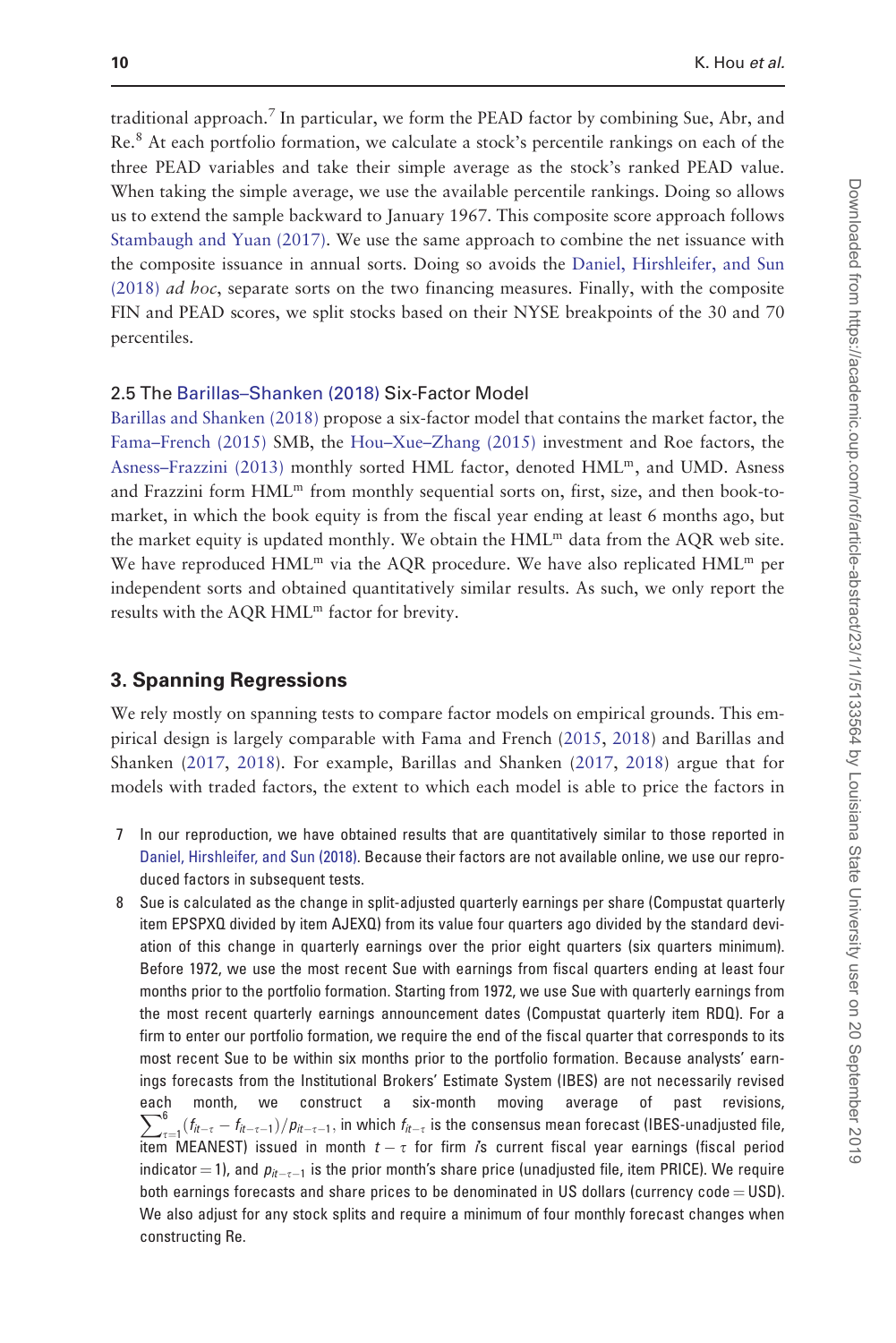the other model is all that matters for model comparison. They even argue that test assets are irrelevant, regardless of whether the factor models are nested or not. For our purposes, spanning tests provide an informative and concise way to compare factor models.<sup>9</sup>

We detail the spanning tests of the q-factor and  $q^5$  models against the Fama–French five- and six-factor models in Section 3.1, the Stambaugh–Yuan model in Section 3.2, the Daniel–Hirshleifer–Sun model in Section 3.3, and the Barillas–Shanken model in Section 3.4. Finally, we examine pairwise correlations among the factors in Section 3.5.

# 3.1 The  $\mathit{Q}\text{-}\mathsf{Factor}$  and  $\mathit{Q}^\circ$  Models versus the Fama–French Five- and Six-Factor Models

The q-factor and  $q^5$  models largely explain the Fama–French five- and six-factor premiums, but their five- and six-factor models cannot explain the  $q$  and  $q^5$  factor premiums.

# 3.1.a. The Fama–French five- and six-factor models cannot explain the q and  $q^5$  factor premiums

In Panel A of [Table 1](#page-13-0), we regress the q and  $q^5$  factor returns on the Fama–French five- and six-factor models, as well as their alternative six-factor model with RMW replaced by RMWc. From January 1967 to December 2016, the size factor,  $R_{Me}$ , in the q-factor model earns on average 0.31% per month  $(t = 2.43)$ . All three Fama–French specifications account for this size premium, with alphas at most 0.05%, due to the presence of SMB.

The investment factor,  $R_{I/A}$ , in the q-factor model earns an average return of 0.41% per month  $(t = 4.92)$ . Despite the presence of CMA, the Fama–French five-factor model cannot explain the  $R_{I/A}$  premium, with a significant alpha of 0.12% (t = 3.44). The two specifications of the six-factor model yield largely similar results. Our investment factor is stronger than CMA, because  $R_{I/A}$  is based on a joint sort with Roe, whereas the CMA construction does not control for profitability. In the data, I/A and Roe are positively correlated, but forecast returns with opposite signs.

The Roe factor,  $R_{\text{Roe}}$ , earns an average return of 0.55% per month ( $t = 5.25$ ). The Fama–French five-factor model only reduces the Roe premium slightly to an alpha of 0.47% ( $t = 5.94$ ), despite a large RMW loading of 0.7 ( $t = 12.76$ ). Intuitively, the Roe factor is constructed from monthly sorts on the latest known quarterly earnings, whereas RMW is from annual sorts on the more stale operating profitability from the last fiscal year end. As such, the Roe factor is more powerful than RMW. The Fama–French six-factor model reduces the Roe premium to an alpha of  $0.3\%$  ( $t = 4.51$ ), with the help of an UMD loading of 0.24 ( $t = 9.94$ ). Replacing RMW with RMWc in the six-factor model yields a smaller alpha of 0.23%, due to a higher premium of RMWc than RMW, 0.33% versus 0.26%. However, the alpha for the Roe factor is still significant  $(t = 2.8)$ .

The expected growth factor,  $R_{\text{Eg}}$ , in the  $q^5$  model earns an average return of 0.82% per month ( $t = 9.81$ ). The Fama–French five-factor model reduces the  $R_{\text{Eg}}$  premium only slightly, with an alpha of 0.78% ( $t = 11.34$ ). Their six-factor model reduces the R<sub>Eg</sub> premium further to an alpha of 0.7% ( $t = 11.1$ ), with the help of a small UMD loading of 0.12  $(t=6.42)$ . Finally, replacing RMW with RMWc in the six-factor model shrinks the  $R_{\text{Eg}}$ 

<sup>9</sup> In complementary work, Hou et al. [\(2018\)](#page-33-0) compare asset pricing models with a large set of testing deciles formed on the 158 significant anomalies compiled by [Hou, Xue, and Zhang \(2018\)](#page-33-0). Their evidence based on the extensive testing assets is consistent with our spanning tests.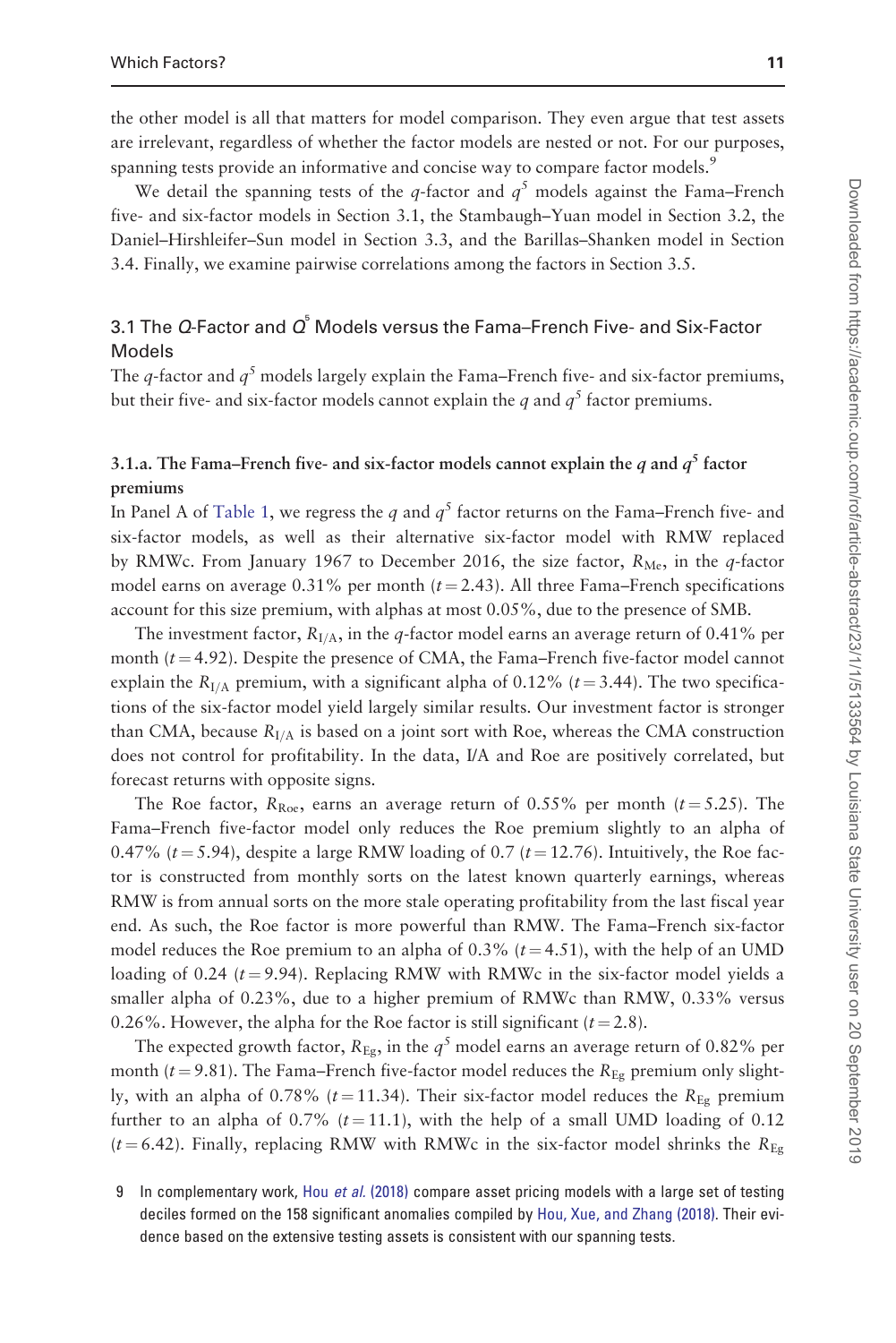premium to an alpha of 0.61%, helped by a large RMWc loading of 0.39 ( $t = 6.73$ ) and a high RMWc premium, but the alpha remains highly significant  $(t = 9.33)$ .

We also perform the Gibbons, Ross, and Shanken [\(1989](#page-33-0), GRS) test on the null hypothesis that the alphas of the key q and  $q^5$  factors in the Fama–French five- and six-factor regressions are jointly zero (Panel C). For the null that the alphas of the investment and Roe factors are jointly zero, the GRS statistic is 22.72 (p-value  $= 0.00$ ) in the five-factor model, 14.6 (*p*-value = 0.00) in the six-factor model with RMW, and 8.2 (*p*-value = 0.00) in the alternative six-factor model with RMWc. For the null that the alphas of the investment, Roe, and expected growth factors are jointly zero, the GRS statistic is 55.14 (p-value = 0.00) in the five-factor model,  $48.85$  (p-value = 0.00) in the six-factor model, and 36.59 (p-val $ue = 0.00$ ) in the alternative six-factor model. As such, the Fama–French five- and six-factor models cannot explain the q and  $q^5$  factor premiums.

# 3.1.b. Explaining the Fama–French five- and six-factor premiums with the q-factor and  $q^5$ models

From Panel B, the  $q$ -factor and  $q^5$  models largely subsume the Fama–French five- and sixfactor premiums in spanning regressions, with economically small and mostly insignificant alphas. SMB earns on average 0.25% per month ( $t = 1.93$ ), and its q-factor and  $q<sup>5</sup>$  alphas are 0.04% ( $t = 1.42$ ) and 0.07% ( $t = 2.29$ ), respectively. Our size factor,  $R_{\text{Me}}$ , provides the explanatory power, yielding regression  $R^2$ s over 95%. HML has an average return of 0.37% ( $t = 2.71$ ), and its q-factor and  $q^5$  alphas are 0.07% ( $t = 0.62$ ) and 0.05% ( $t = 0.48$ ), respectively. The investment factor,  $R_{1/A}$ , delivers the explanatory power. The factor loadings are economically large (about one) and also highly significant  $(t$ -values above 11).

The momentum factor, UMD, earns on average 0.65% per month ( $t = 3.61$ ). The q-factor alpha is only 0.12% ( $t = 0.5$ ), helped by a large Roe factor loading of 0.91 ( $t = 5.9$ ). The  $q^5$  alpha is weakly negative,  $-$  0.16% ( $t = -0.78$ ). In addition to a large Roe factor loading of 0.78 ( $t = 4.4$ ), the expected growth factor loading of 0.44 ( $t = 2.62$ ) also helps. Intuitively, momentum winners are both more profitable and are expected to grow faster than momentum losers, both going in the right direction in explaining average returns.

CMA has an average return of 0.33% per month ( $t = 3.51$ ). The *q*-factor alpha is virtually zero ( $t = -0.02$ ), helped by a large investment factor loading of 0.96 ( $t = 33.56$ ). The  $q^5$  alpha is also tiny, -0.04% ( $t = -0.96$ ), with a similar investment factor loading. RMW has an average return of 0.26% ( $t = 2.5$ ). The q-factor alpha is only 0.01% ( $t = 0.08$ ), with a large Roe factor loading of 0.54 ( $t = 8.5$ ). Similarly, the  $q<sup>5</sup>$  alpha is also tiny,  $-0.01\%$  $(t = -0.16)$ , with a large Roe factor loading of 0.53  $(t = 7.85)$ . Finally, RMWc has an average return of 0.33% ( $t = 4.16$ ). RMWc survives the control of the q-factors, with an alpha of 0.25% ( $t = 3.83$ ). Although the Roe factor loading is significant ( $t = 9.88$ ), its magnitude is only 0.29. The  $q^5$  model reduces the alpha of RMWc further to 0.14%, albeit still significant  $(t = 2.18)$ , helped by both the Roe and expected growth factors.

Panel C reports the GRS tests on the null hypothesis that the alphas of the key Fama– French five- and six-factors are jointly zero in the q-factor and  $q<sup>5</sup>$  models. For the null that the alphas of HML, CMA, and RMW are jointly zero, the GRS statistic is 0.2 (p-value = 0.9) in the q-factor model and 0.62 (p-value = 0.6) in the  $q<sup>5</sup>$  model. For the null that the alphas of HML, CMA, RMW, and UMD are jointly zero, the GRS statistic is 0.36 (p-value = 0.84) in the q-factor model and 0.65 (p-value = 0.62) in the  $q^5$  model. Finally, for the null that the alphas of HML, CMA, RMWc, and UMD are jointly zero, the GRS statistic is 6.14 (p-value = 0.00) in the q-factor model and 1.81 (p-value = 0.13) in the  $q^5$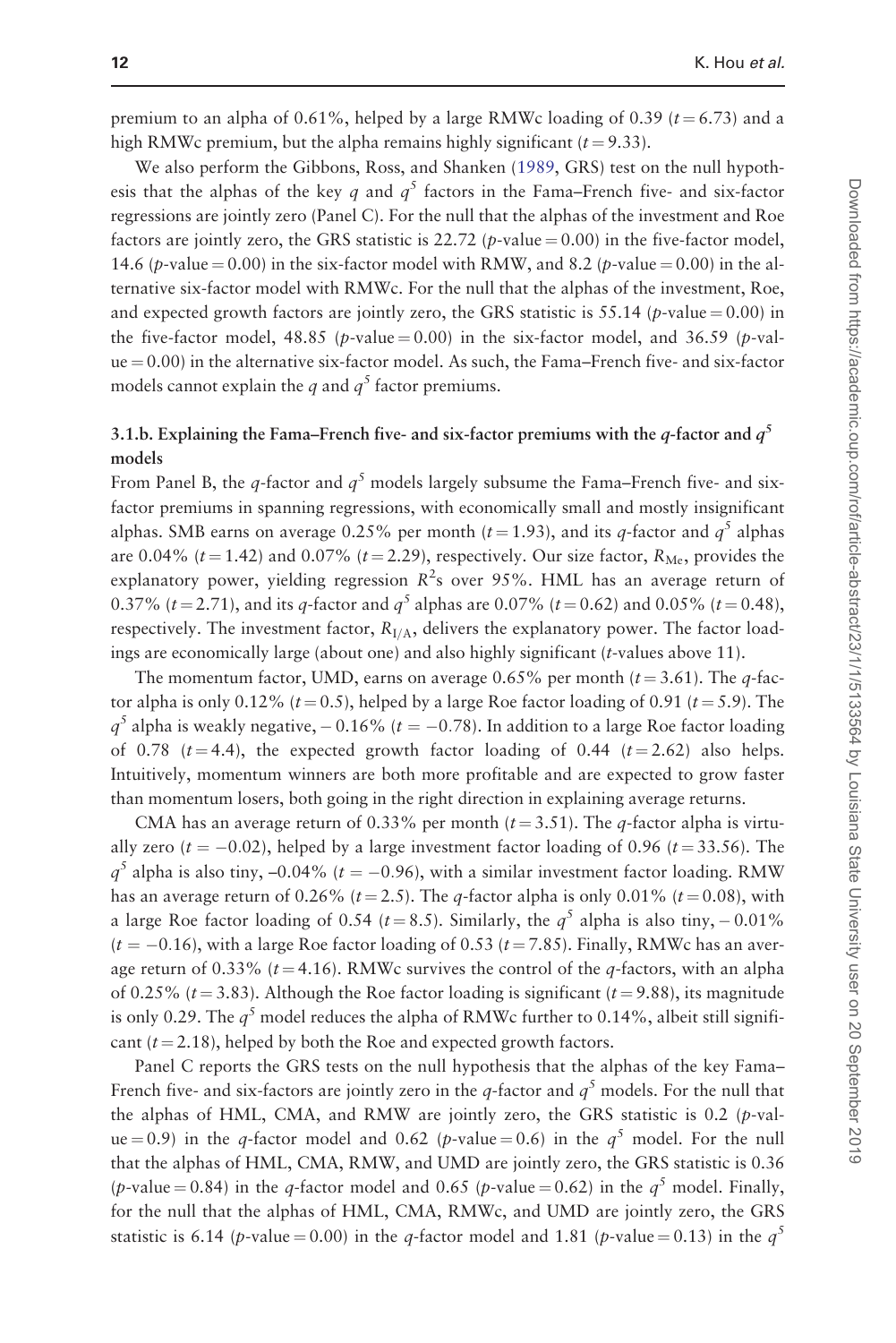model. As such, the q-factor model largely subsumes the Fama–French five- and six-factor models. Although the alternative six-factor model with RMWc survives the q-factor model, it is largely subsumed by the  $q^5$  model.

When constructing the  $q$ -factors, we adopt annual sorts on size and investment-to-assets (I/A) at the end of each June but monthly sorts on Roe with the latest known quarterly earnings at the beginning of each month. Using up-to-date quarterly earnings in monthly sorts is critical for the Roe factor's stronger explanatory power than RMW, which is based on more stale operating profitability from the fiscal year ending at least six months ago in annual sorts. We emphasize that monthly sorts aimed to exploit up-to-date information are commonly adopted in the existing literature on, for example, price and earnings momentum. In particular, we should acknowledge that if we instead use annual sorts on annual Roe from the last fiscal year end (Compustat annual item IB scaled by one-year-lagged book equity) in the independent, triple  $2 \times 3 \times 3$  sorts on size, investment-to-assets, and Roe, the average Roe premium is only 0.16% per month ( $t = 1.66$ ). The size and investment premiums are also weaker, 0.23% ( $t = 1.82$ ) and 0.32% ( $t = 3.64$ ), respectively.

# 3.2 The  $Q$ -Factor and  $Q^5$  Models versus the Stambaugh–Yuan Model

[Table II](#page-16-0) reports the factor spanning tests of the q-factor and  $q<sup>5</sup>$  models versus the Stambaugh–Yuan model. As noted, their factor construction deviates from the traditional approach in important ways. As such, we report two sets of results, with one set using their original factors and the other using our replicated factors reconstructed via the traditional approach. The bottomline is that their model's performance is sensitive to the factor construction. While their original factors survive the q-factor and  $q<sup>5</sup>$  models, the replicated factors are largely absorbed by the  $q^5$  model. In addition, neither their original nor replicated model can explain the q and  $q^5$  factors.

In Panel A, we use the Stambaugh–Yuan model to explain the q and  $q<sup>5</sup>$  factor premiums. Their original model explains the size and investment factors, but not the Roe factor. The alphas of the size and investment factors are  $-0.04\%$  and  $0.08\%$  per month ( $t = -0.65$  and 1.26), respectively. However, the alpha of the Roe factor is  $0.33\%$  ( $t = 3.55$ ), despite a large PERF factor loading of 0.42 ( $t = 11.65$ ). The expected growth factor also survives the Stambaugh–Yuan model, with an alpha of 0.55%  $(t = 9.04)$ .

The replicated Stambaugh–Yuan factors yield largely similar results. The alphas of the size and investment factors are  $0.01\%$  (t=0.18) and 0.07% (t=1.41), but the alphas of the Roe and expected growth factors are 0.32% ( $t = 4.71$ ) and 0.58% ( $t = 10.25$ ), respectively. For the null hypothesis that the investment and Roe factor alphas are jointly zero, the GRS statistic is 8.16 (p-value =  $0.00$ ) in the original Stambaugh–Yuan model and 12.12  $(p\text{-value} = 0.00)$  in the replicated model. For the null that the alphas of the investment, Roe, and expected growth factors are jointly zero, the GRS statistic is 30.24 (p-value = 0.00) in the original model and 41.27 (p-value = 0.00) in the replicated model.

In Panel B, we use the q-factor and  $q^5$  models to explain the Stambaugh–Yuan factors. Their size factor earns on average 0.44% per month ( $t = 3.6$ ), and the replicated version 0.31% (t=2.13). The q-factor and  $q^5$  alphas of the original size factor are significant, about 0.15%. For the replicated size factor, the q-factor alpha is 0.06% ( $t = 1.13$ ), and the  $q^5$  alpha 0.09% (t = 1.72). The original MGMT factor earns on average 0.61% (t = 4.72), with a q-factor alpha of 0.36% ( $t = 4.73$ ) and a  $q<sup>5</sup>$  alpha of 0.12% ( $t = 1.64$ ). The replicated MGMT factor earns on average 0.47% ( $t = 4.68$ ). The q-factor model yields a small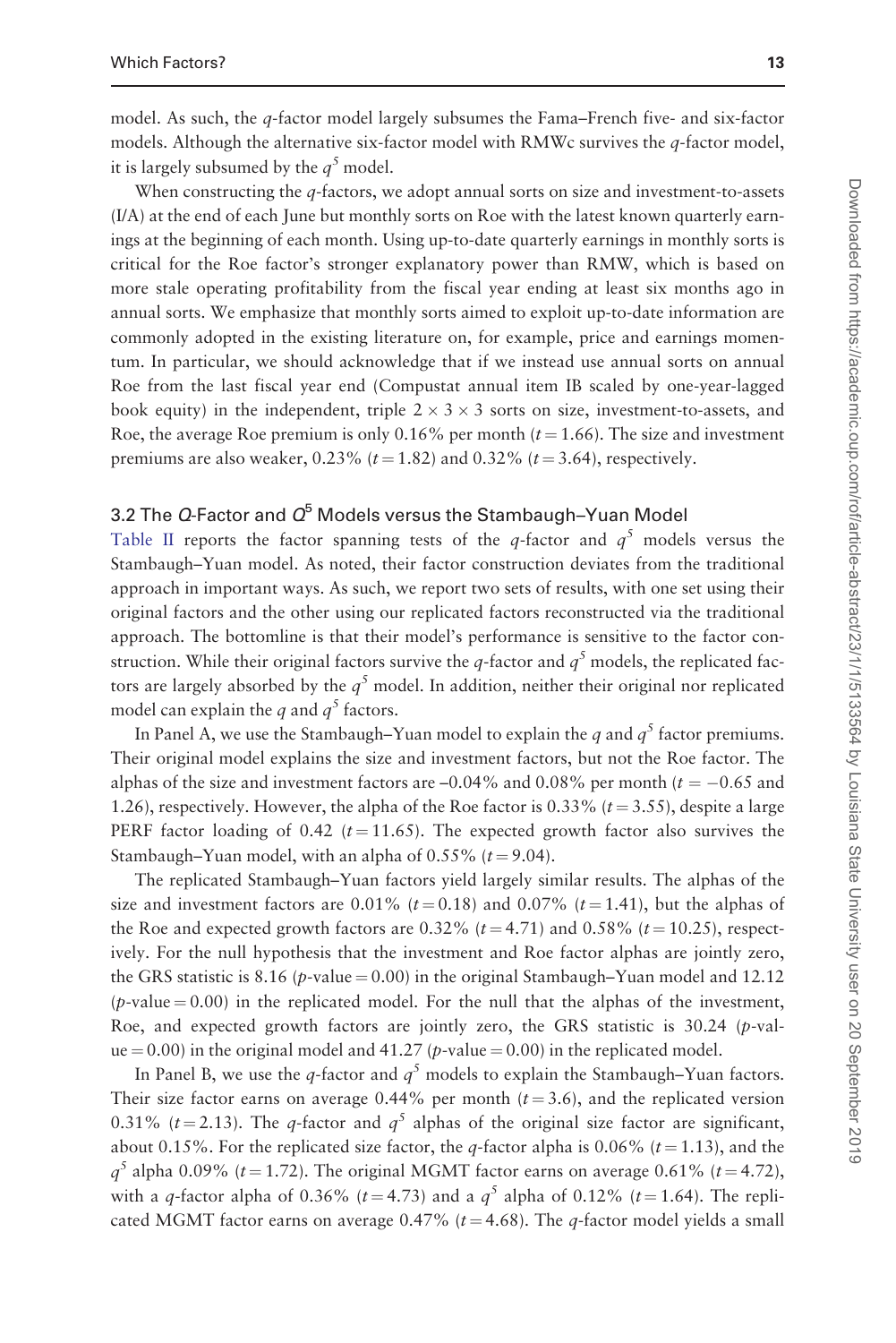| ļ<br>í             |
|--------------------|
| ŕ                  |
|                    |
| l<br>Ī             |
| ŗ                  |
| ׇ֚֘֡               |
|                    |
|                    |
| i<br>Ŝ             |
|                    |
| š                  |
|                    |
|                    |
|                    |
|                    |
|                    |
|                    |
|                    |
| ĺ                  |
| $\frac{1}{2}$      |
|                    |
|                    |
|                    |
|                    |
| ֚֘֝<br>ׇׅ֠         |
|                    |
|                    |
|                    |
| í                  |
| ¢                  |
| .<br>בי היה        |
| I                  |
| J                  |
|                    |
| č                  |
|                    |
|                    |
|                    |
|                    |
|                    |
| ֧֧֚֚ <u>֚֓</u> ֚֚֓ |
| ;<br>ξ             |
|                    |
| ١                  |
| ्<br>ś             |
| i                  |
|                    |
|                    |
|                    |
|                    |
|                    |
|                    |
|                    |
| ׇ֚֓֡֡              |
|                    |
|                    |
| ć                  |
|                    |
|                    |
|                    |
| ŕ<br>I<br>j        |
|                    |
| j                  |
| ï                  |
| ć<br>i             |
|                    |
| Ò                  |
|                    |
| lable              |
|                    |
|                    |

<span id="page-13-0"></span> $\overline{R}$  is the average return,  $\alpha$  the intercept from a spanning regression, and  $R^2$  its goodness-of-fit in percent.  $R_{Mk}, R_{Me}, R_{1/h}$ , and  $R_{Roe}$  are the market, size, investment, and Roe factors in the o-factor model (q), respectively, and  $R_{\rm ig}$  the expected growth factor in the o $^5$  model (q $^5$ ). NKT, SMB, HML, RMW, and CMA are the (FF6). The data on MKT, SMB, HML, RMW, CMA, and UMD are from Kenneth French's web site. RMWc is the cash-based profitability factor in the alternative specification of the six-factor model (FF6c), in which RMW is replaced by RMWc. The t-values (in the rows beneath the corresponding estimates) are adjusted market, size, value, profitability, and investment factors in the Fama-French five-factor model (FF5), and UMD the momentum factor in the six-factor model  $\bar{R}$  is the average return,  $x$  the intercept from a spanning regression, and  $R^2$  its goodness-of-fit in percent.  $R_{Mks}, R_{Mks}, R_{Mks}$  and  $R_{res}$  are the market, size, investment, and Roe factors in the q-factor model (q), respectively, and  $R_{\rm Eg}$  the expected growth factor in the q<sup>5</sup> model (q<sup>5</sup>). MKT, SMB, HML, RMW, and CMA are the market, size, value, profitability, and investment factors in the Fama–French five-factor model (FF5), and UMD the momentum factor in the six-factor model (FF6). The data on MKT, SMB, HML, RMW, CMA, and UMD are from Kenneth French's web site. RMWc is the cash-based profitability factor in the alternative specification of the six-factor model (FF6c), in which RMW is replaced by RMWc. The t-values (in the rows beneath the corresponding estimates) are adjusted for heteroscedasticity and autocorrelations. for heteroscedasticity and autocorrelations.

|                                               | $\rm R^2$     | 95              |                                          | 96 |                    | 48                                                                                                                                                                                                                                                                                                                                                                                                   |                | 48              |                  | 28                         |                            | $30\,$         |      | 85             |      | 85                      | 48                 |         |             |
|-----------------------------------------------|---------------|-----------------|------------------------------------------|----|--------------------|------------------------------------------------------------------------------------------------------------------------------------------------------------------------------------------------------------------------------------------------------------------------------------------------------------------------------------------------------------------------------------------------------|----------------|-----------------|------------------|----------------------------|----------------------------|----------------|------|----------------|------|-------------------------|--------------------|---------|-------------|
|                                               | $R_{\rm Eg}$  |                 |                                          |    | $-0.04$<br>$-1.95$ |                                                                                                                                                                                                                                                                                                                                                                                                      |                |                 | $0.03$<br>$0.36$ |                            |                            | $0.44$<br>2.62 |      |                |      | $0.06$<br>$2.07$        |                    |         | (continued) |
|                                               | $R_{\rm Roe}$ |                 |                                          |    |                    |                                                                                                                                                                                                                                                                                                                                                                                                      |                |                 |                  |                            |                            |                |      |                |      |                         |                    |         |             |
|                                               | $R_{\rm I/A}$ |                 |                                          |    |                    |                                                                                                                                                                                                                                                                                                                                                                                                      |                |                 |                  |                            |                            |                |      |                |      |                         |                    | 0.38    |             |
|                                               | $R_{\rm Me}$  |                 |                                          |    |                    |                                                                                                                                                                                                                                                                                                                                                                                                      |                |                 |                  |                            |                            |                |      |                |      |                         |                    |         |             |
| Panel B: Explaining the Fama-French factors   | $R_{\rm Mkt}$ | $-0.01$         |                                          |    |                    | $\begin{array}{l} 82 \\ 9 \\ 9 \\ 1 \\ \end{array} \begin{array}{l} 25 \\ 13 \\ 15 \\ 16 \\ 17 \\ \end{array} \begin{array}{l} 25 \\ 15 \\ 15 \\ 16 \\ 17 \\ 18 \\ 19 \\ 19 \\ \end{array} \begin{array}{l} 25 \\ 15 \\ 15 \\ 16 \\ 19 \\ 19 \\ 19 \\ \end{array} \begin{array}{l} 25 \\ 15 \\ 15 \\ 19 \\ 19 \\ 19 \\ \end{array} \begin{array}{l} 25 \\ 15 \\ 15 \\ 19 \\ 19 \\ 19 \\ \end{array}$ |                |                 |                  |                            |                            |                |      |                |      |                         | 0.03               | 1.17    |             |
|                                               | S,            |                 |                                          |    |                    | $3.45$ $2.5$ $3.5$ $3.5$ $4.5$ $3.5$ $4.5$ $3.5$ $4.5$ $3.5$ $4.5$ $4.5$ $5.5$ $5.5$ $5.5$ $5.5$ $5.5$ $5.5$ $5.5$ $5.5$ $5.5$ $5.5$ $5.5$ $5.5$ $5.5$ $5.5$ $5.5$ $5.5$ $5.5$ $5.5$ $5.5$ $5.5$ $5.5$ $5.5$ $5.5$ $5.5$ $5.5$                                                                                                                                                                       |                |                 |                  |                            |                            |                |      |                |      |                         | 0.01               | 0.08    |             |
|                                               | ĺΚ            |                 | $0.25$<br>1.93                           |    |                    |                                                                                                                                                                                                                                                                                                                                                                                                      | $0.37$<br>2.71 |                 |                  | 0.65                       | 3.61                       |                |      | 0.33           | 3.51 |                         | $0.26$<br>$2.50$   |         |             |
|                                               |               | <b>SMB</b>      |                                          |    |                    | <b>HML</b>                                                                                                                                                                                                                                                                                                                                                                                           |                |                 |                  | UMD                        |                            |                |      | CMA            |      |                         | RMW                |         |             |
|                                               | $R^2$         | 95              |                                          | 95 |                    | 95                                                                                                                                                                                                                                                                                                                                                                                                   |                | 85              |                  | 85                         |                            | 84             |      | 51             |      | 66                      | 54                 |         |             |
|                                               | $\text{RMWc}$ |                 |                                          |    |                    | $-0.07$<br>$-2.28$                                                                                                                                                                                                                                                                                                                                                                                   |                |                 |                  |                            |                            | $0.06$<br>1.49 |      |                |      |                         | $0.72$<br>8.49     |         |             |
|                                               | UMD           |                 |                                          |    |                    | $0.03$<br>$0.03$<br>$0.03$<br>2.75                                                                                                                                                                                                                                                                                                                                                                   |                |                 |                  |                            | $0.01$<br>$0.82$<br>$0.01$ |                | 0.81 |                |      |                         | 24<br>9.34<br>7.12 |         |             |
|                                               | CMA           |                 |                                          |    |                    |                                                                                                                                                                                                                                                                                                                                                                                                      |                |                 |                  |                            |                            |                |      |                |      |                         |                    |         |             |
| Panel A: Explaining the $q$ and $q^5$ factors | <b>RMW</b>    |                 | $-0.91$<br>$-0.91$<br>$-0.03$<br>$-1.28$ |    |                    |                                                                                                                                                                                                                                                                                                                                                                                                      |                |                 |                  | $0.48$<br>$0.32$<br>$0.21$ |                            |                |      |                |      | 0.76<br>12.769<br>14.69 |                    |         |             |
|                                               | HML           |                 |                                          |    |                    |                                                                                                                                                                                                                                                                                                                                                                                                      |                |                 |                  |                            |                            |                |      |                |      |                         |                    | $-0.49$ |             |
|                                               | <b>SMB</b>    |                 |                                          |    |                    |                                                                                                                                                                                                                                                                                                                                                                                                      |                |                 |                  |                            |                            |                |      |                |      |                         |                    |         |             |
|                                               | <b>NIKT</b>   |                 |                                          |    |                    | $\begin{array}{l} 5.85 & 5.87 \\ 5.87 & 5.87 \\ 5.98 & 5.87 \\ 5.99 & 5.87 \\ 5.99 & 5.87 \\ 5.90 & 5.87 \\ 5.90 & 5.87 \\ 5.90 & 5.87 \\ 5.90 & 5.87 \\ 5.90 & 5.87 \\ 5.90 & 5.87 \\ 5.90 & 5.87 \\ 5.90 & 5.87 \\ 5.90 & 5.87 \\ 5.90 & 5.87 \\ 5.90 & 5.87 \\ 5.90 & 5.87 \\ 5.90 & 5.$                                                                                                          |                |                 |                  |                            |                            |                |      |                |      |                         |                    |         |             |
|                                               |               |                 |                                          |    |                    |                                                                                                                                                                                                                                                                                                                                                                                                      |                |                 |                  |                            |                            |                |      |                |      |                         |                    |         |             |
|                                               | ſΚ            | $0.31$<br>2.43  |                                          |    |                    |                                                                                                                                                                                                                                                                                                                                                                                                      |                | $0.41$<br>4.92  |                  |                            |                            |                |      | $0.55$<br>5.25 |      |                         |                    |         |             |
|                                               |               | $R_{\text{Me}}$ |                                          |    |                    |                                                                                                                                                                                                                                                                                                                                                                                                      |                | $R_{I/\Lambda}$ |                  |                            |                            |                |      | $R_{\rm Roe}$  |      |                         |                    |         |             |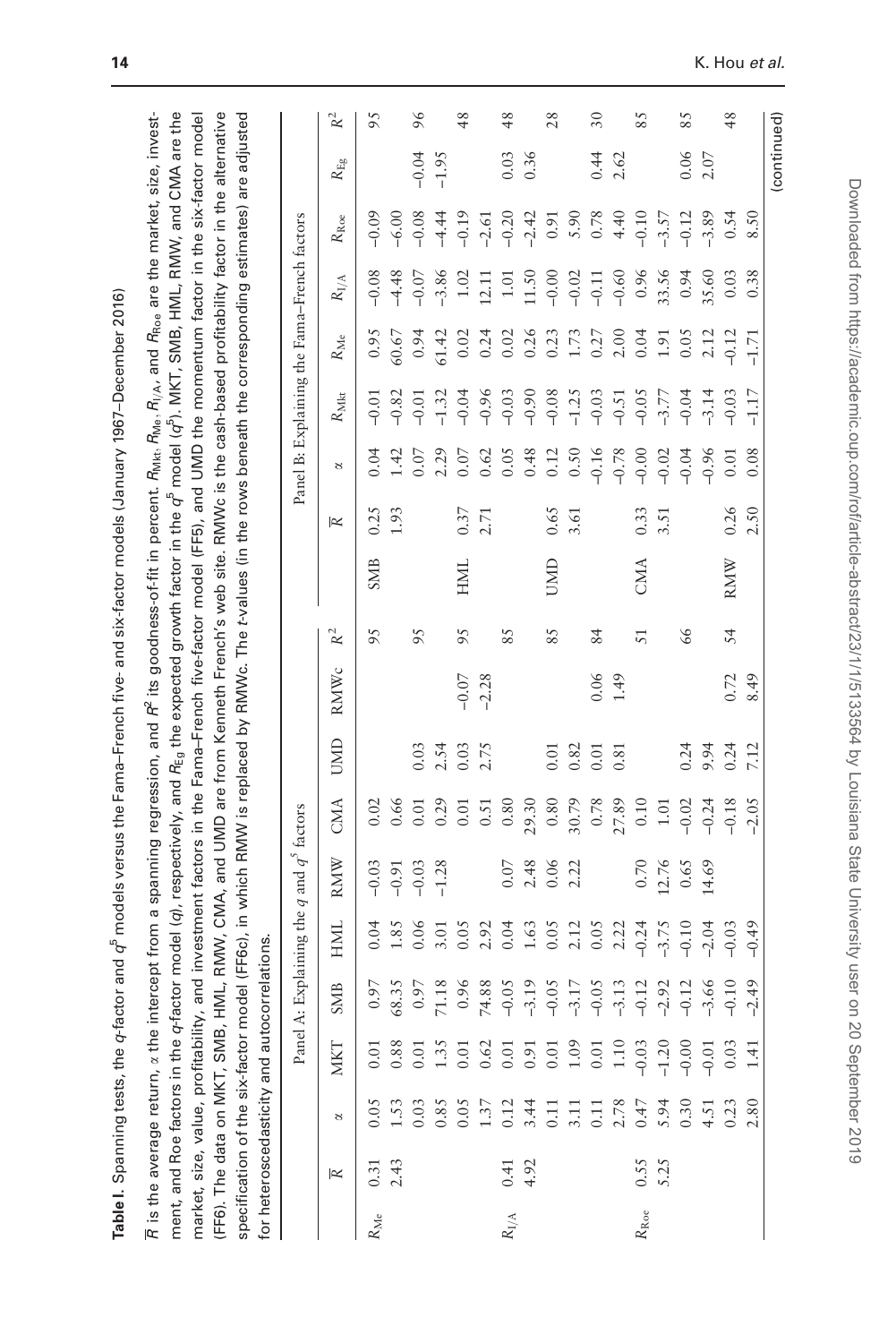|              | Table I. Continued |                                                     |                                          |            |         |                                                       |       |      |                                                                                                             |               |      |      |                  |                                                                                       |                 |                                                                                      |               |                 |                |
|--------------|--------------------|-----------------------------------------------------|------------------------------------------|------------|---------|-------------------------------------------------------|-------|------|-------------------------------------------------------------------------------------------------------------|---------------|------|------|------------------|---------------------------------------------------------------------------------------|-----------------|--------------------------------------------------------------------------------------|---------------|-----------------|----------------|
|              |                    |                                                     | Panel                                    |            |         | A: Explaining the $q$ and $q^3$ factors               |       |      |                                                                                                             |               |      |      |                  | Panel B: Explaining the Fama-French factors                                           |                 |                                                                                      |               |                 |                |
|              | İΚ                 | S                                                   | <b>MKT</b>                               | <b>SMB</b> | HML     | <b>RMW</b>                                            | CMA   | UMD  | RMWc                                                                                                        | $R^2$         |      | í≃   | $\boldsymbol{8}$ | $R_{Mkt}$                                                                             | $R_{\text{Me}}$ | $R_{I/A}$                                                                            | $R_{\rm Roe}$ | $R_{\text{Eg}}$ | R <sup>2</sup> |
| $R_{\rm Eg}$ | 0.82               | $0.78\,$                                            | $-0.10$                                  | $-0.14$    | $-0.08$ | 0.25                                                  | 0.28  |      |                                                                                                             | $\frac{1}{4}$ |      |      | $-0.01$          | $-0.03$                                                                               | $-0.12$         | 0.02                                                                                 | 0.53          | 0.03            | 48             |
|              | 9.81               |                                                     |                                          | $-5.36$    | $-2.62$ | 5.19                                                  | 5.43  |      |                                                                                                             |               |      |      | $-0.16$          | $-0.13$                                                                               | $-1.59$         | 0.28                                                                                 | 7.85          | 0.42            |                |
|              |                    | $\begin{array}{c} 1.34 \\ 0.70 \\ 1.10 \end{array}$ | $-5.62$<br>$-0.09$<br>$-5.43$<br>$-0.06$ | $-0.14$    | $-0.02$ | 0.22                                                  | 0.22  | 0.12 |                                                                                                             | 48            | RMWc | 0.33 | 0.25             | $-0.10$                                                                               | $-0.18$         | 0.09                                                                                 | 0.29          |                 | 56             |
|              |                    |                                                     |                                          | $-6.43$    | $-0.54$ | 5.43                                                  | 5.12  | 6.42 |                                                                                                             |               |      | 4.16 | 3.83             | $-6.00$                                                                               | $-5.25$         | 2.02                                                                                 | 9.88          |                 |                |
|              |                    | 0.61                                                |                                          | $-0.10$    | $-0.00$ |                                                       | 0.18  | 0.11 | 0.39                                                                                                        | 50            |      |      | 0.14             | $-0.09$                                                                               | $-0.17$         | 0.05                                                                                 | 0.23          | 0.18            | 58             |
|              |                    | 9.33                                                | $-3.41$                                  | $-4.01$    | $-0.01$ |                                                       | 3.87  | 5.77 | 6.73                                                                                                        |               |      |      | 2.18             | $-5.15$                                                                               | $-4.45$         | 0.93                                                                                 | 6.55          | 4.27            |                |
|              |                    |                                                     |                                          |            |         |                                                       |       |      | Panel C: GRS statistics and their p-values testing that the alphas of a key set of factors are jointly zero |               |      |      |                  |                                                                                       |                 |                                                                                      |               |                 |                |
|              |                    | $\alpha_{\rm I/A}, \alpha_{\rm Roc} = 0$            |                                          |            |         | $\alpha_{\rm I/A},\alpha_{\rm Roe},\alpha_{\rm Eg}=0$ |       |      | $\alpha_{\rm HML}, \alpha_{\rm CMA}, \alpha_{\rm RMW} = 0$                                                  |               |      |      |                  | $\alpha_{\rm RMW}$ , $\alpha_{\rm UMD}$ , $\alpha_{\rm RMW}$ , $\alpha_{\rm UMD} = 0$ |                 | $\alpha_{\rm HML}$ , $\alpha_{\rm CMA}$ , $\alpha_{\rm RMWE}$ , $\alpha_{\rm UMD}=0$ |               |                 |                |
|              | FF5                | FF6                                                 | FF6c                                     | FF5        |         | FF6                                                   | FF6c  | Φ    |                                                                                                             | $q^5$         |      | Φ    |                  | $q^5$                                                                                 |                 | Φ                                                                                    |               | $q^5$           |                |
| <b>GRS</b>   | 22.72              | 14.60                                               | 8.20                                     | 55.14      |         | 48.85                                                 | 36.59 | 0.20 |                                                                                                             | 0.62          |      | 0.36 |                  | 0.65                                                                                  |                 | 6.14                                                                                 |               | 1.81            |                |
|              | 0.00               | 0.00                                                | 0.00                                     |            | 0.00    | 0.00                                                  | 0.00  | 0.90 |                                                                                                             | 0.60          |      | 0.84 |                  | 0.62                                                                                  |                 | 0.00                                                                                 |               | 0.13            |                |
|              |                    |                                                     |                                          |            |         |                                                       |       |      |                                                                                                             |               |      |      |                  |                                                                                       |                 |                                                                                      |               |                 |                |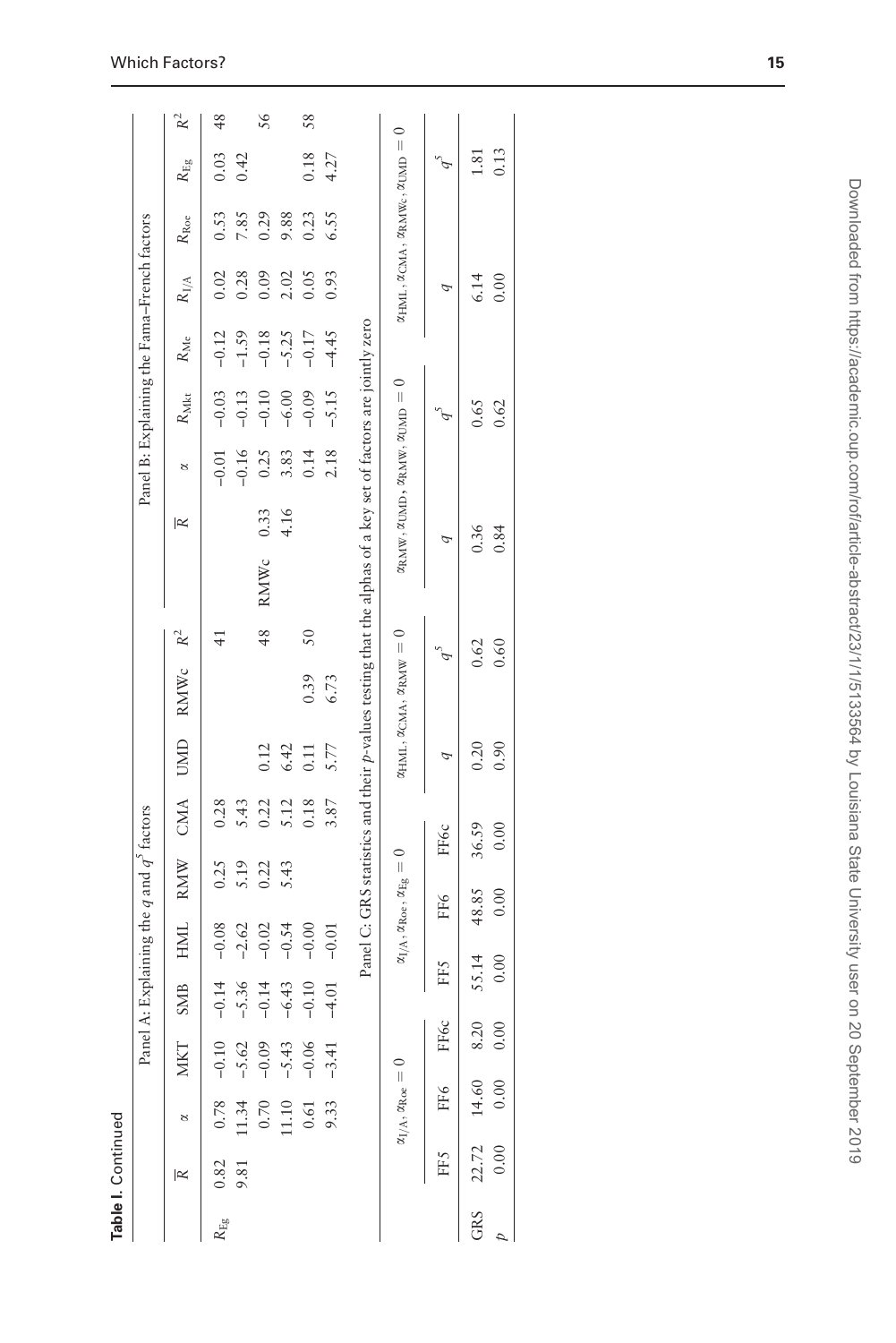alpha of 0.2%, albeit significant  $(t=3.59)$ , despite a large investment factor loading of 0.92 ( $t = 22.65$ ). The  $q^5$  model shrinks the alpha further to  $-0.02\%$  ( $t = -0.38$ ), helped by an expected growth factor loading of 0.36  $(t = 9.79)$ .

The original PERF factor earns on average 0.68% per month ( $t = 4.2$ ). The q-factor model yields an alpha of 0.34%  $(t = 2)$ , with the help of a large Roe factor loading of 0.95  $(t=10.42)$ . The  $q^5$  model yields a tiny alpha of 0.01%  $(t=0.05)$ , helped by both the Roe and expected growth factor loadings, 0.79 ( $t = 8.4$ ) and 0.53 ( $t = 4.8$ ), respectively. The replicated PERF factor earns on average 0.49% ( $t = 3.67$ ). The q-factor and  $q<sup>5</sup>$  alphas are both insignificant,  $0.03\%$  ( $t = 0.28$ ) and  $-0.19\%$  ( $t = -1.87$ ), respectively. The Roe and expected growth factors again pull their weight.

For the GRS tests, the null hypothesis that the alphas of the original MGMT and PERF factors are jointly zero has a test statistic of 17.16 (p-value = 0.00) in the q-factor model and 1.46 (p-value = 0.23) in the  $q^5$  model. The null that the alphas of the replicated MGMT and PERF factors are jointly zero has a test statistic of 7.96 (p-value =  $0.00$ ) in the q-factor model and 2.38 (p-value = 0.09) in the  $q^5$  model. As such, the  $q^5$  model subsumes both the original and replicated Stambaugh–Yuan factors.

[Stambaugh and Yuan \(2017\)](#page-34-0) include financial firms and firms with negative book equity, but impose a \$5 price screen in their sample selection. For comparison, we exclude financial firms and firms with negative book equity, without imposing the price screen. Without going through the details, we can report that the sample differences have little impact on our spanning regressions. Panel A of Table A1 in the Online Appendix, which is based on their sample criterion, shows largely similar results as [Table II.](#page-16-0)

# 3.3 The Q-Factor and  $Q^5$  Models versus the Daniel–Hirshleifer–Sun Model

[Table III](#page-18-0) reports the spanning tests of the q-factor and  $q<sup>5</sup>$  models versus the Daniel– Hirshleifer–Sun model. As noted, their factor construction also deviates from the traditional approach in important ways. As such, we report two sets of results, with one set using the reproduced factors via their exact procedure and the other set using the replicated factors via the traditional procedure.

The bottomline is that the Daniel–Hirshleifer–Sun model's performance is sensitive to the factor construction. Their FIN factor premium is more than halved with the traditional construction and is explained by both the q and  $q^5$  models. However, their PEAD factor (reproduced or replicated) cannot be explained by the q and  $q<sup>5</sup>$  models. Their three-factor model explains the Roe premium but not the investment or expected growth premium. Finally, without a size factor, their model fails to explain the size premium.

In Panel A, we use the Daniel–Hirshleifer–Sun model to explain the q and  $q^5$  factors. Without a size factor, their model cannot explain the size premium, with an alpha of 0.46% per month ( $t = 3.11$ ) with the reproduced factors and 0.63% ( $t = 4.25$ ) with the replicated factors. Their model also fails to explain the investment factor, with an alpha of 0.18% ( $t = 2.56$ ) with the reproduced factors and 0.32% ( $t = 4.34$ ) with the replicated factors, as well as the expected growth factor, with an alphas of  $0.56\%$  ( $t = 7.42$ ) and  $0.54\%$  $(t = 7.45)$ , respectively. The Daniel–Hirshleifer–Sun model does subsume the Roe premium, with an alpha of 0.1% ( $t = 0.83$ ) from the reproduced model and  $-0.14\%$  ( $t = -1.91$ ) from the replicated model. However, the GRS tests all reject the null that their model can explain the key q and  $q^5$  factor premiums jointly.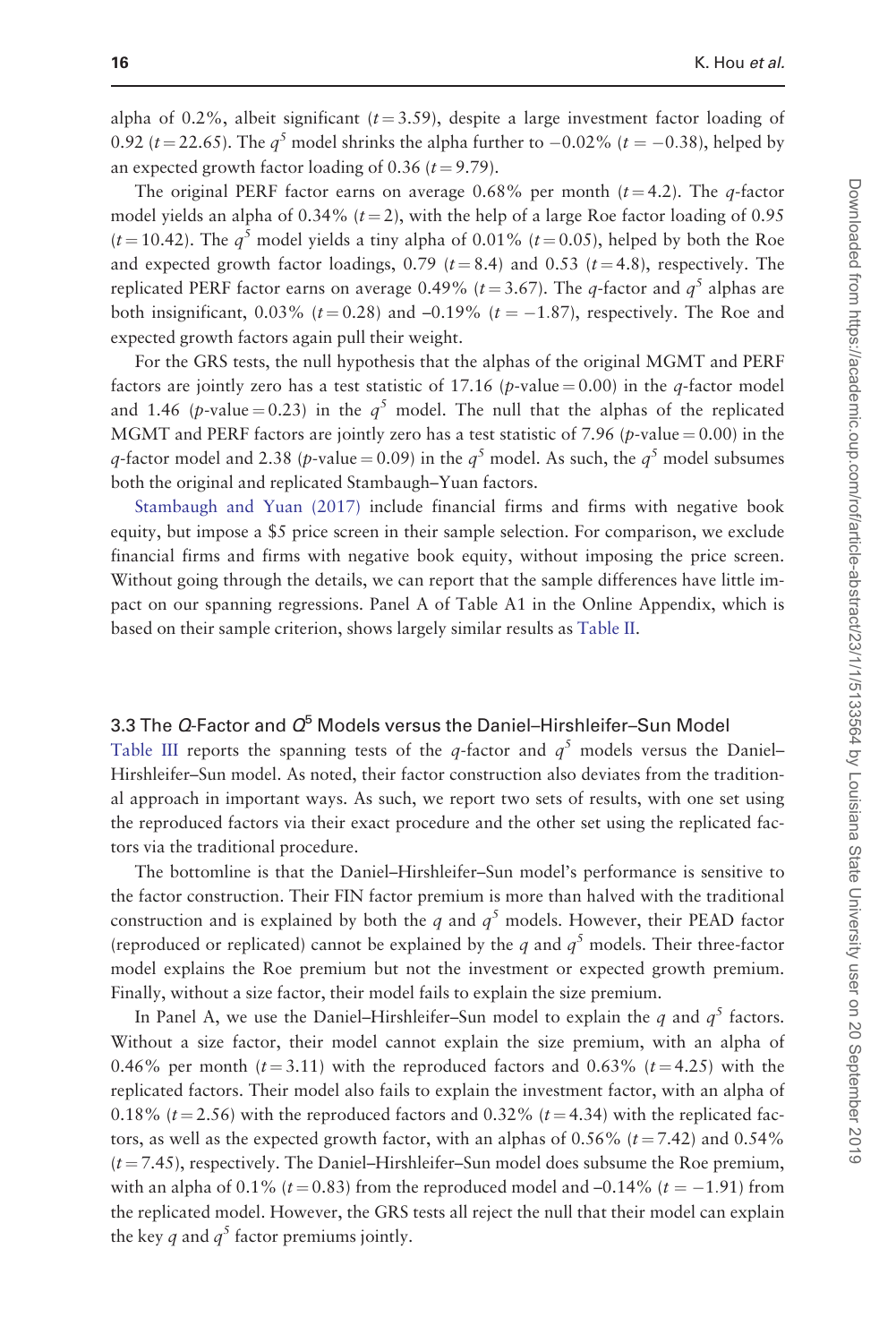|                 |      |         |                                                |            | Panel A: Explaining the q and q <sup>5</sup> factors |                                                                        |                 | autocorrelations. The original Stambaugh–Yuan factors data are from Yu Yuan's web site. |      |                           |               |                    | Panel B: Explaining the Stambaugh-Yuan factors |               |                 | performance factors in the Stambaugh–Yuan model. The t-values (in the rows beneath the corresponding estimates) are adjusted for heteroscedasticity and |
|-----------------|------|---------|------------------------------------------------|------------|------------------------------------------------------|------------------------------------------------------------------------|-----------------|-----------------------------------------------------------------------------------------|------|---------------------------|---------------|--------------------|------------------------------------------------|---------------|-----------------|---------------------------------------------------------------------------------------------------------------------------------------------------------|
|                 | Ŕ    | z       | <b>NIKT</b>                                    | <b>SMB</b> | MGMT                                                 | PERF                                                                   | $\rm R^2$       |                                                                                         | l≃   | $\approx$                 | $R_{\rm Mkt}$ | $R_{\rm Me}$       | $R_{I/A}$                                      | $R_{\rm Roc}$ | $R_{\text{Eg}}$ | $\mathbb{R}^2$                                                                                                                                          |
|                 |      |         |                                                |            |                                                      |                                                                        |                 | The original Stambaugh-Yuan model                                                       |      |                           |               |                    |                                                |               |                 |                                                                                                                                                         |
| $R_{\rm Me}$    | 0.31 | $-0.04$ | $-0.01$                                        | 0.97       | $-0.06$                                              | $-0.06$                                                                | 87              | <b>SMB</b>                                                                              | 0.44 | 0.16                      | 0.01          | 0.86               | $-0.01$                                        | 0.01          |                 | 86                                                                                                                                                      |
|                 | 2.43 | $-0.65$ | $-0.67$                                        | 25.97      | $-1.71$                                              | $-2.98$                                                                |                 |                                                                                         | 3.60 | 3.37                      | 0.57          | 31.16              | $-0.23$                                        | 0.45          |                 |                                                                                                                                                         |
| $R_{I/A}$       | 0.41 | 0.08    |                                                | 0.05       | 0.53                                                 | $-0.02$                                                                | $\overline{61}$ |                                                                                         |      | 0.14                      | 0.01          | 0.87               | $-0.02$                                        | $-0.00$       | 0.04            | 86                                                                                                                                                      |
|                 | 4.92 | 1.26    |                                                | 2.35       | 15.99                                                | $-1.06$                                                                |                 |                                                                                         |      | 2.43                      | 0.81          | 30.92              | $-0.50$                                        | $-0.03$       | 0.97            |                                                                                                                                                         |
| $R_{\rm Roc}$   | 0.55 | 0.33    | $0.52$<br>$0.52$<br>$0.02$<br>$0.73$<br>$0.03$ | $-0.20$    | 0.02                                                 | 0.42                                                                   | 46              | MGMT                                                                                    | 0.61 | 0.36                      | $-0.17$       | $-0.15$            | 1.00                                           | $-0.06$       |                 | 69                                                                                                                                                      |
|                 | 5.25 | 3.55    |                                                | $-3.44$    | 0.42                                                 | 11.65                                                                  |                 |                                                                                         | 4.72 | 4.73                      | $-7.95$       | $-5.02$<br>$-0.11$ | 18.59                                          | $-1.33$       |                 |                                                                                                                                                         |
| $R_{\rm Eg}$    | 0.82 | 0.55    |                                                | $-0.10$    | 0.29                                                 | 0.21                                                                   | 53              |                                                                                         |      | 0.12                      | $-0.13$       |                    | 0.90                                           | $-0.18$       | 0.38            | 73                                                                                                                                                      |
|                 | 9.81 | 9.04    | $-1.76$                                        | $-3.92$    | 12.19                                                | 0.72                                                                   |                 |                                                                                         |      | 1.64                      | $-6.70$       | $-4.15$            | 18.76                                          | $-3.91$       | 7.61            |                                                                                                                                                         |
|                 |      |         |                                                |            |                                                      |                                                                        |                 | PERF                                                                                    | 0.68 | 0.34                      | $-0.18$       | 0.11               | $-0.30$                                        | 0.95          |                 | 45                                                                                                                                                      |
|                 |      |         |                                                |            |                                                      |                                                                        |                 |                                                                                         | 4.20 | 2.00                      | $-4.22$       | 1.35               | $-2.02$                                        | 10.42         |                 |                                                                                                                                                         |
|                 |      |         |                                                |            |                                                      |                                                                        |                 |                                                                                         |      | 0.01                      | $-0.12$       | 0.15               | $-0.44$                                        | 0.79          | 0.53            | 49                                                                                                                                                      |
|                 |      |         |                                                |            |                                                      |                                                                        |                 |                                                                                         |      | 0.05                      | $-3.17$       | 1.95               | $-3.06$                                        | 8.40          | 4.80            |                                                                                                                                                         |
|                 |      |         | $\alpha_{\rm I/A}, \alpha_{\rm Roe} = 0$       |            |                                                      | $= 0$<br>$\alpha_{\rm I/\,A}$ , $\alpha_{\rm Roe}$ , $\alpha_{\rm Eq}$ |                 |                                                                                         |      | $x_{MGMT}$ , $x_{PERF}$ = | $0$ in $q$    |                    |                                                | XMGMT, ØPERF  | $= 0$ in $q^5$  |                                                                                                                                                         |
| GRS<br>$\sigma$ |      |         | 8.16<br>0.00                                   |            |                                                      | 30.24<br>0.00                                                          |                 |                                                                                         |      | 17.16<br>0.00             |               |                    |                                                | 1.46<br>0.23  |                 |                                                                                                                                                         |

Table II. Spanning tests, the q-factor and q<sup>5</sup> models versus the Stambaugh-Yuan model (January 1967-December 2016) Table II. Spanning tests, the q-factor and q5 models versus the Stambaugh–Yuan model (January 1967–December 2016)

<span id="page-16-0"></span>Which Factors? 17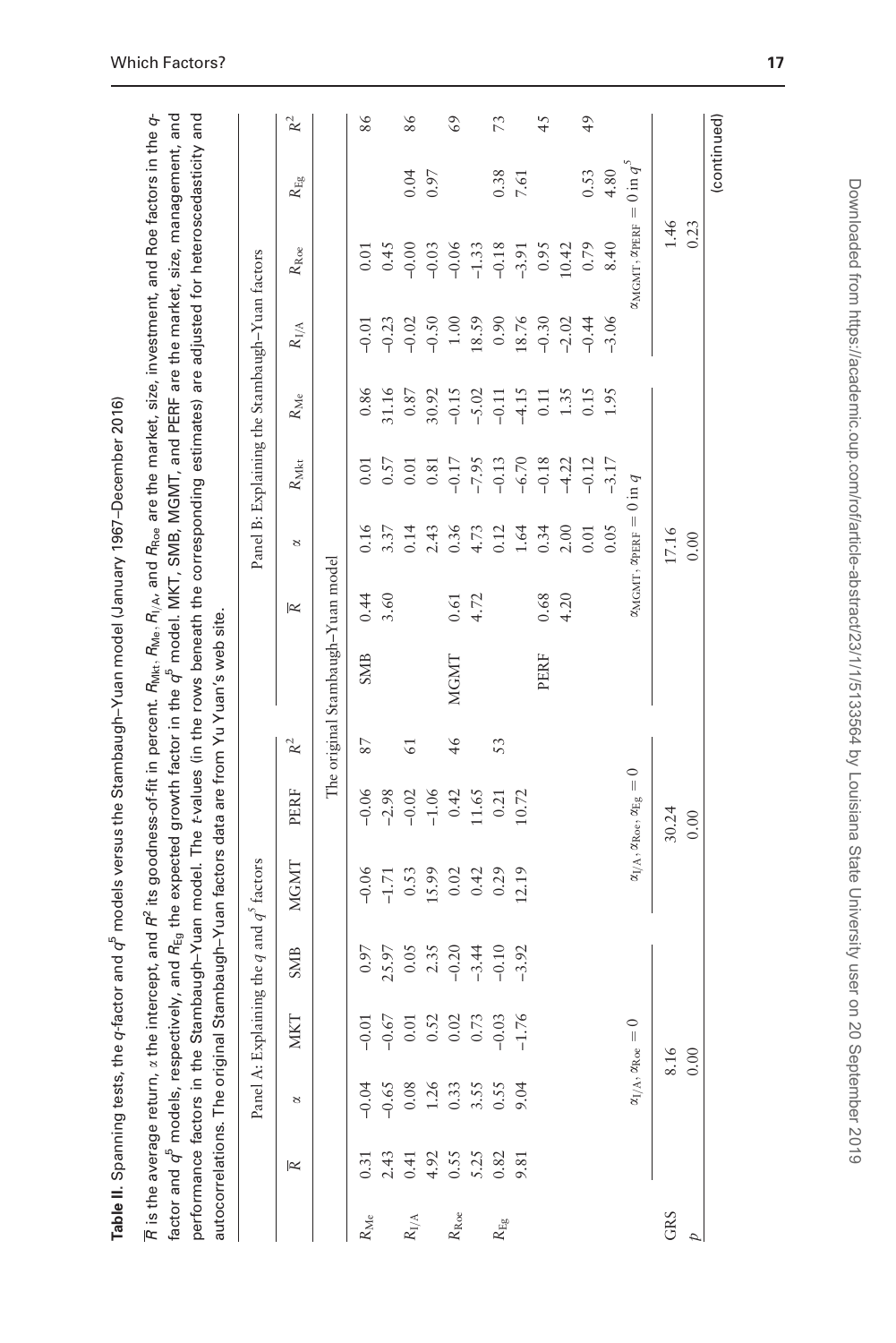|                 |      |                                                                                                 |                                                                                                                                                                                                                                                                                | Panel A: Explaining the $q$ and $q^3$ factors  |                                                     |                                                       |                |                                     |      |                                         |                                                                                                |              | Panel B: Explaining the Stambaugh-Yuan factors                                                                                                                                                                                                                                                                                            |                                                                                    |                    |           |
|-----------------|------|-------------------------------------------------------------------------------------------------|--------------------------------------------------------------------------------------------------------------------------------------------------------------------------------------------------------------------------------------------------------------------------------|------------------------------------------------|-----------------------------------------------------|-------------------------------------------------------|----------------|-------------------------------------|------|-----------------------------------------|------------------------------------------------------------------------------------------------|--------------|-------------------------------------------------------------------------------------------------------------------------------------------------------------------------------------------------------------------------------------------------------------------------------------------------------------------------------------------|------------------------------------------------------------------------------------|--------------------|-----------|
|                 | İΚ   | 8                                                                                               | MK.                                                                                                                                                                                                                                                                            | SMB                                            | MGMT                                                | PERF                                                  | $R^2$          |                                     | İΚ   | $\alpha$                                | $R_{\rm Mkt}$                                                                                  | $R_{\rm Me}$ | $R_{\rm I/A}$                                                                                                                                                                                                                                                                                                                             | $R_{\rm Rec}$                                                                      | $R_{\text{Eg}}$    | $\rm R^2$ |
|                 |      |                                                                                                 |                                                                                                                                                                                                                                                                                |                                                |                                                     |                                                       |                | The replicated Stambaugh-Yuan model |      |                                         |                                                                                                |              |                                                                                                                                                                                                                                                                                                                                           |                                                                                    |                    |           |
| $R_{\text{Me}}$ | 0.31 |                                                                                                 |                                                                                                                                                                                                                                                                                | 0.95                                           |                                                     | 0.10                                                  | 92             | SMB                                 | 0.31 | 0.06                                    | 0.06                                                                                           | 0.94         | 0.04                                                                                                                                                                                                                                                                                                                                      | $-0.16$                                                                            |                    | 93        |
|                 |      |                                                                                                 |                                                                                                                                                                                                                                                                                |                                                |                                                     | 4.23                                                  |                |                                     | 2.13 | 1.13                                    |                                                                                                | 18.96        |                                                                                                                                                                                                                                                                                                                                           |                                                                                    |                    |           |
| $R_{\rm I/A}$   |      |                                                                                                 |                                                                                                                                                                                                                                                                                |                                                |                                                     |                                                       | $\overline{7}$ |                                     |      | 0.09                                    | 3.37<br>0.06                                                                                   |              |                                                                                                                                                                                                                                                                                                                                           |                                                                                    |                    | 93        |
|                 |      |                                                                                                 |                                                                                                                                                                                                                                                                                |                                                |                                                     |                                                       |                |                                     |      | 1.72                                    |                                                                                                |              |                                                                                                                                                                                                                                                                                                                                           |                                                                                    | $-0.05$<br>$-1.54$ |           |
| $R_{\rm Rec}$   |      |                                                                                                 |                                                                                                                                                                                                                                                                                |                                                |                                                     | $-0.02$<br>$-0.85$<br>0.59                            | 67             | <b>MGMT</b>                         | 0.47 | 0.20                                    |                                                                                                |              |                                                                                                                                                                                                                                                                                                                                           |                                                                                    |                    | 75        |
|                 |      |                                                                                                 |                                                                                                                                                                                                                                                                                |                                                |                                                     | 20.03                                                 |                |                                     | 4.68 | 3.59                                    |                                                                                                |              |                                                                                                                                                                                                                                                                                                                                           |                                                                                    |                    |           |
| $R_{\text{Eg}}$ |      | $\begin{array}{c} 0.01 \\ 0.18 \\ 0.07 \\ 1.41 \\ 0.32 \\ 4.71 \\ 0.32 \\ 0.025 \\ \end{array}$ | $\begin{array}{cccc}\n 3.51 & 0.00 & 0.00 & 0.00 & 0.00 & 0.00 & 0.00 & 0.00 & 0.00 & 0.00 & 0.00 & 0.00 & 0.00 & 0.00 & 0.00 & 0.00 & 0.00 & 0.00 & 0.00 & 0.00 & 0.00 & 0.00 & 0.00 & 0.00 & 0.00 & 0.00 & 0.00 & 0.00 & 0.00 & 0.00 & 0.00 & 0.00 & 0.00 & 0.00 & 0.00 & 0$ | $29.43$<br>0.05<br>2.77<br>4.54<br>4.99<br>4.4 | $-0.03$<br>$-1.00$<br>$-0.78$<br>$-0.82$<br>$-0.35$ | 0.25                                                  | 57             |                                     |      | $-0.02$                                 | $\begin{array}{c}\n 3.28 \\  -0.09 \\  -5.82 \\  -4.21 \\  -0.08 \\  \hline\n 1\n \end{array}$ |              | $\begin{array}{c} 0.86 \\ 0.05 \\ 1.08 \\ 0.92 \\ 0.34 \\ 0.33 \\ 0.35 \\ 0.45 \\ -1.72 \\ -1.74 \\ -1.74 \\ -1.74 \\ -1.74 \\ -1.74 \\ -1.74 \\ -1.74 \\ -1.74 \\ -1.74 \\ -1.74 \\ -1.74 \\ -1.74 \\ -1.74 \\ -1.75 \\ -1.75 \\ -1.75 \\ -1.75 \\ -1.75 \\ -1.75 \\ -1.75 \\ -1.75 \\ -1.75 \\ -1.75 \\ -1.75 \\ -1.75 \\ -1.75 \\ -1.$ | $4.94$<br>$-0.15$<br>$-0.06$<br>$-1.68$<br>$-1.78$<br>$-1.68$<br>$-1.28$<br>$-1.0$ |                    | 79        |
|                 |      |                                                                                                 |                                                                                                                                                                                                                                                                                |                                                | 13.57                                               | 9.03                                                  |                |                                     |      | $-0.38$                                 |                                                                                                |              |                                                                                                                                                                                                                                                                                                                                           |                                                                                    | $0.36$<br>9.79     |           |
|                 |      |                                                                                                 |                                                                                                                                                                                                                                                                                |                                                |                                                     |                                                       |                | PERF                                | 0.49 | 0.03                                    |                                                                                                |              |                                                                                                                                                                                                                                                                                                                                           |                                                                                    |                    | 65        |
|                 |      |                                                                                                 |                                                                                                                                                                                                                                                                                |                                                |                                                     |                                                       |                |                                     | 3.67 | 0.28                                    |                                                                                                |              |                                                                                                                                                                                                                                                                                                                                           | 13.97                                                                              |                    |           |
|                 |      |                                                                                                 |                                                                                                                                                                                                                                                                                |                                                |                                                     |                                                       |                |                                     |      | $-0.19$                                 | $-0.05$                                                                                        |              |                                                                                                                                                                                                                                                                                                                                           | 0.89                                                                               | 0.35               | 68        |
|                 |      |                                                                                                 |                                                                                                                                                                                                                                                                                |                                                |                                                     |                                                       |                |                                     |      | $-1.87$                                 | $-1.62$                                                                                        | 2.63         | $-2.91$                                                                                                                                                                                                                                                                                                                                   | 11.57                                                                              | 4.85               |           |
|                 |      |                                                                                                 | $\alpha_{I/A}, \alpha_{Roe} = 0$                                                                                                                                                                                                                                               |                                                |                                                     | $\alpha_{\rm I/A},\alpha_{\rm Roe},\alpha_{\rm Eg}=0$ |                |                                     |      | $\alpha_{MGMT}, \alpha_{PERF} = 0$ in q |                                                                                                |              |                                                                                                                                                                                                                                                                                                                                           | $\alpha_{\text{MGMT}}, \alpha_{\text{PERF}} = 0$ in $q^3$                          |                    |           |
| <b>GRS</b>      |      |                                                                                                 | 12.12                                                                                                                                                                                                                                                                          |                                                |                                                     | 41.27                                                 |                |                                     |      | 7.96                                    |                                                                                                |              |                                                                                                                                                                                                                                                                                                                                           | 2.38                                                                               |                    |           |
|                 |      |                                                                                                 | 0.00                                                                                                                                                                                                                                                                           |                                                |                                                     | $0.00$                                                |                |                                     |      | 0.00                                    |                                                                                                |              |                                                                                                                                                                                                                                                                                                                                           | 0.09                                                                               |                    |           |
|                 |      |                                                                                                 |                                                                                                                                                                                                                                                                                |                                                |                                                     |                                                       |                |                                     |      |                                         |                                                                                                |              |                                                                                                                                                                                                                                                                                                                                           |                                                                                    |                    |           |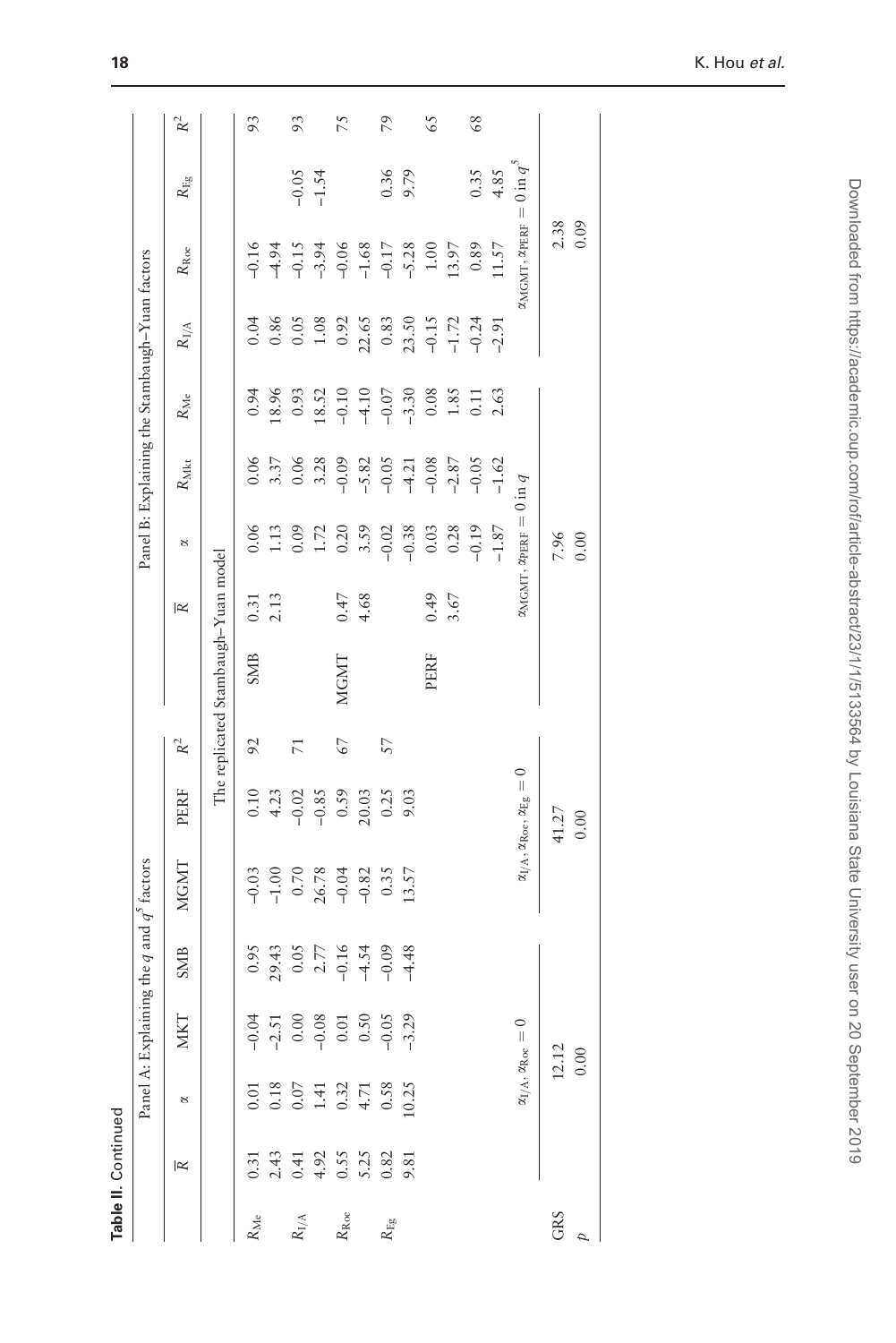|                     | $\frac{1}{2}$                       |
|---------------------|-------------------------------------|
|                     | ret size in                         |
| ć<br>$\overline{ }$ | tayıram ant air a                   |
|                     |                                     |
|                     | $\ddot{\phantom{0}}$                |
|                     |                                     |
|                     |                                     |
|                     | - 1<br>C<br>C<br>C<br>C             |
|                     | efficient in nercent                |
|                     |                                     |
|                     |                                     |
|                     |                                     |
|                     | $\frac{1}{2}$                       |
|                     |                                     |
|                     |                                     |
|                     | Ï                                   |
|                     | t and R <sup>e</sup> its mondinass. |
| a tachar ar         | $+0.400 +$                          |
|                     |                                     |
|                     |                                     |
|                     | hot: not: no and the int            |
|                     |                                     |
|                     | くらいこ                                |
| Table III Ca        | Risthea                             |
|                     |                                     |

<span id="page-18-0"></span>

|                                     |            | Panel A: Explaining the $q$ and $q^3$ factors |                                                                      |                |      |              |                                             |                                                                       |                                       | Panel B: Explaining the Daniel-Hirshleifer-Sun factors |                                                      |                 |           |
|-------------------------------------|------------|-----------------------------------------------|----------------------------------------------------------------------|----------------|------|--------------|---------------------------------------------|-----------------------------------------------------------------------|---------------------------------------|--------------------------------------------------------|------------------------------------------------------|-----------------|-----------|
| S                                   | IKT<br>≍   | EIN                                           | PEAD                                                                 | R <sup>2</sup> |      | í≃           | $\boldsymbol{8}$                            | <b>MKT</b>                                                            | $R_{\rm Me}$                          | $R_{I/\Lambda}$                                        | $R_{\rm Roc}$                                        | $R_{\text{Eg}}$ | $\rm R^2$ |
|                                     |            |                                               |                                                                      |                |      |              |                                             | The reproduced Daniel-Hirshleifer-Sun model (July 1972-December 2016) |                                       |                                                        |                                                      |                 |           |
| 0.46                                | 0.06       | $-0.24$                                       |                                                                      | 13             | EN   | 0.83         | 0.33                                        | $-0.17$                                                               | $-0.21$                               | $1.15$                                                 | 0.33                                                 |                 | 59        |
| 3.11                                | $\ddot{0}$ | $-2.23$                                       |                                                                      |                |      | 4.55         | $2.67$<br>0.14                              |                                                                       |                                       | 11.45                                                  | 3.89                                                 |                 |           |
| $0.18\,$                            | $-0.03$    | 0.29                                          | $\begin{array}{c}\n 3.8 \\  -0.28 \\  -0.21 \\  -0.21\n \end{array}$ | 43             |      |              |                                             |                                                                       | $-2.36$<br>$-0.19$<br>$-2.02$<br>0.05 | $1.08\,$                                               | 0.24                                                 | 0.30            | 60        |
| 2.56                                | $-1.33$    | 10.21                                         |                                                                      |                |      |              | 1.12                                        |                                                                       |                                       | $10.77\,$                                              | $2.57$<br>0.19                                       | 3.50            |           |
| 0.10                                | 0.01       |                                               | 0.38                                                                 | 20             | PEAD |              | 0.56                                        |                                                                       |                                       | $-0.08$                                                |                                                      |                 | $\infty$  |
| 0.83<br>0.56                        | $0.17\,$   | $0.24$<br>4.15<br>0.22                        | 3.66                                                                 |                |      | 0.62<br>7.73 | 5.66<br>0.47                                |                                                                       | $0.84$<br>0.06                        | $-1.06$<br>$-0.11$                                     | 3.53                                                 |                 |           |
|                                     | $-0.08$    |                                               | 0.21                                                                 | 37             |      |              |                                             |                                                                       |                                       |                                                        | 0.15                                                 | 0.15            | ٩         |
| 7.42                                | $-4.49$    | 8.36                                          | 5.20                                                                 |                |      |              | 5.32                                        | $-1.17$                                                               | 1.02                                  | $-1.42$                                                | 2.15                                                 | 1.95            |           |
| $\alpha_{I/A}$ , $\alpha_{Roe}~=~0$ |            |                                               | $\alpha_{\rm I/A}, \alpha_{\rm Roe}, \alpha_{\rm Eg}=0$              |                |      |              | $\alpha_{\text{FIN}}, \alpha_{\text{PEAD}}$ | $= 0$ in $q$                                                          |                                       |                                                        | $\alpha_{\rm{FIN}}, \alpha_{\rm{PEAD}} = 0$ in $q^5$ |                 |           |
| 4.89                                |            |                                               | 23.90                                                                |                |      |              |                                             | 29.67                                                                 |                                       |                                                        | 14.99                                                |                 |           |
| 0.0                                 |            |                                               | 0.00                                                                 |                |      |              |                                             | 0.00                                                                  |                                       |                                                        | 0.00                                                 |                 |           |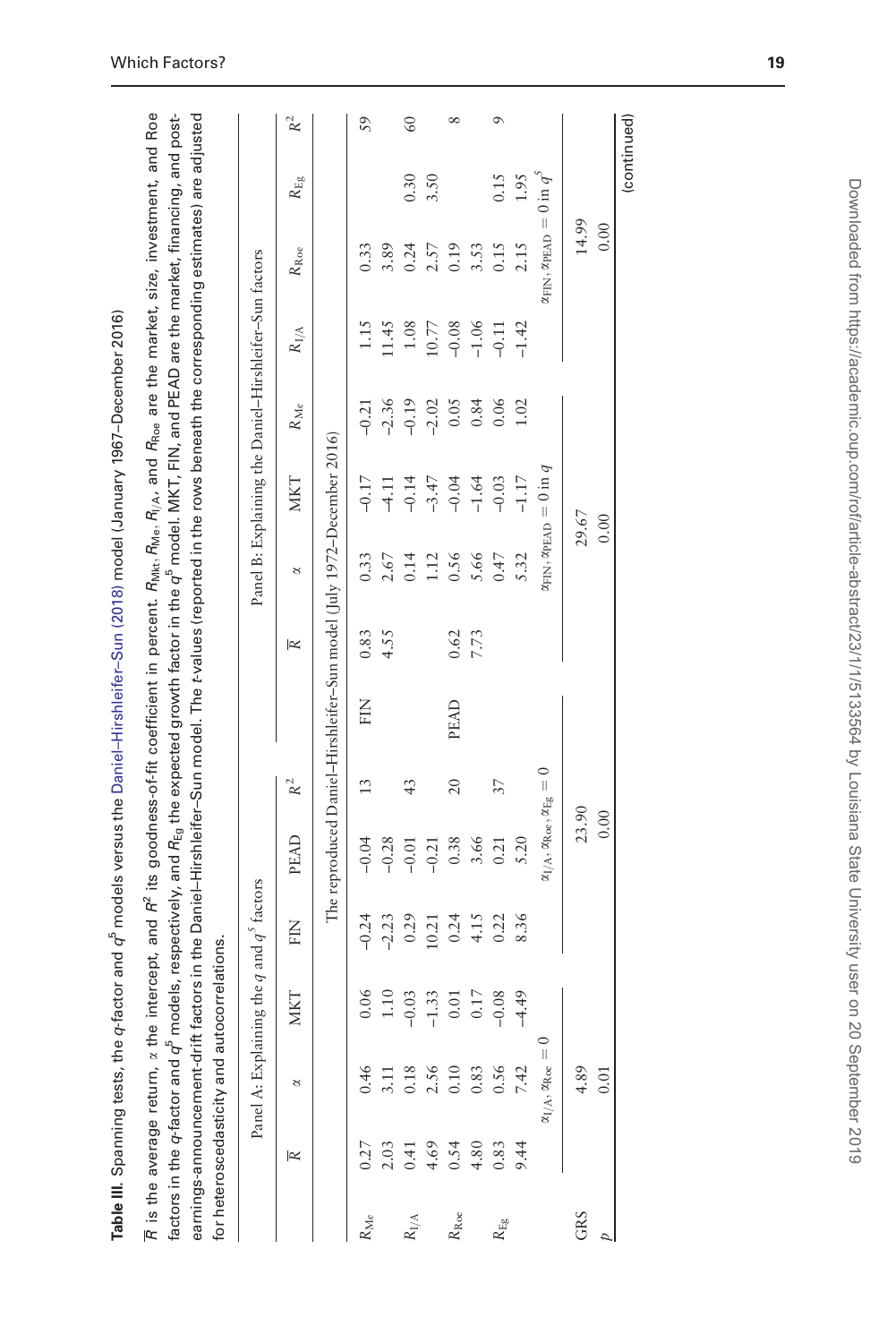| I |
|---|
|   |
| c |
|   |

|                  |                                      |                                                              | Panel A: Explaining the $q$ and $q^3$ factors |                |                                                         |       |                                                                          |              |         |                                                       |                               | Panel B: Explaining the Daniel-Hirshleifer-Sun factors |                                                                 |                 |                |
|------------------|--------------------------------------|--------------------------------------------------------------|-----------------------------------------------|----------------|---------------------------------------------------------|-------|--------------------------------------------------------------------------|--------------|---------|-------------------------------------------------------|-------------------------------|--------------------------------------------------------|-----------------------------------------------------------------|-----------------|----------------|
|                  | i∝                                   | 8                                                            | IКI                                           | EN             | PEAD                                                    | $R^2$ |                                                                          | İΚ           | S       | <b>MKT</b>                                            | R <sub>Me</sub>               | $R_{\rm I/A}$                                          | $R_{\rm Roc}$                                                   | $R_{\text{Eg}}$ | R <sup>2</sup> |
|                  |                                      |                                                              |                                               |                |                                                         |       | The replicated Daniel-Hirshleifer-Sun model (January 1967-December 2016) |              |         |                                                       |                               |                                                        |                                                                 |                 |                |
| R <sub>Me</sub>  | 0.31                                 | 0.63                                                         | 0.00                                          | $-0.46$        | $-0.24$                                                 | 23    | EN                                                                       | 0.32         | 0.00    | $-0.16$                                               | $-0.22$                       | 0.86                                                   | 0.22                                                            |                 | 69             |
|                  | 2.43                                 | 4.25                                                         | 0.07                                          | $-3.76$        | $-3.20$                                                 |       |                                                                          | 2.53         | 0.01    | $-6.90$                                               |                               | 14.01                                                  | 4.23                                                            |                 |                |
| $R_{\rm I/A}$    |                                      |                                                              | 0.00                                          | $0.44$<br>8.97 | $-0.07$                                                 | 48    |                                                                          |              | $-0.05$ | $-0.15$<br>-6.97                                      | $-3.94$<br>$-0.22$<br>$-3.61$ | 0.84                                                   | 0.19                                                            | 0.09            | 69             |
|                  |                                      |                                                              | $-0.14$                                       |                | $-1.99$                                                 |       |                                                                          |              |         |                                                       |                               | 12.37                                                  | 3.26                                                            | 1.45            |                |
| R <sub>Roe</sub> | $0.41$<br>$4.92$<br>$5.55$<br>$5.25$ | $0.32$<br>$4.34$<br>$-0.51$<br>$-1.91$<br>$-0.54$<br>$-1.91$ | 0.04                                          | 0.32           | 0.78                                                    | 58    | PEAD                                                                     |              | 0.43    | 0.00                                                  | 0.02                          | $-0.11$                                                | 0.61                                                            |                 | 48             |
|                  |                                      |                                                              | 1.65                                          | 5.98<br>0.28   | 18.90                                                   |       |                                                                          | 0.72<br>7.78 | 5.13    | 0.00                                                  | 0.52                          | $-1.71$                                                | 11.76                                                           |                 |                |
| K <sub>Eg</sub>  | 0.82                                 |                                                              | $-0.08$                                       |                | 0.31                                                    | 47    |                                                                          |              |         | 0.02                                                  | 0.03                          | $-0.15$                                                | 0.55                                                            | 0.18            | 49             |
|                  | 9.81                                 |                                                              | $-4.64$                                       | 8.26           | 8.59                                                    |       |                                                                          |              | 4.07    | 0.96                                                  | 0.98                          | $-2.36$                                                | 8.98                                                            | 2.89            |                |
|                  |                                      | $\alpha_{I/A}$ , $\alpha_{Roe}$ $=$ $0$                      |                                               |                | $\alpha_{\rm I/A}, \alpha_{\rm Roe}, \alpha_{\rm Eg}=0$ |       |                                                                          |              |         | $\alpha_{\text{FIN}}, \alpha_{\text{PERAD}} = 0$ in q |                               |                                                        | $\alpha_{\text{FIN}}, \alpha_{\text{PEAD}} = 0 \text{ in } q^5$ |                 |                |
| GRS              |                                      | 14.27<br>3.0C                                                |                                               |                | 35.37<br>0.00                                           |       |                                                                          |              |         | 20.44<br>0.00                                         |                               |                                                        | 8.67<br>0.00                                                    |                 |                |
|                  |                                      |                                                              |                                               |                |                                                         |       |                                                                          |              |         |                                                       |                               |                                                        |                                                                 |                 |                |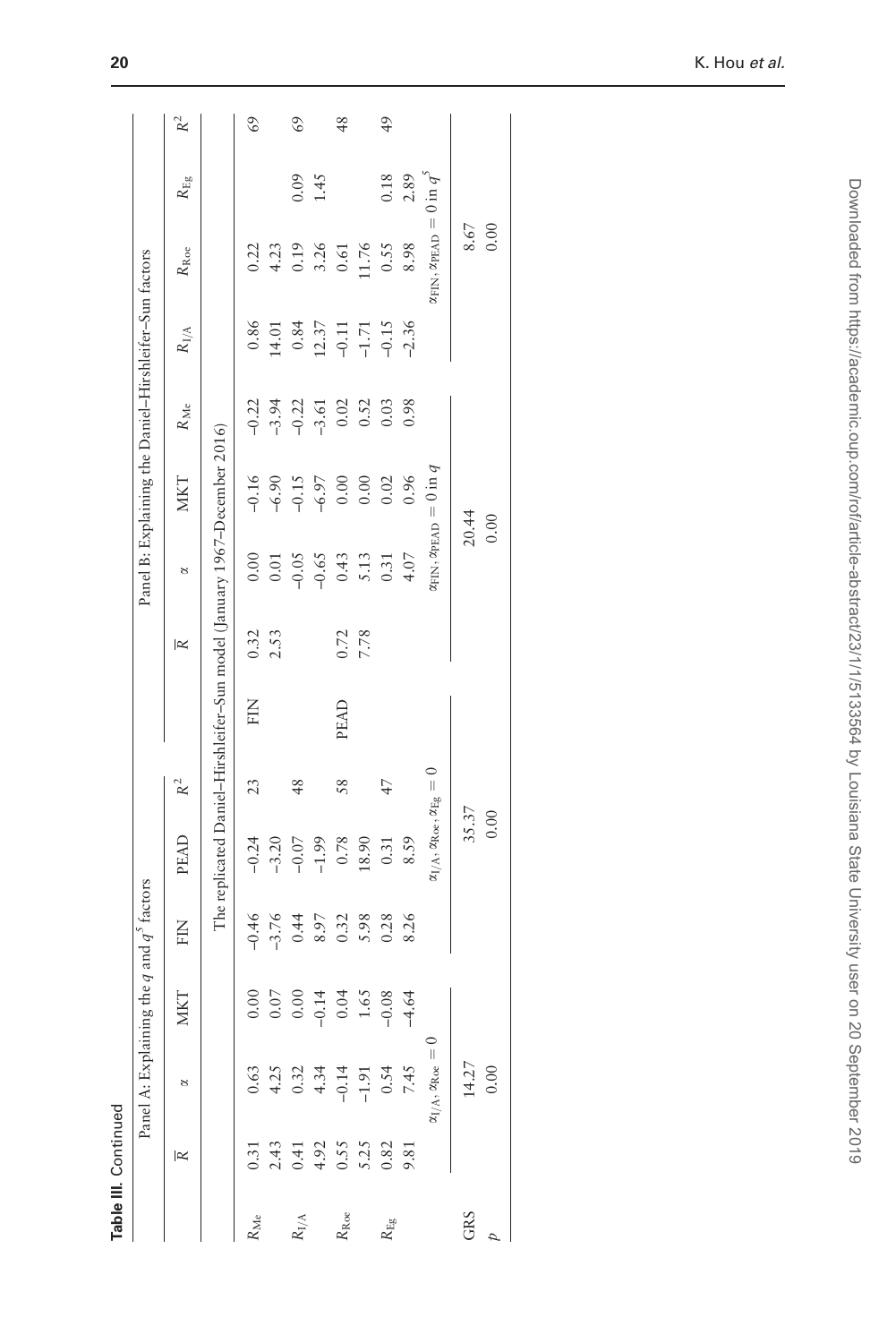In Panel B, we use the q and  $q^5$  models to explain the FIN and PEAD factors in the Daniel–Hirshleifer–Sun model. The reproduced FIN factor earns an average return of 0.83% per month (t=4.55), a q-factor alpha of 0.33% (t=2.67), but an insignificant  $q^5$ alpha of 0.14% ( $t = 1.12$ ). In contrast, the replicated FIN factor premium is only 0.32%  $(t=2.53)$ , and its q-factor and  $q<sup>5</sup>$  alphas are both close to zero. The investment factor is the main source behind the models' explanatory power for FIN. The reproduced PEAD factor earns an average return of 0.62% ( $t = 7.73$ ). Both the q and  $q<sup>5</sup>$  models fail to explain this premium, with alphas of 0.56% ( $t = 5.66$ ) and 0.47% ( $t = 5.32$ ), respectively. The replicated PEAD factor earns an even higher average return of 0.72% ( $t = 7.78$ ), although its q and  $q^5$  alphas are smaller, 0.43% ( $t = 5.13$ ) and 0.31% ( $t = 4.07$ ), respectively. Finally, the GRS tests indicate that the q and  $q^5$  models cannot explain FIN and PEAD jointly.

[Daniel, Hirshleifer, and Sun \(2018\)](#page-32-0) exclude financial firms but include firms with negative book equity in their sample selection. For comparison, we exclude financial firms and firms with negative book equity. Without going through the details, we can report that the sample differences have little impact. Panel B of Table A1 in the Online Appendix, which is based on their sample criterion, yields largely similar results as [Table III.](#page-18-0)

# 3.4 The Q-Factor and  $Q^5$  Models versus the Barillas–Shanken Model

[Table IV](#page-21-0) reports the spanning tests of the q-factor and  $q<sup>5</sup>$  models versus the Barillas– Shanken model. Because their model includes the investment and Roe factors in the  $q$ -factor model, we only study whether their model can explain the expected growth factor in the  $q<sup>5</sup>$ model. From Panel A, the answer is no. The Barillas–Shanken alpha of the expected growth factor is 0.6% per month  $(t = 8.78)$ .

Panel B shows that the monthly formed HML factor,  $HML^m$ , earns an average premium of 0.34% per month (t=2.13). Neither the q-factor nor the  $q^5$  model can explain the HML<sup>m</sup> premium, leaving alphas of 0.37% ( $t = 2.36$ ) and 0.41% ( $t = 2.99$ ), respectively. The investment factor loadings are economically large, 0.93 and 0.95, going in the right direction in explaining the  $HML^m$  premium. However, their impact is mostly offset by the large but negative Roe factor loadings, –0.69 and –0.67, respectively, going in the wrong direction in explaining the  $HML<sup>m</sup>$  premium.<sup>10</sup>

#### 3.5 Correlation Matrix

To shed further light on the relations between the myriad of factors, [Table V](#page-22-0) reports their correlation matrix. The size factor in the  $q$ -factor model and SMB in the Fama–French models are largely equivalent, with a correlation of 0.97. The investment factor,  $R_{I/A}$ , in the q-factor model has high correlations of 0.67 with HML, 0.91 with CMA, 0.84 with the replicated MGMT factor, 0.69 with the replicated FIN factor, and 0.49 with the monthly formed HML. As such, HML contains similar pricing information as the investment factor, and MGMT and FIN are also closely related factors.

10 In untabulated results, we reconstruct the  $q$ -factors via monthly sorts on all three characteristics, including size and investment-to-assets. The monthly formed size, I/A, and Roe factor premiums are on average 0.33%, 0.5%, and 0.57% per month ( $t = 2.49, 5.73$ , and 5.23), and their correlations with the original q-factors are 0.96, 0.92, and 0.98, respectively. The monthly formed q and  $q<sup>5</sup>$  models do a better job in explaining the HML<sup>m</sup> premium, with alphas of 0.18% ( $t = 0.97$ ) and 0.26%  $(t = 1.64)$ , respectively.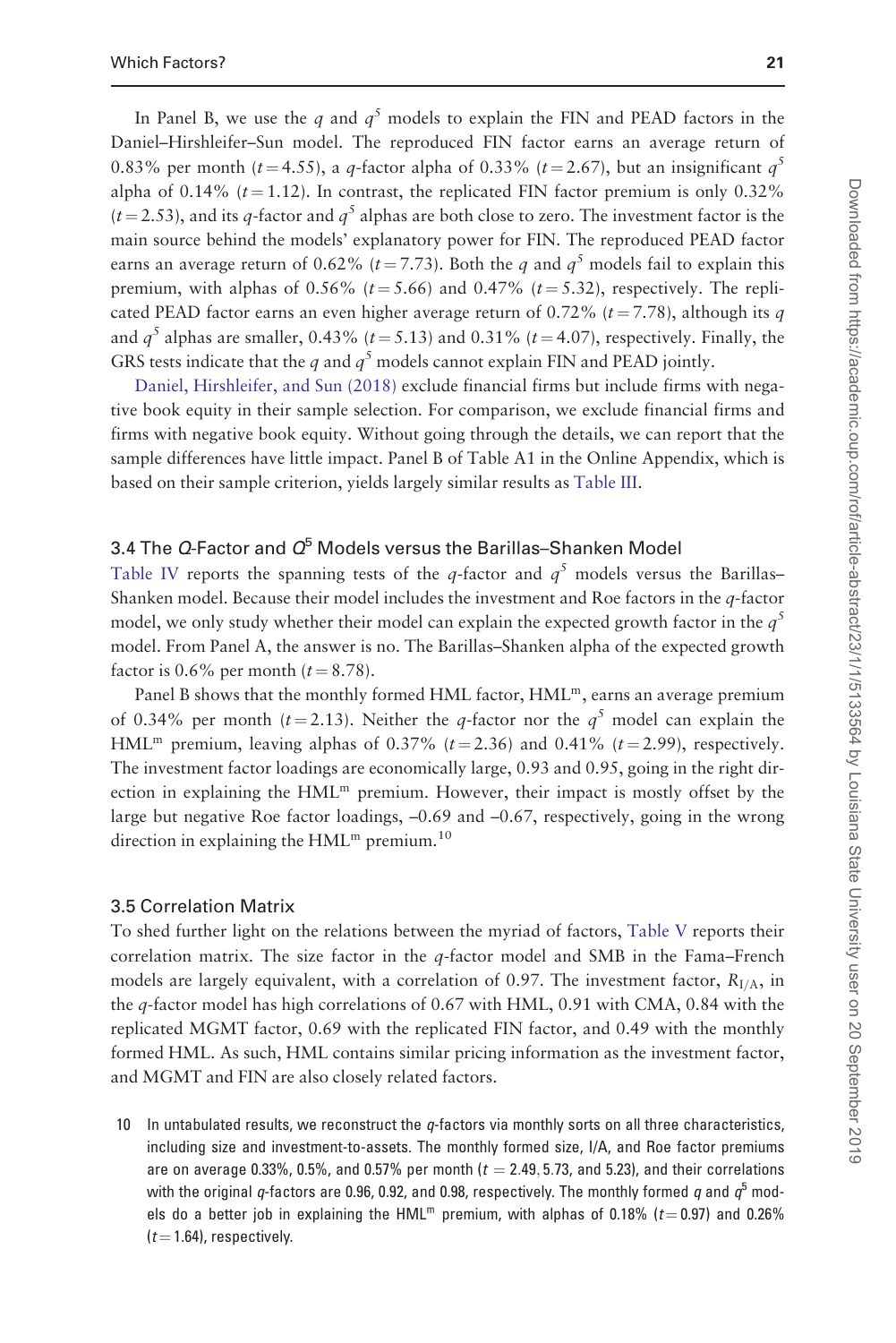<span id="page-21-0"></span>Table IV. Spanning tests, the q-factor and  $q^5$  models versus the [Barillas–Shanken \(2018\)](#page-32-0) six-factor model (January 1967–December 2016)

 $\overline{R}$  is the average return,  $\alpha$  the intercept, and  $R^2$  its goodness-of-fit in percent.  $R_{Mkt}, R_{Me}, R_{I/A}$ , and  $R_{\text{Roe}}$  are the market, size, investment, and Roe factors in the q-factor and  $q^5$  models, respectively, and  $R_{\text{Eq}}$  the expected growth factor in the  $q^5$  model. MKT, SMB, UMD, and HML<sup>m</sup> are the market, size, momentum, and the Asness–Frazzini monthly formed HML factor in the Barillas– Shanken model. The HML<sup>m</sup> data are from AQR's web site. The t-values (in the rows beneath the corresponding estimates) are adjusted for heteroscedasticity and autocorrelations.

|                  |                |          |               | Panel A: Regressing the $q^5$ factors on the Barillas–Shanken factors                       |           |                  |                 |                  |       |
|------------------|----------------|----------|---------------|---------------------------------------------------------------------------------------------|-----------|------------------|-----------------|------------------|-------|
|                  | $\overline{R}$ | $\alpha$ | <b>MKT</b>    | <b>SMB</b>                                                                                  | $R_{I/A}$ | $R_{\text{Roe}}$ | <b>UMD</b>      | HML <sup>m</sup> | $R^2$ |
| $R_{\text{Me}}$  | 0.31           | $-0.04$  | 0.02          | 1.00                                                                                        | 0.03      | 0.09             | 0.02            | 0.05             | 95    |
|                  | 2.43           | $-1.08$  | 1.79          | 60.21                                                                                       | 1.11      | 2.98             | 1.85            | 2.01             |       |
| $R_{\text{Eg}}$  | 0.82           | 0.60     | $-0.10$       | $-0.11$                                                                                     | 0.18      | 0.25             | 0.09            | 0.06             | 50    |
|                  | 9.81           | 8.78     | $-5.80$       | $-4.77$                                                                                     | 4.50      | 5.90             | 3.54            | 2.00             |       |
|                  |                |          |               | Panel B: Regressing the Asness–Frazzini HML factor on the <i>q</i> -factor and $q^3$ models |           |                  |                 |                  |       |
|                  | $\overline{R}$ | $\alpha$ | $R_{\rm Mkt}$ | $R_{\text{Me}}$                                                                             | $R_{I/A}$ | $R_{\text{Roe}}$ | $R_{\text{Eg}}$ |                  | $R^2$ |
| HML <sup>m</sup> | 0.34           | 0.37     | $-0.01$       | $-0.10$                                                                                     | 0.93      | $-0.69$          |                 |                  | 48    |
|                  | 2.13           | 2.36     | $-0.12$       | $-0.95$                                                                                     | 8.18      | $-6.78$          |                 |                  |       |
|                  |                | 0.41     | $-0.01$       | $-0.10$                                                                                     | 0.95      | $-0.67$          | $-0.08$         |                  | 48    |
|                  |                | 2.99     | $-0.30$       | $-0.98$                                                                                     | 7.72      | $-5.61$          | $-0.72$         |                  |       |

The Roe factor,  $R_{\text{Roe}}$ , has high correlations of 0.67 with RMW and 0.57 with RMWc. Intuitively,  $R_{\text{Roe}}$ , RMW, and RMWc are all based on different measures of profitability. The Roe factor also has a high correlation of 0.5 with UMD, suggesting that momentum contains some pricing information of Roe. More important, the Roe factor has high correlations of 0.8 with the replicated PERF factor and 0.69 with the replicated PEAD factor. As such, PERF and PEAD are closely related to the Roe factor.

The expected growth factor,  $R_{Eg}$ , has a high correlation of 0.59 with RMWc. Intuitively, firms with more cash available for investments tend to have high expected investment growth than firms with less cash available for investments. Cash- and accrualsbased profitability measures are related, giving rise to correlations of  $R_{\text{Eg}}$  with the Roe factor, 0.52; with RMW, 0.43; with the replicated PERF factor, 0.51; and with the replicated PEAD factor, 0.4. Cash flows are also related to investment, giving rise to correlations of  $R_{\text{Eg}}$  with  $R_{\text{I/A}}$ , 0.38; with CMA, 0.33; with the replicated MGMT factor, 0.54; and with the replicated FIN factor, 0.54. In all, the seemingly different factors are closely related.

# 4. Asset Pricing Implications from Valuation Theory

In this section, we turn to the economic foundation of factor models. The q and  $q<sup>5</sup>$  models stand out in that the investment, Roe, and expected growth factors are motivated from the first principle of real investment ([Hou, Xue, and Zhang, 2015](#page-33-0); Hou et al.[, 2018\)](#page-33-0). For comparison, the [Stambaugh–Yuan \(2017\)](#page-34-0) model and the [Fama–French \(2018\)](#page-33-0) six-factor model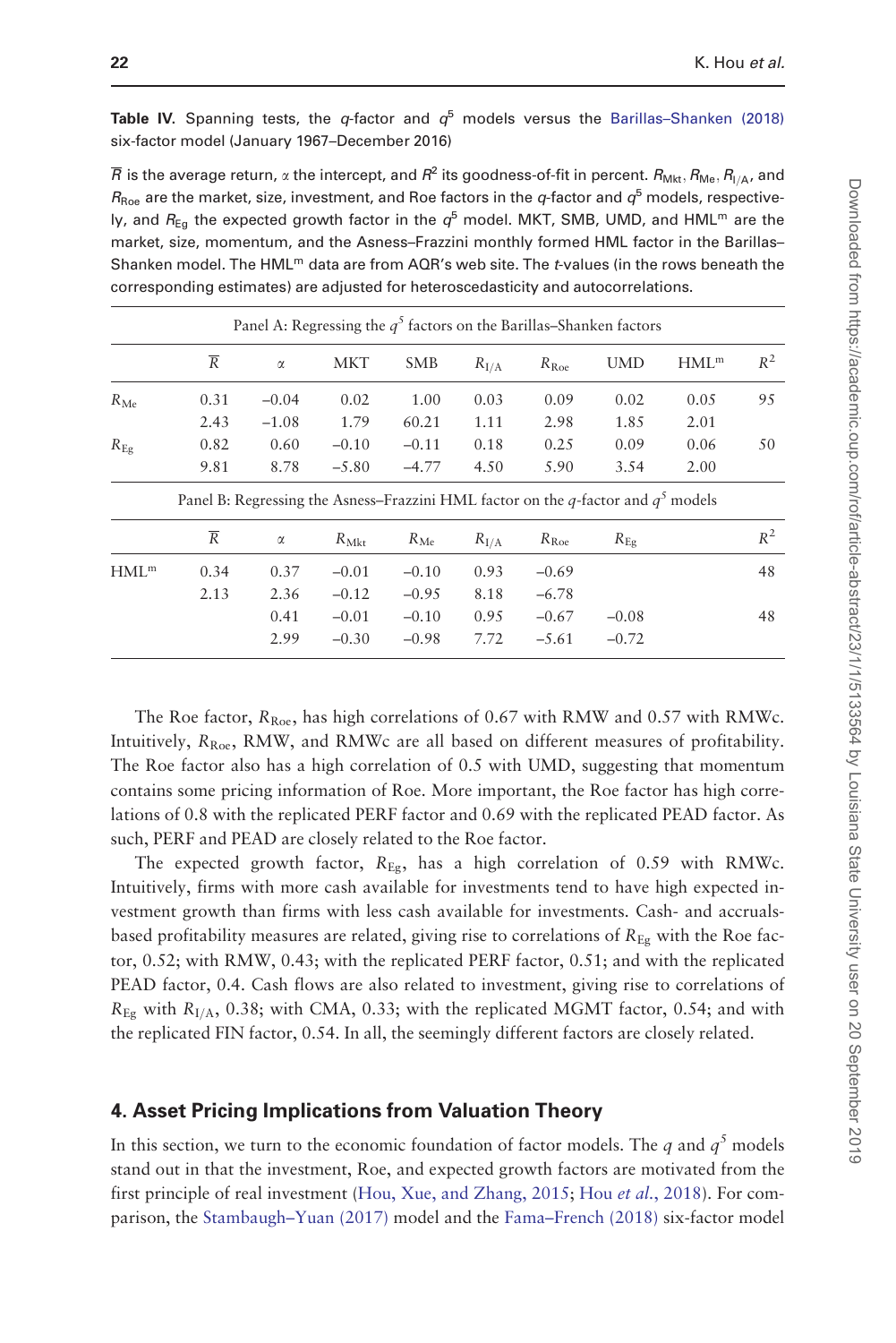<span id="page-22-0"></span>

| $R_{\rm M\acute{e}}$<br>0.00<br>0.27 | $-0.38$<br>$0.00$<br>-0.15<br>0.00<br>$R_{I/\mathrm{A}}$ | $-0.31$<br>$-0.31$<br>$-0.00$<br>$0.04$<br>$0.34$<br>$R_{\rm Roe}$ | $0.00$<br>0.07<br>$-0.47$<br>$R_{\,\mathrm{Eg}}$ | $\begin{array}{c} 0.38 \\ 0.90 \\ 0.90 \\ 0.90 \\ 0.90 \\ 0.90 \\ 0.90 \\ 0.90 \\ 0.90 \\ 0.90 \\ 0.90 \\ 0.90 \\ 0.90 \\ 0.90 \\ 0.90 \\ 0.90 \\ 0.90 \\ 0.90 \\ 0.90 \\ 0.90 \\ 0.90 \\ 0.90 \\ 0.90 \\ 0.90 \\ 0.90 \\ 0.90 \\ 0.90 \\ 0.90 \\ 0.90 \\ 0.90 \\ 0.90 \\ 0.90 \\ 0.90 \\ 0.90 \\ 0.90 \\ 0.$<br>SMB | HML           | <b>RMW</b>   | CMA  | UMD<br>$-0.15$ | $\text{RMWc}$<br>$-0.48$<br>$0.00$<br>$-0.53$<br>$0.00$ | drift factors in the replicated Daniel–Hirshleifer–Sun model, respectively. The p-values testing that a given correlation equals zero are in the rows beneath the<br>agement and performance factors in the replicated Stambaugh-Yuan model in our sample, and FIN and PEAD the financing and post-earnings-announcement<br>correlations. The data on SMB, HML, RMW, CMA, and UMD are from Kenneth French's web site. The data on HML <sup>m</sup> from the AQR web site.<br><b>MGMT</b><br>$-0.49$<br>0.00 | PERF<br>$-0.23$ | $-0.57$<br>FIN             | PEAD<br>$-0.11$ | $HML^m$<br>$-0.12$<br>0.00 |
|--------------------------------------|----------------------------------------------------------|--------------------------------------------------------------------|--------------------------------------------------|----------------------------------------------------------------------------------------------------------------------------------------------------------------------------------------------------------------------------------------------------------------------------------------------------------------------|---------------|--------------|------|----------------|---------------------------------------------------------|-------------------------------------------------------------------------------------------------------------------------------------------------------------------------------------------------------------------------------------------------------------------------------------------------------------------------------------------------------------------------------------------------------------------------------------------------------------------------------------------------------------|-----------------|----------------------------|-----------------|----------------------------|
|                                      |                                                          |                                                                    | $0.38$<br>$0.00$<br>$0.52$<br>0.00               |                                                                                                                                                                                                                                                                                                                      |               |              |      |                |                                                         |                                                                                                                                                                                                                                                                                                                                                                                                                                                                                                             |                 |                            |                 |                            |
|                                      |                                                          |                                                                    |                                                  | 0.00                                                                                                                                                                                                                                                                                                                 | 60.05<br>0.04 |              |      |                |                                                         |                                                                                                                                                                                                                                                                                                                                                                                                                                                                                                             |                 |                            |                 |                            |
|                                      |                                                          |                                                                    |                                                  |                                                                                                                                                                                                                                                                                                                      |               | 0.10<br>0.02 | 0.00 |                |                                                         | $0.00$<br>0.17                                                                                                                                                                                                                                                                                                                                                                                                                                                                                              |                 | $0.00$<br>$0.53$<br>$0.00$ |                 |                            |
|                                      |                                                          |                                                                    |                                                  |                                                                                                                                                                                                                                                                                                                      |               |              | 0.70 | $0.00$<br>0.97 |                                                         | 0.00<br>0.83                                                                                                                                                                                                                                                                                                                                                                                                                                                                                                | 0.04<br>0.08    | 0.00<br>0.63               | 0.00<br>$-0.14$ | 0.00                       |

Table V. Correlation matrix (January 1967–December 2016)

Table V. Correlation matrix (January 1967-December 2016)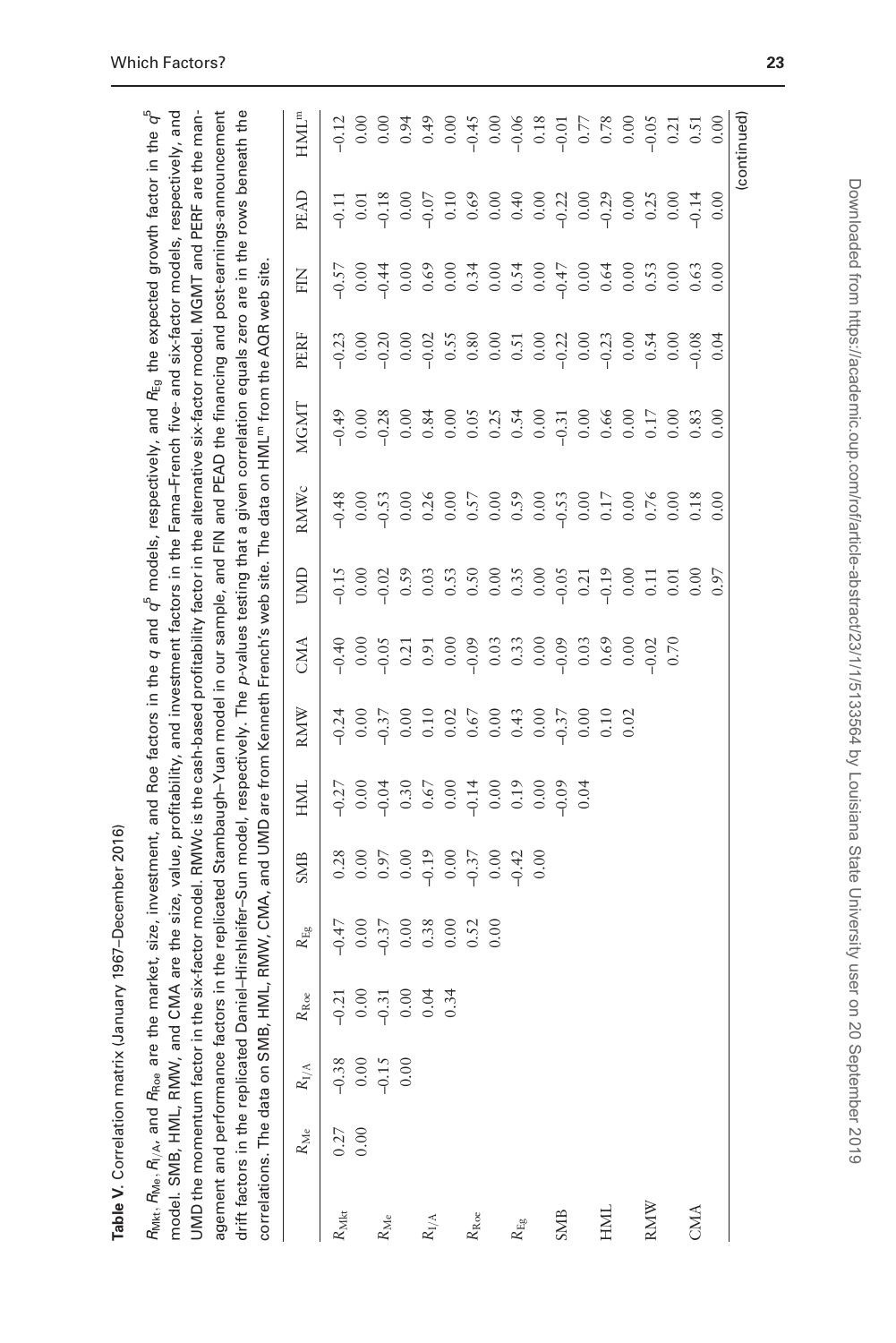| Table V. Continued |              |               |      |          |            |            |            |     |     |                |                                      |      |     |      |                  |
|--------------------|--------------|---------------|------|----------|------------|------------|------------|-----|-----|----------------|--------------------------------------|------|-----|------|------------------|
|                    | $R_{\rm Me}$ | $R_{\rm I/A}$ | VRoe | $R_{Eg}$ | <b>SMB</b> | <b>HML</b> | <b>RMW</b> | CMA | UMD | RMWc           | <b>MGMT</b>                          | PERF | EIN | PEAD | HML <sup>m</sup> |
| UMD                |              |               |      |          |            |            |            |     |     | $0.17$<br>0.00 |                                      |      |     |      |                  |
|                    |              |               |      |          |            |            |            |     |     |                |                                      |      |     |      |                  |
| RMWc               |              |               |      |          |            |            |            |     |     |                | $0.03$<br>$0.46$<br>$0.37$<br>$0.00$ |      |     |      |                  |
|                    |              |               |      |          |            |            |            |     |     |                |                                      |      |     |      |                  |
| <b>MGMT</b>        |              |               |      |          |            |            |            |     |     |                |                                      |      |     |      |                  |
|                    |              |               |      |          |            |            |            |     |     |                |                                      |      |     |      |                  |
| PERF               |              |               |      |          |            |            |            |     |     |                |                                      |      |     |      |                  |
|                    |              |               |      |          |            |            |            |     |     |                |                                      |      |     |      |                  |
| EN                 |              |               |      |          |            |            |            |     |     |                |                                      |      |     |      |                  |
|                    |              |               |      |          |            |            |            |     |     |                |                                      |      |     |      |                  |
| PEAD               |              |               |      |          |            |            |            |     |     |                |                                      |      |     |      |                  |
|                    |              |               |      |          |            |            |            |     |     |                |                                      |      |     |      |                  |
|                    |              |               |      |          |            |            |            |     |     |                |                                      |      |     |      |                  |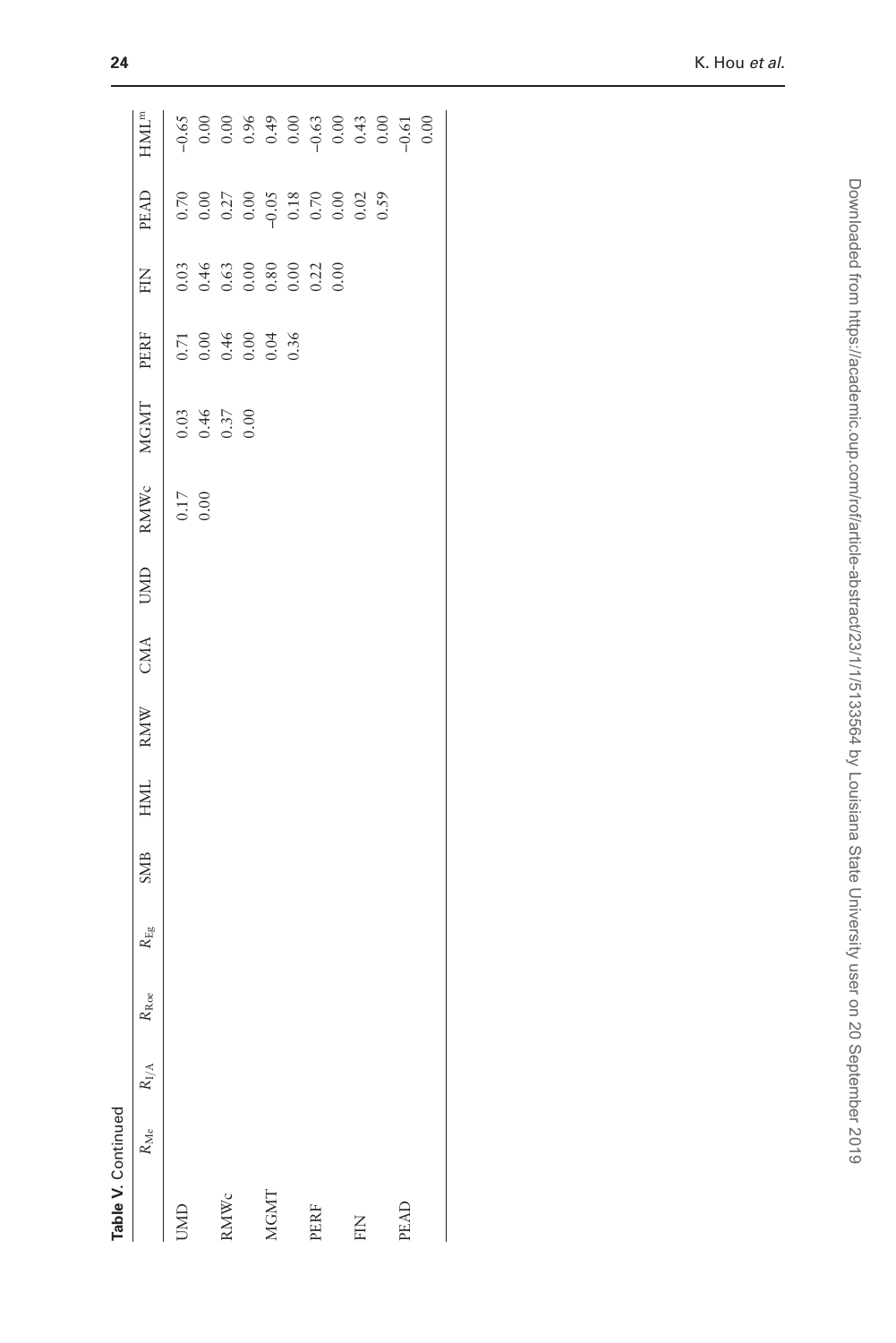<span id="page-24-0"></span>are largely statistical in nature.<sup>11</sup> Although [Daniel, Hirshleifer, and Sun \(2018\)](#page-32-0) attempt to motivate their FIN factor from long-term overreaction and the PEAD factor from shortterm underreaction, the conceptual linkage between specific psychological biases and anomalies in question seems tenuous.<sup>12</sup>

[Fama and French \(2015\)](#page-33-0) attempt to provide an economic foundation for their five-factor model based on the residual income valuation model [\(Preinreich, 1938](#page-34-0); [Miller and](#page-33-0) [Modigliani, 1961;](#page-33-0) [Ohlson, 1995](#page-33-0)). In the dividend discounting model, a firm's market equity is the present value of its dividends:

$$
P_{it} = \sum_{\tau=1}^{\infty} \frac{E[D_{it+\tau}]}{(1+r_i)^{\tau}}
$$
(1)

in which  $P_{it}$  is the market equity,  $D_{it}$  dividends, and  $r_i$  the long-term average expected return, or the internal rate of return (IRR) ([Williams, 1938](#page-34-0)). The clean surplus relation says that dividends equal earnings minus the change in book equity,  $D_{it+\tau} = Y_{it+\tau} - \Delta B \mathbf{e}_{it+\tau}$ , in which  $Y_{it+\tau}$  is earnings, and  $\triangle Be_{it+\tau} \equiv Be_{it+\tau} - Be_{it+\tau-1}$  the change in book equity. The dividend discounting model becomes:

$$
\frac{P_{it}}{\text{Be}_{it}} = \frac{\sum_{\tau=1}^{\infty} E[Y_{it+\tau} - \triangle \text{Be}_{it+\tau}]/(1+r_i)^{\tau}}{\text{Be}_{it}}.
$$
 (2)

[Fama and French \(2015\)](#page-33-0) make three predictions based on Equation (2). First, fixing everything except the current market value,  $P_{it}$ , and the expected stock return,  $r_i$ , a low  $P_{it}$ , or a high book-to-market equity,  $Be_{it}/P_{it}$ , implies a high expected return. Second, fixing everything except the expected profitability and the expected stock return, high expected profitability implies a high expected return. Finally, fixing everything except the expected book equity growth (expected investment) and the expected return, high expected book equity growth implies a low expected return.

Equation (2) connects book-to-market, investment, and profitability to the IRR. However, [Fama and French \(2015\)](#page-33-0) argue that the difference between the one-period-ahead expected return and the IRR is unimportant.<sup>13</sup> Empirically, Fama and French use current

- 11 In particular, [Fama and French \(2018\)](#page-33-0) acknowledge: "We include momentum factors (somewhat reluctantly) now to satisfy insistent popular demand. We worry, however, that opening the game to factors that seem empirically robust but lack theoretical motivation has a destructive downside: the end of discipline that produces parsimonious models and the beginning of a dark age of data dredging that produces a long list of factors with little hope of sifting through them in a statistically reliable way (p. 237)."
- 12 For example, in a recent survey from the behavioral perspective, [Lee and So \(2015\)](#page-33-0) acknowledge: "Be forewarned: none of these [behavioral] studies will provide a clean one-to-one mapping between the investor psychology literature and specific market anomalies. Rather, their goal is to simply set out the experimental evidence from psychology, sociology, and anthropology. The hope is that, thus armed, financial economists would be more attuned to, and more readily recognize, certain market phenomena as manifestations of these enduring human foibles (p. 69)."
- 13 In particular, [Fama and French \(2015\)](#page-33-0) argue: "Most asset pricing research focuses on shorthorizon returns—we use a one-month horizon in our tests. If each stock's short-horizon expected return is positively related to its IRR—if, for example, the expected return is the same for all horizons—the valuation equation implies that the cross-section of expected returns is determined by the combination of current prices and expectations of future dividends. The decomposition of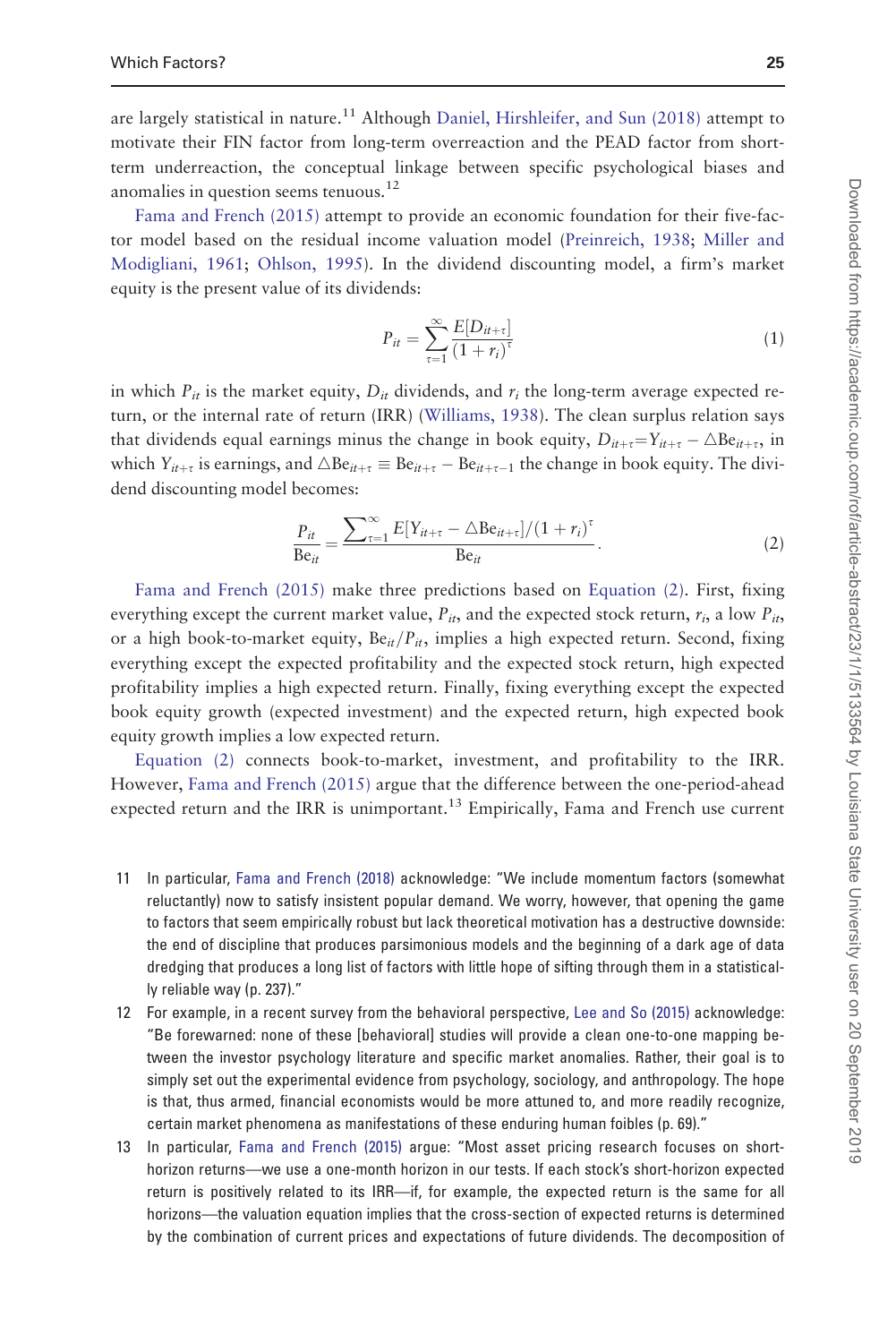profitability as a proxy for the expected profitability to form RMW and current asset growth as a proxy for the expected investment to form CMA.

We raise four concerns on the [Fama–French \(2015\)](#page-33-0) reasoning. First, the IRR can differ drastically from, and can even correlate negatively with, the one-period-ahead expected return (Section 4.1). Second, HML is a separate factor from CMA in the Fama–French setup but is redundant in explaining average returns in the data (Section 4.2). Third, CMA can only arise from the market-to-book term,  $P_{it}/Be_{it}$ , in [Equation \(2\).](#page-24-0) In contrast, the expected book equity growth is positively correlated with the one-period-ahead expected return (Section 4.3). Finally, past investment is a poor proxy for the expected investment (Section 4.4).

#### 4.1 The IRR Is Not Equal to the One-Period-Ahead Expected Return

The [Fama–French \(2015\)](#page-33-0) assumption that the expected return is the same for all horizons contradicts the notion of time-varying expected returns. The IRR can differ greatly from the one-period-ahead expected return. The difference is most striking in the context of price and earnings momentum. [Chan, Jegadeesh, and Lakonishok \(1996\)](#page-32-0) show that momentum profits are short-lived, large, and positive for up to 12 months, but negative afterward. In contrast, [Tang, Wu, and Zhang \(2014\)](#page-34-0) estimate price and earnings momentum to be significantly negative, once measured as the IRR per [Gebhardt, Lee, and](#page-33-0) [Swaminathan \(2001\)](#page-33-0).

To quantify how the IRRs deviate from one-period-ahead average returns, we estimate the IRRs for the [Fama–French \(2015\)](#page-33-0) SMB, HML, RMW, and CMA per [Claus and](#page-32-0) [Thomas \(2001\)](#page-32-0); [Gebhardt, Lee, and Swaminathan \(2001\);](#page-33-0) [Easton \(2004\);](#page-33-0) and [Ohlson and](#page-33-0) [Juettner-Nauroth \(2005\).](#page-33-0) Although differing in implementation details, these methods all share the basic idea of backing out the IRRs from different versions of the valuation [Equation \(2\)](#page-24-0). The baseline versions of these accounting methods use analysts' forecasts as expected cash flows. Because analysts' forecasts are limited to a relatively small sample of large, mature firms, and are likely even biased, we also implement two alternative procedures. [Hou, van Dijk, and Zhang \(2012\)](#page-33-0) use pooled cross-sectional regressions to forecast future earnings, and [Tang, Wu, and Zhang \(2014\)](#page-34-0) use annual cross-sectional regressions to forecast future profitability. We detail the estimation procedures in the Online Appendix.

Empirically, we take one period to be one year, and compare the average factor IRRs at the June end of each year  $t$  with the annual average factor returns from the July of year  $t$  to the June of year  $t + 1$ . Panel A of [Table VI](#page-26-0) reports that the IRRs estimated with analysts' earnings forecasts for RMW differ significantly from their one-period-ahead average returns. The differences for RMW are significant in twelve out of the twelve experiments from intersecting the three expected Roe estimation procedures with the four accounting models. The IRRs of RMW are even significantly negative in eight experiments, in contrast to the average returns that are significantly positive in all twelve.

Averaging across the four IRR models implemented with analysts' earnings forecasts, the IRR of RMW is  $-1.58\%$  per annum ( $t = -9.66$ ), whereas its one-period-ahead average return is 4.52%  $(t = 2.88)$ . The contrast from implementing the accounting models with cross-sectional earnings forecasts is largely similar,  $-1.84\%$  ( $t = -9.41$ ) versus 3.61%  $(t = 2.66)$ . With cross-sectional Roe forecasts, the comparison is between  $-2.47\%$  $(t = -21.47)$  versus 3.14%  $(t = 2.54)$ .

cash flows then implies that each stock's relevant expected return is determined by its price-tobook ratio and expectations of its future profitability and investment (p. 2)."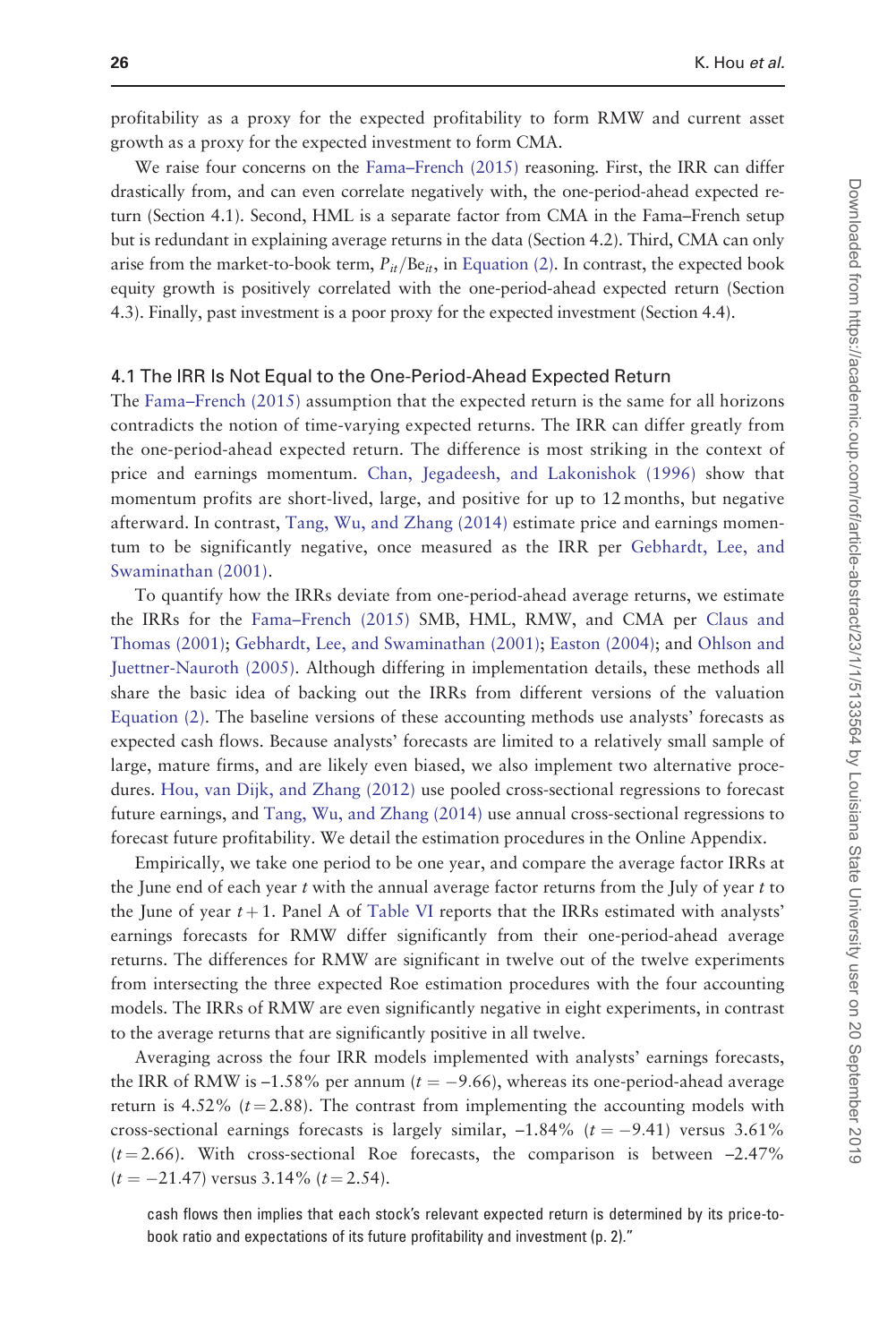|            |      | the Ohlson-Juettner-Nauroth mo<br>ity and autocorrelations. |                                      |             |                       |         |      |         |                                                            |      |          |                 |              |         |                                                           |      | size, value, profitability, and investment factors, respectively. IRR is measured at the June of each year $t$ and AR from the July of year $t$ to June of $t+1$ . Panel A<br>uses the analysts' earnings forecasts, Panel B the Hou–van Dijk–Zhang (2012) cross-sectional earnings forecasts, and Panel C the Tang–Wu–Zhang (2014) cross-<br>odel, and Average the averages across the models. The t-values (in the rows beneath the IRRs) are adjusted for heteroscedastic-<br>sectional Roe forecasts in estimating the IRRs. GLS denotes the Gebhardt–Lee–Swaminathan model, Easton the Easton model, CT the Claus–Thomas model, OJ |                                        |
|------------|------|-------------------------------------------------------------|--------------------------------------|-------------|-----------------------|---------|------|---------|------------------------------------------------------------|------|----------|-----------------|--------------|---------|-----------------------------------------------------------|------|-----------------------------------------------------------------------------------------------------------------------------------------------------------------------------------------------------------------------------------------------------------------------------------------------------------------------------------------------------------------------------------------------------------------------------------------------------------------------------------------------------------------------------------------------------------------------------------------------------------------------------------------|----------------------------------------|
|            |      |                                                             | forecasts (1979-2016)<br>Panel A: IB | ES earnings |                       |         |      |         | Panel B: Cross-sectional earnings<br>forecasts (1967-2016) |      |          |                 |              |         | Panel C: Cross-sectional Roe<br>forecasts $(1967 - 2016)$ |      |                                                                                                                                                                                                                                                                                                                                                                                                                                                                                                                                                                                                                                         |                                        |
|            | AR   | IRR                                                         | Diff                                 | AR          | IRR                   | Diff    | AR   | IRR     | Diff                                                       | AR   | IRR      | Diff            | AR           | IRR     | Diff                                                      | AR   | <b>IRR</b>                                                                                                                                                                                                                                                                                                                                                                                                                                                                                                                                                                                                                              | Diff                                   |
|            |      | GLS                                                         |                                      |             | Easton                |         |      | GLS     |                                                            |      | Easton   |                 |              | GLS     |                                                           |      | Easton                                                                                                                                                                                                                                                                                                                                                                                                                                                                                                                                                                                                                                  |                                        |
| <b>SMB</b> | 51   | 0.88                                                        | 0.64                                 | 1.57        | 2.51                  | $-0.94$ | 2.57 | 1.52    | 1.04                                                       | 2.38 | 5.11     | $-2.72$         | 2.91         | 0.06    | 2.84                                                      | 2.71 | 1.14                                                                                                                                                                                                                                                                                                                                                                                                                                                                                                                                                                                                                                    | 1.58                                   |
|            | 0.76 | 4.62                                                        | 0.33                                 | 0.82        | 14.85                 | $-0.50$ | 1.25 | 4.02    | 0.53                                                       | 1.18 | 6.96     | $-1.44$         | 1.49         | 0.26    | 1.49                                                      | 1.38 | 4.82                                                                                                                                                                                                                                                                                                                                                                                                                                                                                                                                                                                                                                    | 0.8C                                   |
| HML        | 2.98 | 3.50                                                        | $-0.52$                              | 2.90        | 3.26                  | $-0.36$ | 3.36 | 5.57    | $-2.20$                                                    | 3.27 | 7.23     | $-3.96$         | 3.64         | 5.21    | $-1.57$                                                   | 3.87 | 7.60                                                                                                                                                                                                                                                                                                                                                                                                                                                                                                                                                                                                                                    | $-3.73$                                |
|            | 1.39 | 18.91                                                       | $-0.25$                              | 1.29        | 7.45                  | $-0.17$ | 1.83 | 27.23   | $-1.24$                                                    | E    | 15.32    | $-2.08$<br>7.72 |              | 32.87   | $-0.89$                                                   | 2.04 | 16.10                                                                                                                                                                                                                                                                                                                                                                                                                                                                                                                                                                                                                                   |                                        |
| RMW        | 3.72 | $-1.19$                                                     | 4.91                                 | 4.48        | $-3.27$               | 7.75    | 3.46 | $-1.43$ | 4.89                                                       | 4.06 | $-3.66$  |                 | 1.98<br>3.13 | $-1.35$ | 4.47                                                      | 3.35 | $-6.41$                                                                                                                                                                                                                                                                                                                                                                                                                                                                                                                                                                                                                                 | $-2.08$<br>$9.76$<br>$7.19$<br>$-0.88$ |
|            | 2.64 | $-8.27$                                                     | 3.58                                 | 2.82        | $-9.44$               | 4.75    | 2.72 | $-6.54$ | 4.00                                                       | 2.77 | $-10.22$ | 5.00            | 2.54         | $-7.81$ | 3.77                                                      | 2.65 | $-19.72$                                                                                                                                                                                                                                                                                                                                                                                                                                                                                                                                                                                                                                |                                        |
| CMA        | 3.46 | 0.64                                                        | 2.82                                 | 3.58        | 2.45                  | 1.13    | 3.72 | 1.59    | 2.13                                                       | 4.46 | 4.06     | 0.40            | 3.50         | 1.09    | 2.41                                                      | 3.63 | 4.52                                                                                                                                                                                                                                                                                                                                                                                                                                                                                                                                                                                                                                    |                                        |
|            | 2.87 | 4.69                                                        | 2.42                                 | 3.14        | 7.91                  | 1.08    | 3.17 | 9.09    | 1.87                                                       | 4.34 | 11.56    | 0.37            | 3.19         | 5.75    | 2.24                                                      | 3.10 | 9.97                                                                                                                                                                                                                                                                                                                                                                                                                                                                                                                                                                                                                                    | $-0.78$                                |
|            |      | 5D                                                          |                                      |             | $\overline{\text{C}}$ |         |      | 5       |                                                            |      | ō        |                 |              | 5       |                                                           |      | $\overline{\mathrm{O}}$                                                                                                                                                                                                                                                                                                                                                                                                                                                                                                                                                                                                                 |                                        |
| <b>SMB</b> | 1.55 | $\Xi$                                                       | 0.43                                 | 1.70        | 0.68                  | 1.02    | 2.65 | 2.71    | $-0.06$                                                    |      | 3.21     | 0.52            | 3.23         | $-1.17$ | 4.41                                                      | 3.21 | $-1.40$                                                                                                                                                                                                                                                                                                                                                                                                                                                                                                                                                                                                                                 | 4.62                                   |
|            | 0.78 | 6.84                                                        | 0.22                                 | 0.86        | 4.57                  | 0.53    | 1.29 | 4.23    | $-0.03$                                                    | 1.91 | 5.39     | 0.28            | 1.65         | $-3.65$ | 2.29                                                      | 1.59 | $-3.86$                                                                                                                                                                                                                                                                                                                                                                                                                                                                                                                                                                                                                                 | 2.26                                   |
| HML        | 3.12 | 0.14                                                        | 2.98                                 | 2.05        | 0.73                  | 1.32    | 3.14 | 3.68    | $-0.54$                                                    | 2.85 | 4.74     | $-1.89$         | 2.95         | 2.64    | 0.31                                                      | 3.02 | 4.23                                                                                                                                                                                                                                                                                                                                                                                                                                                                                                                                                                                                                                    | $-1.22$                                |
|            | 1.42 | 0.42                                                        | 1.33                                 | 0.98        | 3.77                  | 0.63    | 1.71 | 6.21    | $-0.29$                                                    | 1.69 | 17.64    | $-1.10$         | 1.74         | 5.90    | 0.18                                                      | 1.58 | 9.36                                                                                                                                                                                                                                                                                                                                                                                                                                                                                                                                                                                                                                    | $-0.63$                                |
|            |      |                                                             |                                      |             |                       |         |      |         |                                                            |      |          |                 |              |         |                                                           |      |                                                                                                                                                                                                                                                                                                                                                                                                                                                                                                                                                                                                                                         | (continued)                            |

Table VI. Estimates of the IRRs for the Fama-French (2015) factors (1967-2016) Table VI. Estimates of the IRRs for the [Fama–French](#page-33-0) (2015) factors (1967–2016)

AR, IRR, and Diff (all in annual percent) are the average return, the IRR, and AR minus IRR, respectively. SMB, HML, RMW, and CMA are the [Fama–French](#page-33-0) (2015)

AR, IRR, and Diff (all in annual percent) are the average return, the IRR, and AR minus IRR, respectively. SMB, HML, RMW, and CMA are the Fama-French (2015)

<span id="page-26-0"></span>Which Factors? 27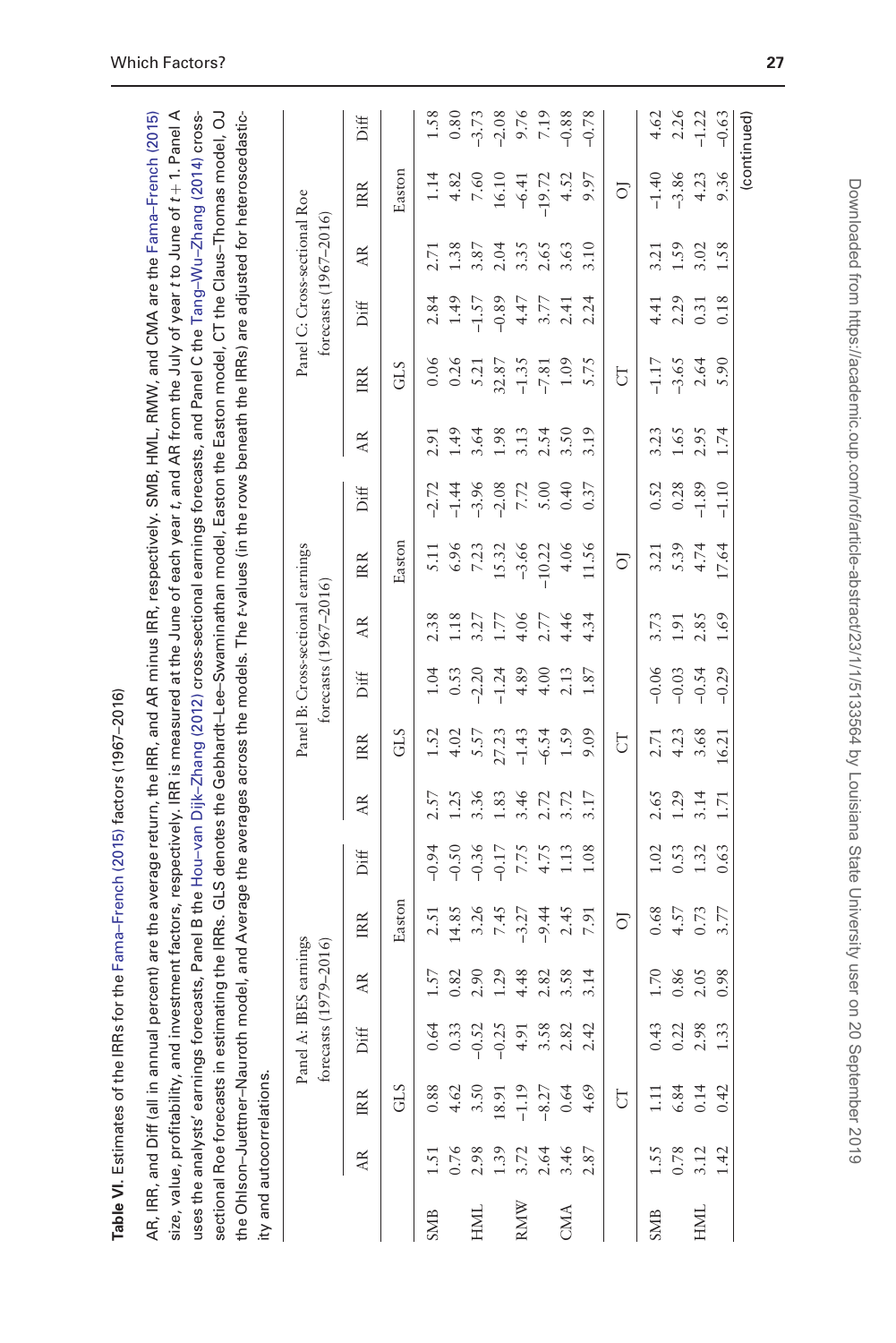|                                  | Table VI. Continued |                                                                                                                          |                                                                                                                                  |                             |                 |                              |                                     |                                                        |                                                                                                 |           |                                              |                                      |                            |                                                                                                          |                                                              |                                                       |                                       |                        |
|----------------------------------|---------------------|--------------------------------------------------------------------------------------------------------------------------|----------------------------------------------------------------------------------------------------------------------------------|-----------------------------|-----------------|------------------------------|-------------------------------------|--------------------------------------------------------|-------------------------------------------------------------------------------------------------|-----------|----------------------------------------------|--------------------------------------|----------------------------|----------------------------------------------------------------------------------------------------------|--------------------------------------------------------------|-------------------------------------------------------|---------------------------------------|------------------------|
|                                  |                     |                                                                                                                          | Panel A: IBES earnings<br>forecasts (1)                                                                                          | $(979 - 2016)$              |                 |                              |                                     |                                                        | Panel B: Cross-sectional earnings<br>forecasts (1967-2016)                                      |           |                                              |                                      |                            |                                                                                                          |                                                              | Panel C: Cross-sectional Roe<br>forecasts (1967-2016) |                                       |                        |
|                                  | AR                  | <b>IRR</b>                                                                                                               | Diff                                                                                                                             | AR                          | <b>IRR</b>      | Diff                         | AR                                  | IRR                                                    | Diff                                                                                            | <b>AR</b> | IRR                                          | Diff                                 | AR                         | IRR                                                                                                      | Diff                                                         | AR.                                                   | IRR                                   | Diff                   |
| <b>RMW</b>                       | 3.66                |                                                                                                                          |                                                                                                                                  |                             |                 |                              | 3.18                                |                                                        |                                                                                                 | 3.16      |                                              |                                      |                            |                                                                                                          |                                                              |                                                       |                                       |                        |
|                                  | 2.68                |                                                                                                                          | $3,38$<br>$2,30$<br>$3,78$<br>$2,78$                                                                                             | $4.379$<br>$3.15$<br>$2.79$ | $-0.05$<br>0.27 | 4.12<br>3.41<br>3.07<br>2.70 | 3.01<br>3.32                        | $-0.01$<br>$-0.03$<br>$1.52$                           | $3.34$<br>$3.34$<br>$1.54$                                                                      | 3.14      | $\frac{-1.57}{-5.50}$<br>$\frac{2.11}{1.11}$ | $4.72$<br>$4.45$<br>$1.54$<br>$1.54$ | $2.57$<br>$2.56$<br>$2.68$ | $-0.30$<br>$-0.20$<br>$0.62$                                                                             | 3.59<br>2.59<br>2.06                                         | 2.07<br>2.04<br>3.267                                 | $-2.11$<br>$-9.38$<br>$-0.66$<br>3.06 | $4.17$<br>3.85<br>2.64 |
| CMA                              | $3.41$<br>$2.88$    |                                                                                                                          |                                                                                                                                  |                             |                 |                              |                                     |                                                        |                                                                                                 | 3.89      |                                              |                                      |                            |                                                                                                          |                                                              |                                                       |                                       |                        |
|                                  |                     |                                                                                                                          |                                                                                                                                  |                             | 0.48            |                              | 2.92                                | 11.29                                                  |                                                                                                 | 3.35      |                                              |                                      |                            | 4.32                                                                                                     |                                                              |                                                       |                                       |                        |
|                                  |                     | $0.29$<br>1.94<br>0.11<br>0.79<br>Average                                                                                |                                                                                                                                  |                             |                 |                              |                                     | Average                                                |                                                                                                 |           |                                              |                                      |                            | Average                                                                                                  |                                                              |                                                       |                                       |                        |
| $\ensuremath{\mathsf{SMB}}$      | 1.44                | $\begin{array}{cccc}\n1.72 \\ 1.0.74 \\ 2.05 \\ 3.07 \\ -9.66 \\ -1.16 \\ -9.66 \\ -1.16 \\ -1.09 \\ -1.16\n\end{array}$ |                                                                                                                                  |                             |                 |                              | 2.53                                |                                                        |                                                                                                 |           |                                              |                                      |                            |                                                                                                          |                                                              |                                                       |                                       |                        |
|                                  | 0.76                |                                                                                                                          |                                                                                                                                  |                             |                 |                              |                                     |                                                        |                                                                                                 |           |                                              |                                      |                            |                                                                                                          |                                                              |                                                       |                                       |                        |
| HML                              | 2.90                |                                                                                                                          |                                                                                                                                  |                             |                 |                              |                                     |                                                        |                                                                                                 |           |                                              |                                      |                            |                                                                                                          |                                                              |                                                       |                                       |                        |
|                                  | 1.28                |                                                                                                                          |                                                                                                                                  |                             |                 |                              |                                     |                                                        |                                                                                                 |           |                                              |                                      |                            |                                                                                                          |                                                              |                                                       |                                       |                        |
| $\mathbb{R}\mathbb{N}\mathbb{W}$ | 4.52                |                                                                                                                          | $-0.38$<br>$-0.38$<br>$-0.39$<br>$-0.39$<br>$-0.39$<br>$-0.39$<br>$-0.39$<br>$-0.39$<br>$-0.39$<br>$-0.39$<br>$-0.39$<br>$-0.39$ |                             |                 |                              | 123<br>3.52<br>3.54<br>3.54<br>3.54 | 3.22<br>5.31<br>5.31<br>5.34<br>5.4 5<br>5.96<br>19.06 | $-0.69$<br>$-0.35$<br>$-1.79$<br>$-1.79$<br>$-1.79$<br>$-1.79$<br>$-1.79$<br>$-1.79$<br>$-1.79$ |           |                                              |                                      |                            | $\begin{array}{cccc}\n 0.25 \\  - & 0.93 \\  - & 5.17 \\  - & 2.47 \\  - & 2.02 \\  13.47\n \end{array}$ | $3.15$<br>$-1.54$<br>$-1.8$<br>$-1.54$<br>$-1.34$<br>$-1.34$ |                                                       |                                       |                        |
|                                  | 2.88                |                                                                                                                          |                                                                                                                                  |                             |                 |                              |                                     |                                                        |                                                                                                 |           |                                              |                                      |                            |                                                                                                          |                                                              |                                                       |                                       |                        |
| CMA                              | 3.40                |                                                                                                                          |                                                                                                                                  |                             |                 |                              |                                     |                                                        |                                                                                                 |           |                                              |                                      |                            |                                                                                                          |                                                              |                                                       |                                       |                        |
|                                  | 2.92                |                                                                                                                          |                                                                                                                                  |                             |                 |                              |                                     |                                                        |                                                                                                 |           |                                              |                                      |                            |                                                                                                          |                                                              |                                                       |                                       |                        |
|                                  |                     |                                                                                                                          |                                                                                                                                  |                             |                 |                              |                                     |                                                        |                                                                                                 |           |                                              |                                      |                            |                                                                                                          |                                                              |                                                       |                                       |                        |

Downloaded from https://academic.oup.com/rof/article-abstract/23/1/1/5133564 by Louisiana State University user on 20 September 2019 Downloaded from https://academic.oup.com/rof/article-abstract/23/1/1/5133564 by Louisiana State University user on 20 September 2019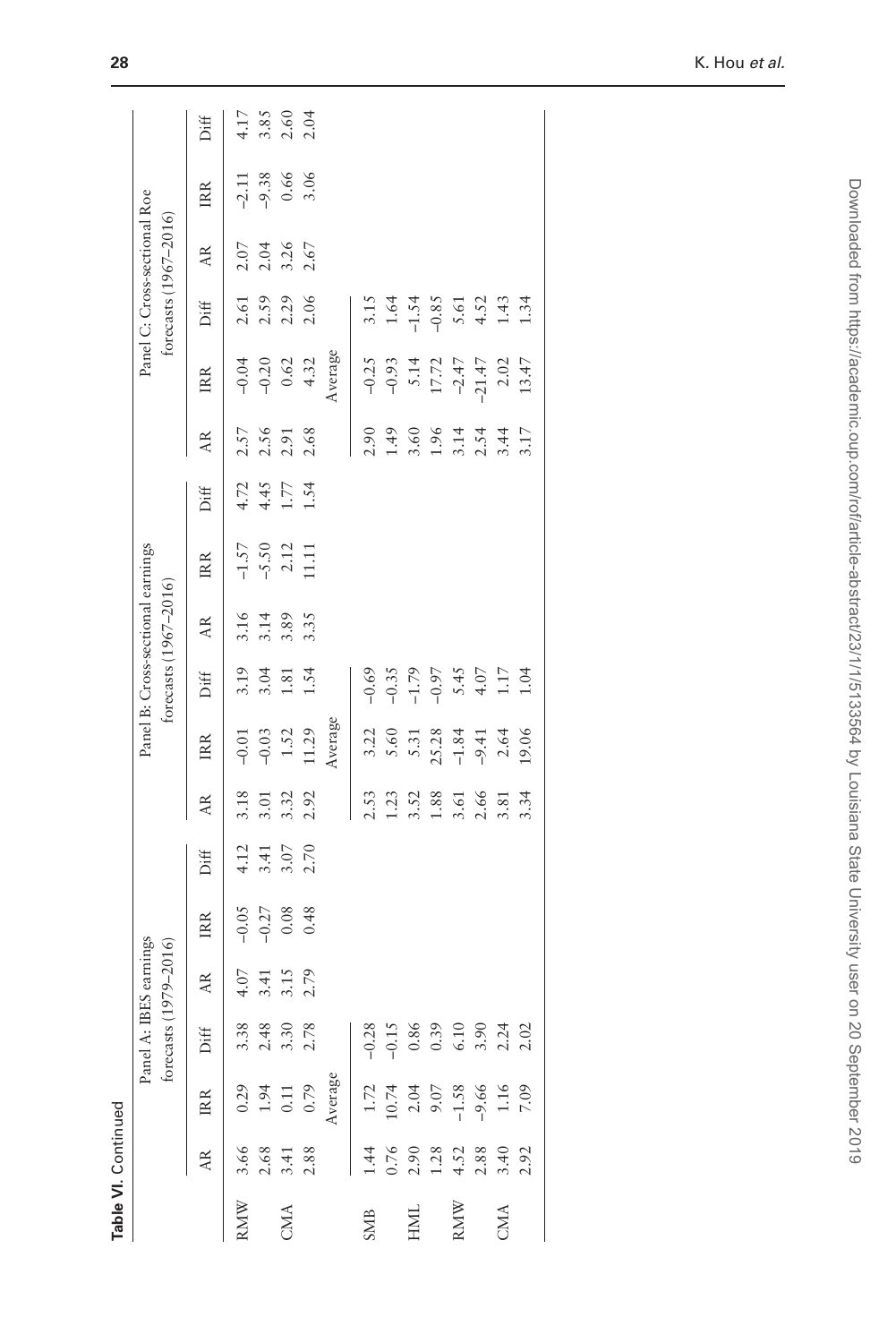[Table VI](#page-26-0) also reports important IRR-average-return differences for CMA, although not as drastic as the differences for RMW. The differences for CMA are significant for six out of twelve experiments. Finally, without going through the details, we can report that, consistent with [Tang, Wu, and Zhang \(2014\)](#page-34-0), the IRR-average-return differences for SMB and HML are mostly insignificant.

#### 4.2 The Relation between Investment and Book-to-Market

[Fama and French \(2015\)](#page-33-0) argue that market-to-book, expected profitability, and expected investment give rise to three separate factors in [Equation \(2\)](#page-24-0). However, empirically, once RMW and CMA are added to their three-factor model, Fama and French report that HML becomes redundant in describing average returns in the data. This evidence contradicts their conceptual argument.

However, the evidence accords well with the investment CAPM underlying the q-factor model. Intuitively, the marginal cost of investment (which increases with investment-toassets) equals marginal  $q$  (the value of an extra unit of capital). With constant returns to scale, marginal q equals average q ([Hayashi, 1982\)](#page-33-0), which is in turn highly correlated with market-to-book equity. This tight economic linkage between investment and value implies that HML should be highly correlated with the investment factor. From January 1967 to December 2016, the correlation between HML and CMA is 0.69, and the correlation between HML and the investment factor in the  $q$ -factor model is 0.67 ([Table V\)](#page-22-0). The economic linkage between investment and value also means that CMA can be motivated from the market-to-book term in the valuation [Equation \(2\)](#page-24-0), barring the difference between the IRR and the one-period-ahead expected return (Section 4.1).

# 4.3 The Relations among Past Investment, the Expected Investment, and the Expected Return

[Fama and French \(2015\)](#page-33-0) argue that [Equation \(2\)](#page-24-0) predicts a negative relation between the expected investment and the IRR. However, this negative relation does not apply to the one-period-ahead expected return,  $E_t[r_{it+1}]$ . From the definition of return,  $P_{it} = (E_t[D_{it+1}] + E_t[P_{it+1}])/(1 + E_t[r_{it+1}])$ , and the clean surplus relation, we can reformulate the valuation [Equation \(2\)](#page-24-0) in terms of the one-period-ahead expected return:

$$
P_{it} = \frac{E_t[Y_{it+1} - \Delta B e_{it+1}] + E_t[P_{it+1}]}{1 + E_t[r_{it+1}]}.
$$
\n(3)

Dividing both sides of Equation (3) by  $Be_{it}$  and rearranging, we obtain:

$$
\frac{P_{it}}{\text{Be}_{it}} = \frac{E_t \left[ \frac{Y_{it+1}}{\text{Be}_{it}} \right] - E_t \left[ \frac{\Delta \text{Be}_{it+1}}{\text{Be}_{it}} \right] + E_t \left[ \frac{P_{it+1}}{\text{Be}_{it+1}} \left( 1 + \frac{\Delta \text{Be}_{it+1}}{\text{Be}_{it}} \right) \right]}{1 + E_t \left[ r_{it+1} \right]},
$$
(4)

$$
\frac{P_{it}}{\text{Be}_{it}} = \frac{E_t \left[ \frac{Y_{it+1}}{\text{Be}_{it}} \right] + E_t \left[ \frac{\Delta \text{Be}_{it+1}}{\text{Be}_{it}} \left( \frac{P_{it+1}}{\text{Be}_{it+1}} - 1 \right) \right] + E_t \left[ \frac{P_{it+1}}{\text{Be}_{it+1}} \right]}{1 + E_t \left[ r_{it+1} \right]}.
$$
\n(5)

Fixing everything except  $E_t[\Delta B e_{it+1}/B e_{it}]$  and  $E_t[r_{it+1}]$ , high  $E_t[\Delta B e_{it+1}/B e_{it}]$  implies *high*  $E_t[r_{it+1}]$ , because  $P_{it+1}/Be_{it+1} - 1$  is likely positive in the data. This prediction is consistent with the weakly positive  $E_t[\triangle B \mathbf{e}_{it+1}/B \mathbf{e}_{it}]$  -  $E_t[r_{it+1}]$  relation documented in [Fama](#page-33-0) [and French \(2006\).](#page-33-0)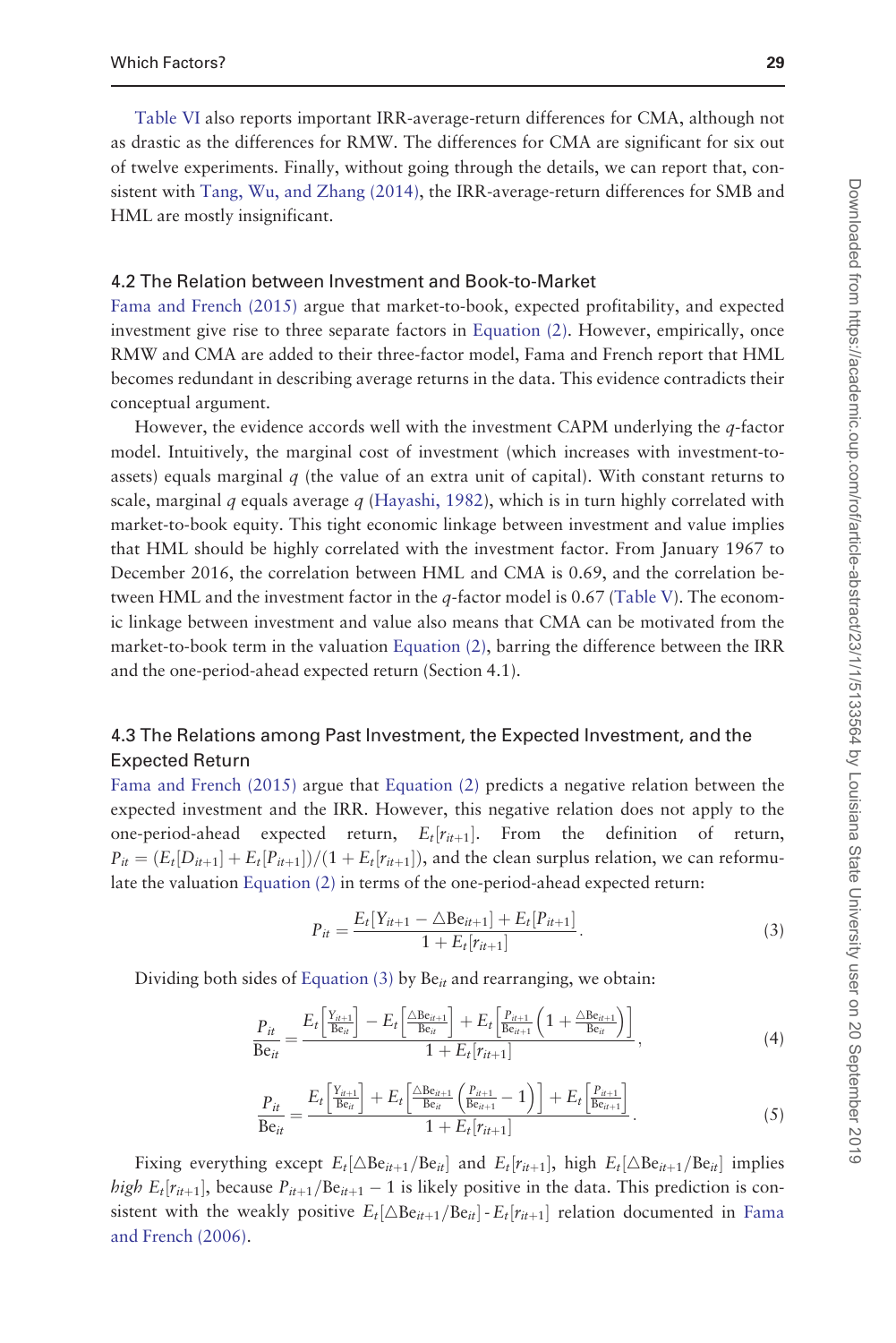The relation between the expected investment and the expected return is also positive in the investment CAPM, providing the motivation for the expected growth factor (Hou [et al.](#page-33-0), [2018](#page-33-0)). As such, the prediction from the valuation [Equation \(2\),](#page-24-0) once reformulated in terms of the one-period-ahead expected return, is consistent with the investment theory.

#### 4.4 Past Investment Is a Poor Proxy for the Expected Investment

After motivating CMA from the expected investment effect, [Fama and French \(2015\)](#page-33-0) use past investment as a proxy for the expected investment. This procedure is problematic. Whereas past profitability is a good proxy for the expected profitability, past investment is a poor proxy for the expected investment. A large economics literature on lumpy investment emphasizes the lack of persistence of micro-level investment data ([Dixit and Pindyck,](#page-33-0) [1994](#page-33-0); [Doms and Dunne, 1998](#page-33-0); [Whited, 1998\)](#page-34-0).

To show the poor quality of past investment as a proxy for the expected investment, we adopt the [Fama–French \(2006\)](#page-33-0) setup and perform annual cross-sectional regressions of future book equity growth rates,  $\triangle Be_{it+\tau}/Be_{it+\tau-1} \equiv (Be_{it+\tau}-Be_{it+\tau-1})/Be_{it+\tau-1}$ , for  $\tau = 1, 2, \ldots, 10$ , on the current asset growth,  $\Delta A_{it}/A_{it-1} = (A_{it} - A_{it-1})/A_{it-1}$ , and, separately, on book equity growth,  $\triangle Be_{it}/Be_{it-1}$ . For comparison, we also report annual crosssectional regressions of future operating profitability,  $Op_{it+1}$ , on current  $Op_{it}$ .

Following [Fama and French \(2006\)](#page-33-0), we include all stocks from 1963 to 2016, including financial firms. We measure book equity per [Davis, Fama, and French \(2000\)](#page-33-0) (footnote 3) and operating profitability per Fama and French  $(2015)$ . Variables dated t are from the fiscal year ending in calendar year t. Firms with total assets below \$5 million or book equity below \$2.5 million in year t are excluded in Panel A of [Table VII.](#page-30-0) The cutoffs are \$25 and \$12.5 million, respectively, in Panel B. The right- and left-hand side variables in the regressions are winsorized each year at the 1–99% level.

Asset growth does not predict future book equity growth. In Panel A in [Table VII](#page-30-0), the slope starts at 0.22 at the one-year horizon and falls to 0.06 in year three and to 0.04 in year five. The average  $R^2$  of the cross-sectional regressions starts at 5% in year one, drops to zero in year four, and stays at zero for the remaining years. Book equity growth does not predict future book equity growth either. The slope starts at 0.2 at the one-year horizon and drops to 0.06 in year three and to 0.02 in year five. The average  $R^2$  of the crosssectional regressions starts at 6% in year one, drops to zero in year four, and stays at zero for the remaining years. The results with the more stringent sample criterion in Panel B are largely similar. The evidence casts doubt on the motivation of CMA from the expected investment effect, but it lends support to our reinterpretation of CMA as the substitute for the value effect via the market-to-book term in the valuation [Equation \(2\)](#page-24-0).

The last five columns in [Table VII](#page-30-0) show that operating profitability forecasts future operating profitability. In Panel A, the slope in the annual cross-sectional regressions starts with 0.8 in year one, drops to 0.59 in year three and 0.49 in year five, and remains at 0.38 even in year ten. The average  $R^2$  starts at 54% in year one, drops to 27% in year three and 19% in year five, and remains above 10% in year ten. The evidence with the more stringent sample criterion in Panel B is largely similar. As such, using past profitability as a proxy for the expected profitability is reasonable. However, using past investment as a proxy for the expected investment as in [Fama and French \(2015\)](#page-33-0) is problematic.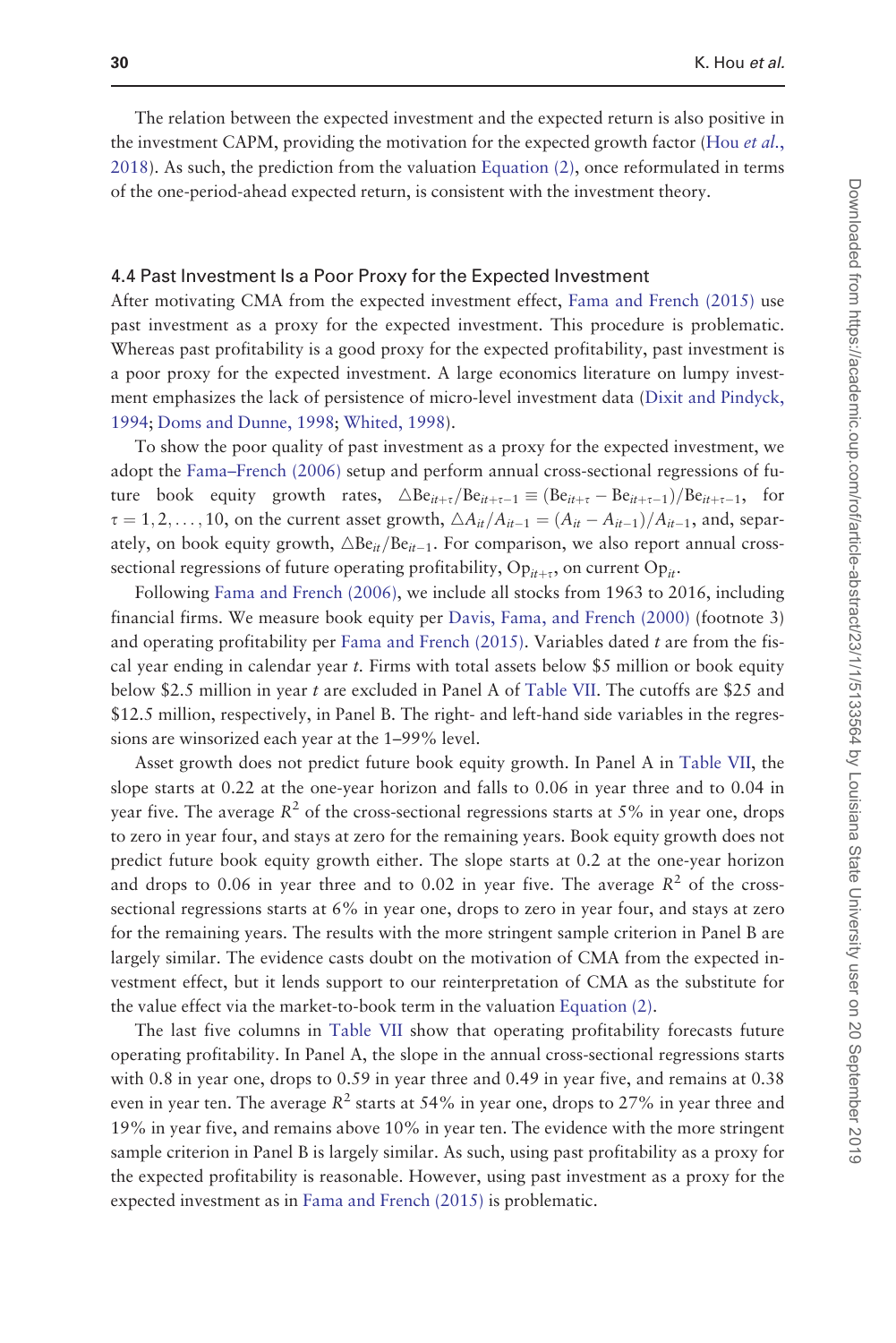| J           |
|-------------|
|             |
| j<br>I      |
|             |
|             |
|             |
|             |
|             |
|             |
|             |
|             |
|             |
|             |
| i           |
| í           |
|             |
|             |
|             |
|             |
| ׇ֚֘         |
| )<br>]<br>Ś |
|             |
|             |
|             |
|             |
| 3           |
| i<br>Second |
|             |
|             |
|             |
|             |
|             |
|             |
|             |
|             |
|             |
|             |
|             |
|             |
|             |
|             |
|             |
|             |
|             |
|             |
|             |
|             |
|             |
| j           |
| ¢           |
|             |
|             |
|             |
|             |
|             |
|             |
| 3           |
|             |
|             |
|             |
| i           |
|             |
|             |
|             |
| i           |
|             |
|             |
|             |
| ļ           |
| S           |
|             |
|             |
| $\equiv$    |
|             |
|             |
| labi        |
|             |
| I           |

<span id="page-30-0"></span>French (2006) and exclude those with total assets below \$5 million or book equity below \$2.5 million in year t in Panel A. The cutoffs are \$25 million and \$12.5 The sample contains stocks on NYSE, Amex, and Nasdaq. We do not exclude financial firms per Fama and French (2015). All the regressions are annual cross-(2015). Variables dated tare measured at the end of the fiscal year ending in calendar year t. To avoid the excess influence of small firms, we follow Fama and The sample contains stocks on NYSE, Amex, and Nasdaq. We do not exclude financial firms per Fama and French [\(2015\)](#page-33-0). All the regressions are annual crossprofitability for firm *i* at year t. Book equity is measured as in Davis, Fama, and French (2000), and operating profitability is measured as in Fama and French [French](#page-33-0) (2006) and exclude those with total assets below \$5 million or book equity below \$2.5 million in year t in Panel A. The cutoffs are \$25 million and \$12.5  $_1$ , and  $\mathsf{Op}_{it}$  is operating profitability for firm i at year t. Book equity is measured as in Davis, Fama, and French [\(2000\)](#page-33-0), and operating profitability is measured as in Fama and [French](#page-33-0) [\(2015\)](#page-33-0). Variables dated t are measured at the end of the fiscal year ending in calendar year t. To avoid the excess influence of small firms, we follow [Fama](#page-33-0) and  $-$  Be $_{it-}$  $\mathsf{Be}_{it} \equiv \mathsf{Be}_{it}$  million in Panel B. We winsorize all regression variables at the 1 and 99 percentiles of the cross-sectional distribution each year. million in Panel B. We winsorize all regression variables at the 1 and 99 percentiles of the cross-sectional distribution each year.  $_1$ . Be $_i$  is book equity for firm *i* at year  $t_i$   $\triangle$  $-\mathcal{A}_{it}$  ${\cal A}_{it} \equiv {\cal A}_{it}$   $$ sectional regressions.  $A_{it}$  is total assets for firm *i* at year  $t, \triangle$ 

|                                                             |                            | $\frac{\Delta \textrm{Be}_{tt+\epsilon}}{\textrm{Be}_{tt+\epsilon-1}}$ | $= \gamma_0 + \gamma_1 \frac{\triangle A_{it}}{A_{it-1}} + \epsilon_{t+\tau}$ |                                                                    |       |           | $\frac{\triangle\text{Be}_{i t + \tau}}{\text{Be}_{i t + \tau-1}}$                 | $= \gamma_0 + \gamma_1 \frac{\triangle \text{Be}_{it}}{\text{Be}_{it-1}}$ | $+$ $\epsilon_{t+\tau}$ |       |                                        |                                                                       | $\text{Op}_{it+\tau} = \gamma_0 + \gamma_1 \text{Op}_{it} + \epsilon_{t+\tau}$ |                                                                                                                                                                                                                                                                                                         |             |
|-------------------------------------------------------------|----------------------------|------------------------------------------------------------------------|-------------------------------------------------------------------------------|--------------------------------------------------------------------|-------|-----------|------------------------------------------------------------------------------------|---------------------------------------------------------------------------|-------------------------|-------|----------------------------------------|-----------------------------------------------------------------------|--------------------------------------------------------------------------------|---------------------------------------------------------------------------------------------------------------------------------------------------------------------------------------------------------------------------------------------------------------------------------------------------------|-------------|
| Number of firms                                             | $\approx$                  | $t(\gamma_0)$                                                          | $\bar{\gamma}$                                                                | $t(\gamma_1)$                                                      | $R^2$ | $\approx$ | $t(\gamma_0)$                                                                      | A                                                                         | $t(\gamma_1)$           | $R^2$ | 20                                     | $t(\gamma_0)$                                                         | Α                                                                              | $t(\gamma_1)$                                                                                                                                                                                                                                                                                           | $R^2$       |
|                                                             |                            |                                                                        |                                                                               |                                                                    |       |           | Panel A: Firms with assets $\geq$ \$5 million and book equity $\geq$ \$2.5 million |                                                                           |                         |       |                                        |                                                                       |                                                                                |                                                                                                                                                                                                                                                                                                         |             |
|                                                             | 0.09                       |                                                                        | 0.22                                                                          | 13.94                                                              | 0.05  | 0.09      | 13.10                                                                              | 0.20                                                                      |                         | 0.06  | 0.03                                   |                                                                       | 0.80                                                                           | 43.30                                                                                                                                                                                                                                                                                                   | 0.54        |
|                                                             | 0.10                       | 14.46<br>14.32<br>14.71                                                | 0.10                                                                          |                                                                    |       |           | 14.43                                                                              |                                                                           |                         | 0.02  | 0.05                                   | $7,74$<br>$7,84$<br>$8,32$<br>$9,32$<br>$11,36$<br>$15,86$<br>$15,86$ | 0.67                                                                           |                                                                                                                                                                                                                                                                                                         |             |
|                                                             | $0.10$<br>$0.10$<br>$0.10$ |                                                                        |                                                                               |                                                                    |       |           | 14.70                                                                              |                                                                           |                         | 0.01  |                                        |                                                                       | 0.59                                                                           |                                                                                                                                                                                                                                                                                                         |             |
|                                                             |                            |                                                                        |                                                                               |                                                                    |       |           |                                                                                    |                                                                           |                         | 0.00  |                                        |                                                                       |                                                                                |                                                                                                                                                                                                                                                                                                         |             |
|                                                             |                            |                                                                        |                                                                               |                                                                    |       |           |                                                                                    |                                                                           |                         |       |                                        |                                                                       |                                                                                |                                                                                                                                                                                                                                                                                                         |             |
|                                                             | $0.10$<br>$0.09$<br>$0.09$ |                                                                        |                                                                               |                                                                    |       |           | 15.88<br>15.71<br>14.71<br>15.26<br>15.35                                          |                                                                           |                         |       | $0.07$<br>0.00<br>0.11<br>0.11<br>0.11 |                                                                       | $0.53$<br>$0.45$<br>$0.43$<br>$0.40$                                           |                                                                                                                                                                                                                                                                                                         |             |
|                                                             |                            |                                                                        |                                                                               |                                                                    |       |           |                                                                                    |                                                                           |                         |       |                                        |                                                                       |                                                                                |                                                                                                                                                                                                                                                                                                         |             |
| 3,105<br>2,843<br>2,624<br>2,259<br>1,828<br>1,706<br>1,706 |                            | 15.78<br>14.76<br>14.99<br>15.07<br>15.07                              | 0.03                                                                          | $7.60$<br>$6.51$<br>$7.51$<br>$7.51$<br>$4.41$<br>$4.57$<br>$4.57$ |       |           |                                                                                    |                                                                           |                         |       | 0.12                                   |                                                                       |                                                                                | $\begin{array}{l} 27.12 \\ 27.48 \\ 21.64 \\ 21.78 \\ 22.78 \\ 23.22 \\ 24.5 \\ 25.78 \\ 27.63 \\ 28.73 \\ 29.63 \\ 21.763 \\ 22.87 \\ 23.33 \\ 24.33 \\ 25.83 \\ 26.3 \\ 27.63 \\ 28.3 \\ 29.3 \\ 20.3 \\ 21.8 \\ 23.3 \\ 24.3 \\ 25.8 \\ 26.3 \\ 27.63 \\ 28.3 \\ 29.3 \\ 29.3 \\ 20.3 \\ 21.4 \\ 22$ |             |
|                                                             | 0.09                       |                                                                        | 0.03                                                                          |                                                                    |       |           | 15.16                                                                              | 0.01                                                                      | 1.19                    | 0.00  | 0.12                                   | 15.08                                                                 | 0.39                                                                           |                                                                                                                                                                                                                                                                                                         |             |
| 593                                                         |                            | 14.47                                                                  | 0.04                                                                          | 4.32                                                               | 0.00  | 0.09      | 14.61                                                                              | 0.02                                                                      | 2.13                    | 0.00  | 0.12                                   | 14.14                                                                 | 0.38                                                                           | 16.68                                                                                                                                                                                                                                                                                                   | 0.11        |
|                                                             |                            |                                                                        |                                                                               |                                                                    |       |           |                                                                                    |                                                                           |                         |       |                                        |                                                                       |                                                                                |                                                                                                                                                                                                                                                                                                         | (continued) |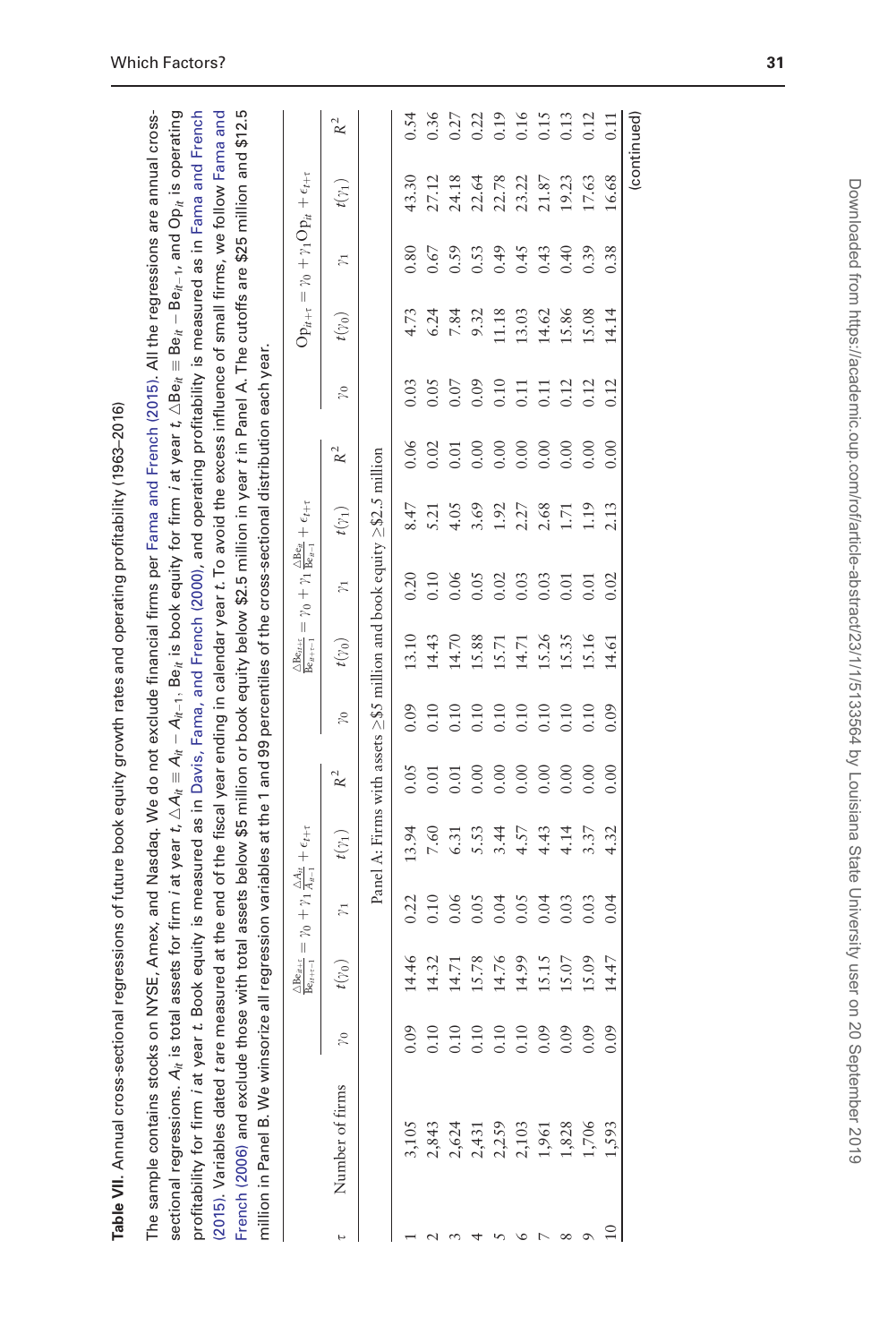| ŕ  |
|----|
|    |
| r. |

|                                                             |                                               | $\Delta \mathrm{Be}_{it+\epsilon}$<br>$Be_{it+t-1}$                                             | $= 70 + 71$                  | $+$ $\epsilon_{t+\tau}$                                                              |                                                 |                                                 | II<br>$\frac{\Delta \text{Be}_{i t + \tau}}{\text{Be}_{i t + \tau - 1}}$ | $\frac{+}{2}$                                      |                                                                                                                                                                                                                                                                                                                       |       |      |                                                                                      | $\text{Op}_{it+\tau} = \gamma_0 + \gamma_1 \text{Op}_{it} + \epsilon_{t+\tau}$ |               |           |
|-------------------------------------------------------------|-----------------------------------------------|-------------------------------------------------------------------------------------------------|------------------------------|--------------------------------------------------------------------------------------|-------------------------------------------------|-------------------------------------------------|--------------------------------------------------------------------------|----------------------------------------------------|-----------------------------------------------------------------------------------------------------------------------------------------------------------------------------------------------------------------------------------------------------------------------------------------------------------------------|-------|------|--------------------------------------------------------------------------------------|--------------------------------------------------------------------------------|---------------|-----------|
| Number of firms                                             | $\frac{1}{2}$                                 | $t(\gamma_0)$                                                                                   | $\bar{\gamma}$               | $t(\gamma_1)$                                                                        | $R^2$                                           | $\approx$                                       | $t(\gamma_0)$                                                            | A                                                  | $t(\gamma_1)$                                                                                                                                                                                                                                                                                                         | $R^2$ | 2    | $t(\gamma_0)$                                                                        | $\frac{1}{2}$                                                                  | $t(\gamma_1)$ | $\rm R^2$ |
|                                                             |                                               |                                                                                                 |                              | Panel B: Firms with assets $\geq$ \$25 million and book equity $\geq$ \$12.5 million |                                                 |                                                 |                                                                          |                                                    |                                                                                                                                                                                                                                                                                                                       |       |      |                                                                                      |                                                                                |               |           |
|                                                             |                                               |                                                                                                 | 0.23                         | 16.94                                                                                |                                                 |                                                 | 14.11                                                                    |                                                    | 10.36                                                                                                                                                                                                                                                                                                                 | 0.07  | 0.03 |                                                                                      | 0.82                                                                           |               |           |
| 2,492<br>2,284<br>2,109<br>1,821<br>1,388<br>1,388<br>1,388 | 8<br>8 8 8 8 8 8 8 8 8 9<br>9 8 8 8 9 8 8 8 9 | $15.77$<br>$15.41$<br>$16.71$<br>$16.35$<br>$16.48$<br>$16.48$<br>$16.48$<br>$15.68$<br>$15.60$ | 0.13                         | 10.30                                                                                | 8<br>8 8 5 5 5 8 8 8 8 8<br>6 8 6 6 6 6 6 6 6 8 | 8<br>8 8 8 8 8 8 8 8 8 9<br>8 8 8 8 8 8 8 8 9 8 | 15.84<br>16.18<br>16.07<br>16.58<br>16.58<br>15.80<br>15.80              | 4 1 2 3 5 4 4 5 6 9 9 9<br>0 0 0 0 0 0 0 0 0 0 0 0 |                                                                                                                                                                                                                                                                                                                       | 0.02  |      | 7.15<br>8.95<br>10.74                                                                | $\begin{array}{c} 0.04884444 \\ 0.0000000000 \\ 0.0000000000 \\ \end{array}$   |               |           |
|                                                             |                                               |                                                                                                 | 0.08                         | 7.65                                                                                 |                                                 |                                                 |                                                                          |                                                    | $7.5$ $\frac{8}{3}$ $\frac{5}{3}$ $\frac{1}{3}$ $\frac{3}{3}$ $\frac{5}{3}$ $\frac{1}{3}$ $\frac{3}{4}$ $\frac{3}{4}$ $\frac{5}{3}$ $\frac{1}{3}$ $\frac{3}{4}$ $\frac{3}{4}$ $\frac{5}{4}$ $\frac{1}{3}$ $\frac{3}{4}$ $\frac{3}{4}$ $\frac{3}{4}$ $\frac{3}{4}$ $\frac{3}{4}$ $\frac{3}{4}$ $\frac{3}{4}$ $\frac{3$ | 0.01  |      |                                                                                      |                                                                                |               |           |
|                                                             |                                               |                                                                                                 | 0.05<br>0.05<br>0.05<br>0.00 |                                                                                      |                                                 |                                                 |                                                                          |                                                    |                                                                                                                                                                                                                                                                                                                       | 0.01  |      | $\begin{array}{l} 13.11\\ 15.92\\ 17.80\\ 19.76\\ 20.33\\ 18.98\\ 17.77 \end{array}$ |                                                                                |               |           |
|                                                             |                                               |                                                                                                 |                              |                                                                                      |                                                 |                                                 |                                                                          |                                                    |                                                                                                                                                                                                                                                                                                                       |       |      |                                                                                      |                                                                                |               |           |
|                                                             |                                               |                                                                                                 |                              |                                                                                      |                                                 |                                                 |                                                                          |                                                    |                                                                                                                                                                                                                                                                                                                       |       |      |                                                                                      |                                                                                |               |           |
|                                                             |                                               |                                                                                                 |                              |                                                                                      |                                                 |                                                 |                                                                          |                                                    |                                                                                                                                                                                                                                                                                                                       |       |      |                                                                                      |                                                                                |               |           |
|                                                             |                                               |                                                                                                 |                              |                                                                                      |                                                 |                                                 |                                                                          |                                                    |                                                                                                                                                                                                                                                                                                                       |       |      |                                                                                      |                                                                                |               |           |
|                                                             |                                               |                                                                                                 | 0.03                         |                                                                                      |                                                 |                                                 |                                                                          |                                                    |                                                                                                                                                                                                                                                                                                                       |       |      |                                                                                      |                                                                                |               |           |
| 1,298                                                       |                                               |                                                                                                 |                              |                                                                                      |                                                 |                                                 |                                                                          |                                                    |                                                                                                                                                                                                                                                                                                                       |       |      |                                                                                      |                                                                                |               |           |
|                                                             |                                               |                                                                                                 |                              |                                                                                      |                                                 |                                                 |                                                                          |                                                    |                                                                                                                                                                                                                                                                                                                       |       |      |                                                                                      |                                                                                |               |           |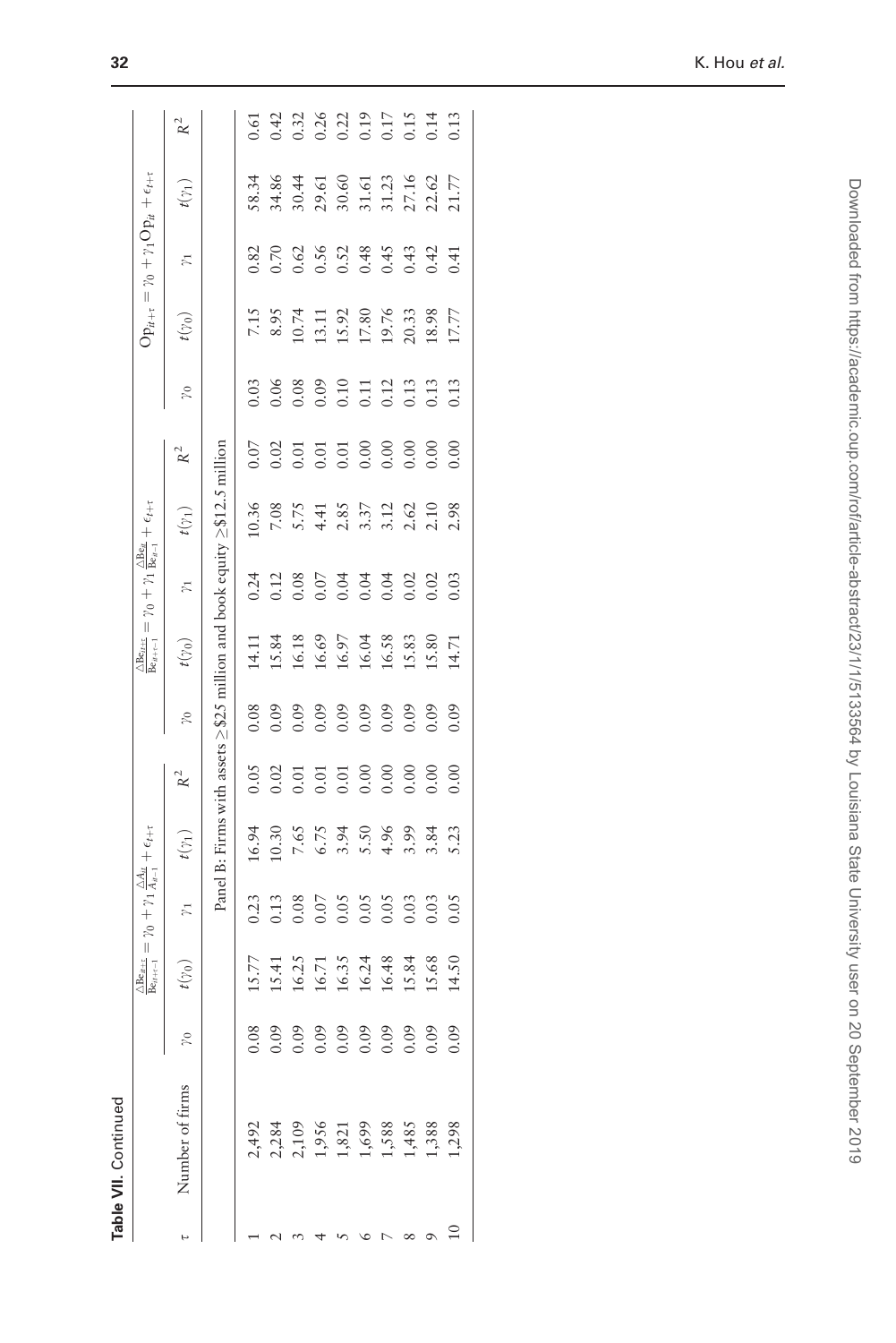# <span id="page-32-0"></span>5. Conclusion

Many recently proposed, seemingly different factor models are closely related. Empirically, the q-factor model largely subsumes the Fama–French ([2015,](#page-33-0) [2018](#page-33-0)) five- and six-factor models in spanning regressions. The [Stambaugh–Yuan \(2017\)](#page-34-0) factors are sensitive to their construction, and once replicated via the traditional approach, are close to the  $q$ -factors, with correlations of 0.8 and 0.84. Neither the original nor the replicated Stambaugh–Yuan model can explain the q and  $q^5$  factors in the [Gibbons–Ross–Shanken \(1989\)](#page-33-0) test, but the  $q<sup>5</sup>$  model can explain both their original and replicated factors. The Daniel–Hirshleifer–Sun (2018) factors are also sensitive to their construction, and once replicated via the traditional approach, are close to the  $q$ -factors, with correlations of 0.69. Their three-factor model cannot explain the size, investment, and expected growth factors, and the q and  $q<sup>5</sup>$  models cannot explain their earnings factor. Finally, the Barillas–Shanken (2018) model, which embeds the investment and Roe factors from the  $q$ -factor model, cannot explain the expected growth factor in the  $q^5$  model. Although the q-factor model cannot explain the Asness–Frazzini (2013) monthly formed HML factor in the Barillas–Shanken specification, the monthly formed  $q$ -factor model can.

Conceptually, a unique advantage of the q-factor and  $q^5$  models over the competing models is their economic foundation based on the first principle of real investment. In contrast, the [Stambaugh–Yuan \(2017\)](#page-34-0), Daniel–Hirshleifer–Sun (2018), and [Fama–French](#page-33-0)  $(2018)$  six-factor models are mostly *ad hoc* and statistical in nature. We also show that the [Fama–French \(2015\)](#page-33-0) five-factor model cannot be motivated from valuation theory as originally advertised. In particular, once reformulated with the one-period-ahead expected return, valuation theory also implies a positive relation between the expected investment and the expected return, consistent with the investment CAPM.

# Supplementary Material

[Supplementary data](https://academic.oup.com/rof/article-lookup/doi/10.1093/rof/rfy032#supplementary-data) are available at Review of Finance online.

#### **References**

- Asness, C. and Frazzini, A. (2013): The devil in HML's details, Journal of Portfolio Management 39, 49–68.
- Ball, R., Gerakos, J., Linnainmaa, J., and Nikolaev, V. (2016): Accruals, cash flows, and operating profitability in the cross section of stock returns, Journal of Financial Economics 121, 28–45.
- Barillas, F. and Shanken, J. (2017): Which alpha? Review of Financial Studies 30, 1316–1338.
- Barillas, F. and Shanken, J. (2018): Comparing asset pricing models, Journal of Finance 73, 715–754.
- Campbell, J. Y., Hilscher, J., and Szilagyi, J. (2008): In search of distress risk, Journal of Finance 63, 2899–2939.
- Chan, L. K. C., Jegadeesh, N., and Lakonishok, J. (1996): Momentum strategies, Journal of Finance 51, 1681–1713.
- Claus, J. and Thomas, J. (2001): Equity premia as low as three percent? Evidence from analysts' earnings forecasts for domestic and international stock markets, Journal of Finance 56, 1629–1666.
- Daniel, K., Hirshleifer, D., and Sun, L. (2018): Short- and long-horizon behavioral factors. Unpublished working paper, Columbia University.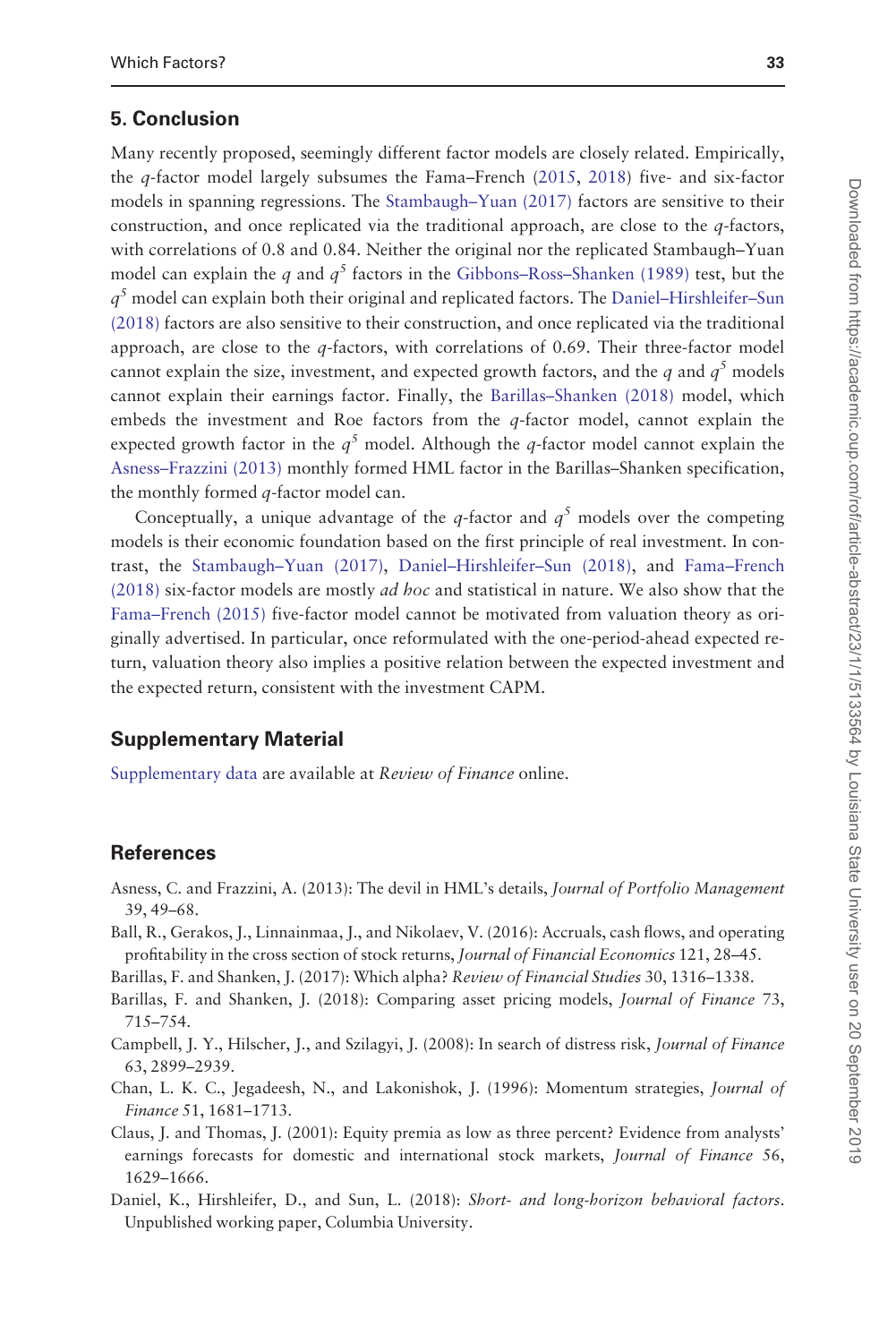- <span id="page-33-0"></span>Daniel, K. and Titman, S. (2006): Market reactions to tangible and intangible information, Journal of Finance 61, 1605–1643.
- Davis, J. L., Fama, E. F., and French, K. R. (2000): Characteristics, covariances, and average returns: 1929 to 1997, Journal of Finance 55, 389–406.
- Dixit, A. K. and Pindyck, R. S. (1994): Investment under Uncertainty, Princeton University Press, Princeton.
- Doms, M. and Dunne, T. (1998): Capital adjustment patterns in manufacturing plants, Review of Economic Dynamics 1, 409–429.
- Easton, P. D. (2004): PE ratios, PEG ratios, and estimating the implied expected rate of return on equity capital, The Accounting Review 79, 73–95.
- Fama, E. F. and French, K. R. (1993): Common risk factors in the returns on stocks and bonds, Journal of Financial Economics 33, 3–56.
- Fama, E. F. and French, K. R. (1997): Industry costs of equity, Journal of Financial Economics 43, 153–193.
- Fama, E. F. and French, K. R. (2006): Profitability, investment, and average returns, Journal of Financial Economics 82, 491–518.
- Fama, E. F. and French, K. R. (2013): A four-factor model for the size, value, and profitability patterns in stock returns. Unpublished working paper, University of Chicago.
- Fama, E. F. and French, K. R. (2015): A five-factor asset pricing model, *Journal of Financial* Economics 116, 1–22.
- Fama, E. F. and French, K. R. (2018): Choosing factors, Journal of Financial Economics 128, 234–252.
- Gebhardt, W. R., Lee, C. M. C., and Swaminathan, B. (2001): Toward an implied cost of capital, Journal of Accounting Research 39, 135–176.
- Gibbons, M. R., Ross, S. A., and Shanken, J. (1989): A test of the efficiency of a given portfolio, Econometrica 57, 1121–1152.
- Gode, D. and Mohanram, P. (2003): Inferring the cost of capital using the Ohlson–Juettner model, Review of Accounting Studies 8, 399–431.
- Hayashi, F. (1982): Tobin's marginal  $q$  and average  $q$ : a neoclassical interpretation, *Econometrica* 50, 213–224.
- Hou, K., Mo, H., Xue, C., and Zhang, L. (2018):  $q^5$ . Unpublished working paper, Ohio State University.
- Hou, K., Xue, C., and Zhang, L. (2015): Digesting anomalies: an investment approach, Review of Financial Studies 28, 650–705.
- Hou, K., Xue, C., and Zhang, L. (2018): Replicating anomalies. forthcoming, Review of Financial Studies.
- Hou, K., van Dijk, M. A., and Zhang, Y. (2012): The implied cost of capital: a new approach, Journal of Accounting and Economics 53, 504–526.
- Jegadeesh, N. and Titman, S. (1993): Returns to buying winners and selling losers: implications for stock market efficiency, Journal of Finance 48, 65–91.
- Lee, C. M. C. and So, E. C. (2015): Alphanomics: the informational underpinnings of market efficiency, Foundations and Trends in Accounting 9, 59–258.
- Miller, M. H. and Modigliani, F. (1961): Dividend policy, growth, and the valuation of shares, Journal of Business 34, 411–433.
- Ohlson, J. A. (1995): Earnings, book values, and dividends in security valuation, Contemporary Accounting Research 18, 109–131.
- Ohlson, J. A. and Juettner-Nauroth, B. E. (2005): Expected EPS and EPS growth as determinants of value, Review of Accounting Studies 10, 349–365.
- Pontiff, J. and Woodgate, A. (2008): Share issuance and cross-sectional returns, Journal of Finance 63, 921–945.